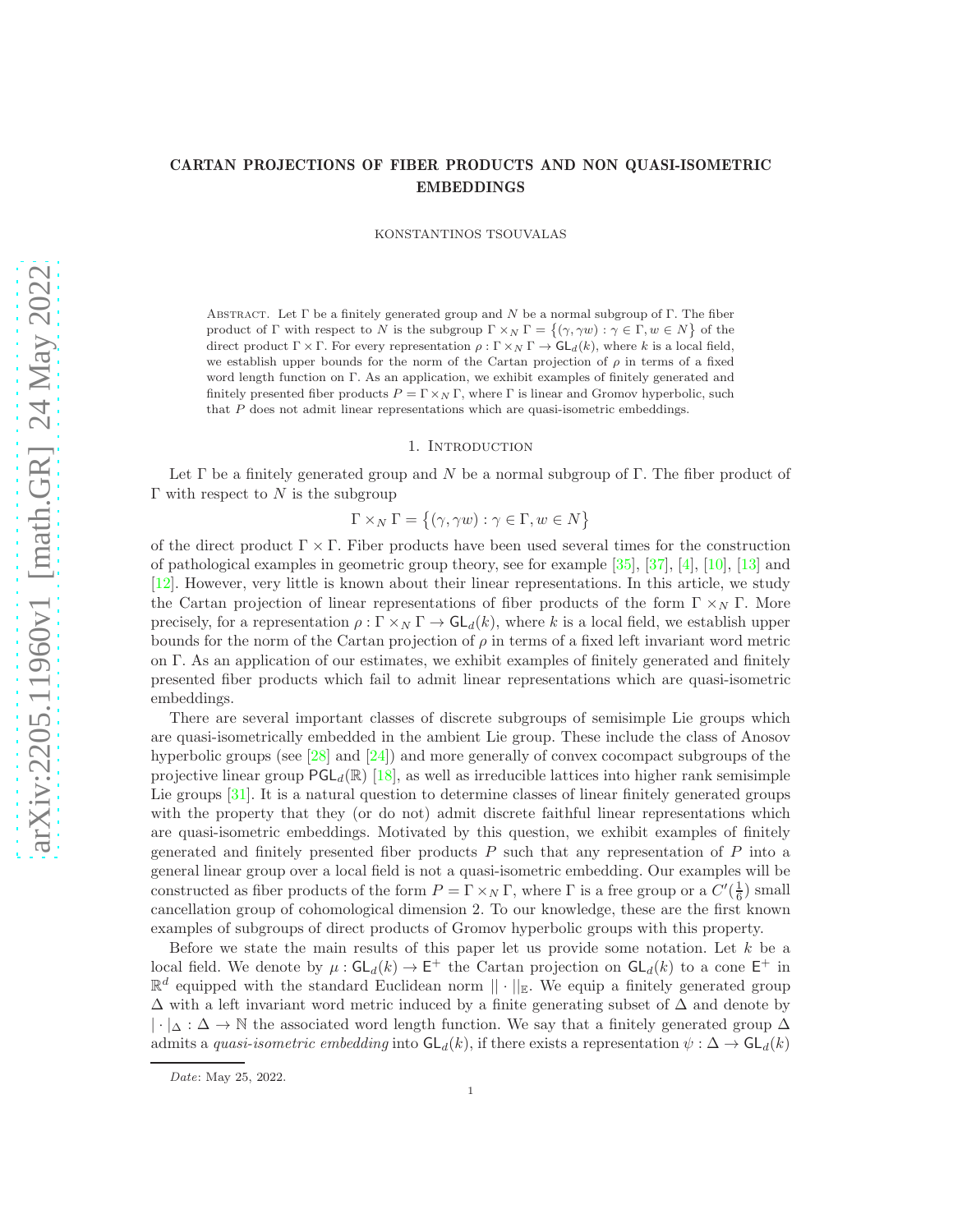such that the norm of the Cartan projection of  $\psi(\Delta)$  grows uniformly linearly in terms of the word length function on  $\Delta$ . In other words, there exists  $C > 1$  such that for every  $\gamma \in \Delta$  we have

$$
C^{-1}\big|\gamma\big|_\Delta-C\leqslant \Big|\Big|\mu\big(\psi(\gamma)\big)\Big|\Big|_{\mathbb{E}}\leqslant C\big|\gamma\big|_\Delta+C.
$$

For a group H and  $w_1, w_2 \in H$ , define the commutator  $[w_1, w_2] := w_1^{-1} w_2^{-1} w_1 w_2$  and inductively set  $[w_1, \ldots, w_{r-1}, w_r] := [[w_1, \ldots, w_{r-1}], w_r]$  for every  $w_1, \ldots, w_{r-1}, w_r \in \mathsf{H}$ . The commutator subgroup of H is  $[H, H] = \langle \{ [w, w'] : w, w' \in H \} \rangle$ .

Our first result concerns linear representations of a direct product of the form  $H \times H$ . We prove an upper bound for the norm of the Cartan projection of multiple commutators in  $\{1\} \times H$ in terms of the norm of the Cartan projection of the diagonal subgroup diag( $H \times H$ ) = { $(w, w)$ :  $w \in H$ .

<span id="page-1-0"></span>**Theorem 1.1.** Let k be a local field and H be a group. For every representation  $\rho : \mathsf{H} \times \mathsf{H} \to \mathsf{GL}_d(k)$ *there exists*  $C > 1$ *, depending only on*  $\rho$ *, with the property: for every*  $w_1, w_2, \ldots, w_r \in \mathsf{H} \setminus \{1\}$ *and*  $r \geq d+1$  *we have that* 

$$
\left|\left|\mu\big(\rho\big(1,[w_1,w_2,\ldots,w_r]\big)\big)\right|\right|_{\mathbb{E}} \leqslant 2^r C\Big(1+\sum_{i=1}^r \left|\left|\mu\big(\rho(w_i,w_i)\big)\right|\right|_{\mathbb{E}}\Big).
$$

As a corollary of Theorem [1.1](#page-1-0) we obtain the following bound for the Cartan projection of linear representations of (not necessarily finitely generated) fiber products.

<span id="page-1-1"></span>Corollary 1.2. *Let* Γ *be a finitely generated group,* N *be a normal subgroup of* Γ *and fix* | · |<sup>Γ</sup> : Γ → N *a word length function on* Γ*. Let* k *be a local field. For every representation*  $\rho : \Gamma \times_N \Gamma \to GL_d(k)$  *there exist*  $C, c > 1$ *, depending only on*  $\rho$ *, with the property: for every*  $w_1, w_2, \ldots, w_r \in N, r \geq d+1, and \gamma \in \Gamma$  we have that

$$
\left|\left|\mu\big(\rho(\gamma,\gamma[w_1,w_2,\ldots,w_r]\big)\big)\right|\right|_{\mathbb{E}}\leqslant 2^rC\Big(\sum_{i=1}^r\big|w_i\big|_{\Gamma}\Big)+c\big|\gamma\big|_{\Gamma}.
$$

Let  $F_m$  be the free group on  $m \geqslant 2$  generators. As an application of Theorem [1.1](#page-1-0) and Corollary [1.2](#page-1-1) we exhibit examples of finitely generated subgroups of the direct product  $F_m \times F_m$ which fail to admit quasi-isometric embedding into any general linear group over a local field.

<span id="page-1-3"></span>**Theorem 1.3.** Let  $F_m$ ,  $m \geq 2$ , be the free group on  $\{x_1, \ldots, x_m\}$  and A be a finite subset of  $[F_m, F_m]$  which contains the commutator  $[x_j, x_p] = x_j^{-1} x_p^{-1} x_j x_p$  for some  $1 \leqslant p < j \leqslant m$ . Let

$$
\Delta_{\mathcal{A}} = F_m \times_{\langle \langle \mathcal{A} \rangle \rangle} F_m = \langle \{ (x_i, x_i), (1, w) : w \in \mathcal{A}, 1 \leq i \leq m \} \rangle
$$

*be the fiber product of*  $F_m$  *with respect to the normal subgroup*  $\langle\langle A \rangle\rangle = \langle\{ghg^{-1} : h \in A, g \in F_m\}\rangle$ *and fix a word length function*  $|\cdot|_A : \Delta_A \to \mathbb{N}$ . For every  $d \in \mathbb{N}$ , there exists an infinite sequence  $(w_n)_{n\in\mathbb{N}}$  *of elements in*  $\Delta_A$  *with the property: for every representation*  $\rho : \Delta_A \to \mathsf{GL}_d(k)$ *, where*  $k$  *is a local field, there exists*  $C_{\rho} > 0$  *such that* 

(1) 
$$
\left\| \mu(\rho(w_n)) \right\|_{\mathbb{E}} \leqslant C_{\rho} |w_n|_{\mathcal{A}}^{1 - \frac{1}{2d+3}}
$$

*for every* n ∈ N*. In particular, the finitely generated group* ∆<sup>A</sup> *does not admit a quasi-isometric embedding into any general linear group over a local field.*

Let us also remark that there are explicit examples of sequences for which  $(1)$  is satisfied for every d-dimensional representation of  $\Delta_{\mathcal{A}}$ . One possible choice of such an example is the sequence

<span id="page-1-2"></span>
$$
w_n := \left(1, \left[\left[[x_j^n, x_p^n], x_p^n\right], \underbrace{[x_j^n, x_p^n], \dots, [x_j^n, x_p^n]}_{d}\right]\right).
$$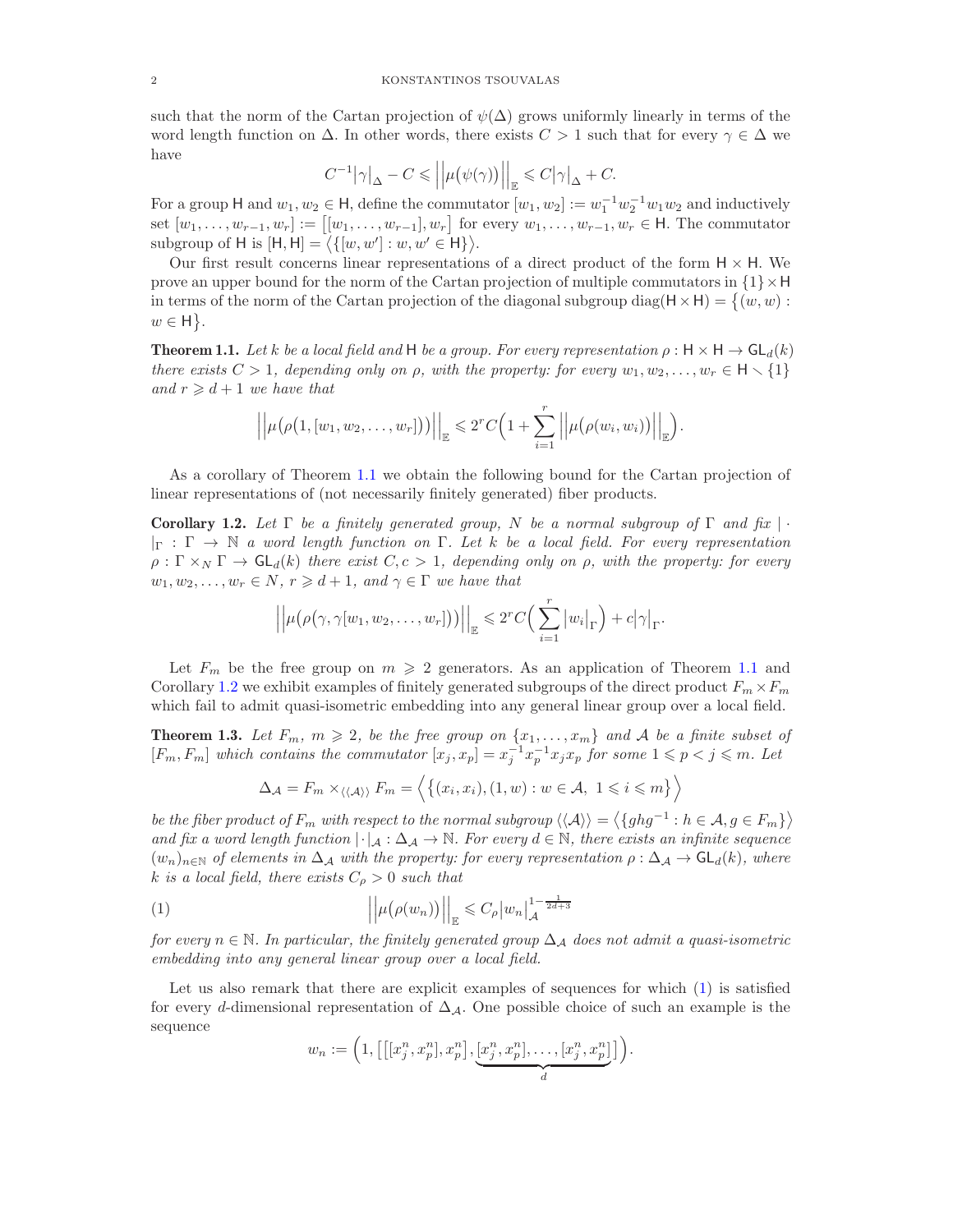We refer to Theorem [6.1](#page-21-0) which is a generalization of the previous theorem for more details.

Thanks to the Rips construction  $[39]$  and its generalizations (e.g. see [\[41\]](#page-29-8)), given any finitely presented group Q there exist explicit examples of a Gromov hyperbolic group  $\Gamma$ , satisfying the  $C'(\frac{1}{6})$  small cancellation condition, and a normal finitely generated subgroup N of  $\Gamma$  such that  $\Gamma/N = Q$ . By using Corollary [1.2](#page-1-1) and following the point of view of the Bridson–Grunewald construction in [\[10\]](#page-28-1) we obtain the following theorem.

<span id="page-2-2"></span>**Theorem 1.4.** Let  $F_m$ ,  $m \geq 2$ , be the free group on  $\{x_1, \ldots, x_m\}$  and B be a finite subset *of*  $[F_m, F_m]$  which contains the commutator  $[x_j, x_p] = x_j^{-1} x_p^{-1} x_j x_p$  for some  $1 \leqslant p < j \leqslant m$ . Let  $Q_B = \langle x_1, \ldots, x_m | B \rangle$  and  $\Gamma_B$  be a  $C'(\frac{1}{6})$  small cancellation group provided by the Rips *construction*[1](#page-2-0) *such that*

<span id="page-2-1"></span>
$$
1 \to N_{\mathcal{B}} \to \Gamma_{\mathcal{B}} \to Q_{\mathcal{B}} \to 1
$$

*is a short exact sequence and*  $N_B$  *is finitely generated. Let*  $P_B = \Gamma_B \times_{N_B} \Gamma_B$  *and fix a word length function*  $|\cdot|_B : P_B \to \mathbb{N}$ . For every  $d \in \mathbb{N}$ , there exists an infinite sequence  $(\delta_n)_{n \in \mathbb{N}}$  of *elements in*  $P_B$  *with the property: for every representation*  $\rho$ :  $P_B \rightarrow GL_d(k)$ *, where* k *is a local field, there exists*  $C_{\rho} > 0$  *such that* 

(2) 
$$
\left\| \mu(\rho(\delta_n)) \right\|_{\mathbb{E}} \leq C_{\rho} |\delta_n|_{\mathcal{B}}^{1 - \frac{1}{2d+3}}
$$

*for every*  $n \in \mathbb{N}$ . In particular, the finitely generated group  $P_B$  does not admit a quasi-isometric *embedding into any general linear group over a local field* k*.*

For explicit examples of sequences  $(\delta_n)_{n\in\mathbb{N}}$ , depending only on  $d \in \mathbb{N}$  and the finite set  $\mathcal{B}$ , satisfying the upper bound [\(2\)](#page-2-1) we refer to Theorem [6.3.](#page-22-0)

Let us also remark that when  $Q_B$  is of type  $\mathcal{F}_3$  (i.e. admits a  $K(Q_B, 1)$  Eilenberg–MacLane space whose 3-skeleton is finite) the fiber product  $P_B$  in Theorem [1.4](#page-2-2) is finitely presented by the 1-2-3-Theorem in  $[5]$ . Moreover, it follows by the work of Agol  $[2, \text{Cor. } 1.2]$  and Wise  $[42, \text{Cor. } 1.2]$ Thm. 1.2 that the Gromov hyperbolic group  $\Gamma$  is virtually special and hence admits a discrete faithful representation into  $GL_d(\mathbb{C})$  for some  $d \in \mathbb{N}$ . Therefore, in the view of these facts and Theorem [1.4,](#page-2-2) we obtain the following corollary.

**Corollary 1.5.** Let  $\mathcal{B}, N_{\mathcal{B}}, \Gamma_{\mathcal{B}}, Q_{\mathcal{B}}$  and  $P_{\mathcal{B}}$  be as in Theorem [1.4.](#page-2-2) Suppose that the finitely pre*sented group*  $Q_B$  *is of type*  $\mathcal{F}_3$  (*e.g. free abelian*). Then  $P_B$  *is a finitely presented subgroup of* Γ<sub>B</sub> × Γ<sub>B</sub> which admits a discrete faithful complex representation but it does not admit quasi*isometric embedding into any general linear group over a local field.*

We provide an explicit example and its finite presentation in Example [7.1.](#page-23-0)

More examples from Grothendieck pairs. In §[8](#page-24-0) we provide some other examples of fiber products which also do not admit quasi-isometric embedding into any general linear group over a local field and are not commensurable to those of Theorem [1.3](#page-1-3) and Theorem [1.4.](#page-2-2) This is achieved thanks to Theorem [8.3](#page-25-0) which is a stronger version of Corollary [1.2](#page-1-1) for fiber products of the form  $\Gamma \times_N \Gamma$  where  $\Gamma/N$  satisfies the conditions of the Platonov–Tavgen criterion [\[37\]](#page-29-1) (i.e.  $\Gamma/N$  does not admit non-trivial finite quotients and  $H_2(\Gamma/N, \mathbb{Z}) = 0$ ). The main tool for the proof is a theorem of Grothendieck  $[21, Thm. 1.2]$  which establishes a connection between the profinite completion of a finitely generated group and its representation theory.

**Organization of the paper.** In  $\S$ [2](#page-3-0) we provide some necessary background on fiber products, the Cartan projection, proximality and prove some preliminary lemmas that we will use in the following sections. In §[3](#page-6-0) we are going to prove Theorem [1.1](#page-1-0) and in §[4](#page-14-0) we establish some further necessary lemmas. In §[5](#page-20-0) we recall Rips' construction from [\[39\]](#page-29-7) and in §[6](#page-21-1) we prove Theorem [1.3](#page-1-3) and Theorem [1.4.](#page-2-2) In §[7](#page-23-1) we provide an explicit example of a finitely presented fiber product which satisfies the conclusion of Theorem [1.4.](#page-2-2) In §[8](#page-24-0) we will discuss some known constructions of

<span id="page-2-0"></span><sup>&</sup>lt;sup>1</sup>We refer here to Rips' construction in [\[39\]](#page-29-7). We review it in  $\S5$ .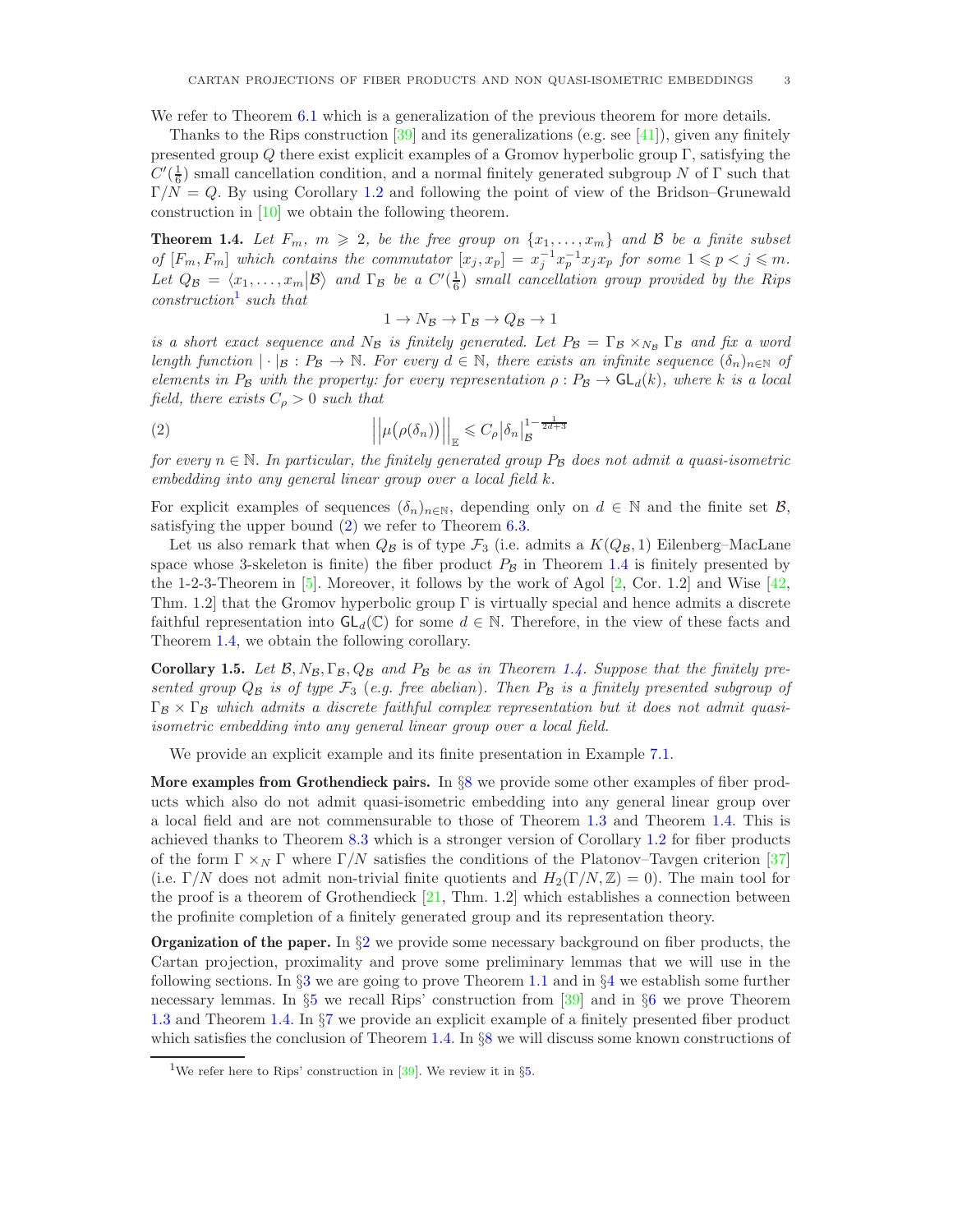Grothendieck pairs and further examples of fiber products without quasi-isometric embeddings.

Acknowledgements. I would like to thank Richard Canary, Fanny Kassel and Mihalis Sykiotis for interesting discussions. I would also like to thank IHES for providing excellent working ´ conditions. This project received funding from the European Research Council (ERC) under the European's Union Horizon 2020 research and innovation programme (ERC starting grant DiGGeS, grant agreement No 715982).

## 2. Preliminaries

<span id="page-3-0"></span>In this section, we provide some necessary background and prove certain lemmas that we are going to use in the following sections of the paper.

Let  $\Gamma$  be a group. For a subset  $\mathcal F$  of  $\Gamma$ , the *normal closure of*  $\mathcal F$  *in*  $\Gamma$  is the normal subgroup  $\langle\langle \mathcal{F} \rangle\rangle = \langle \gamma f \gamma^{-1} : \gamma \in \Gamma, f \in \mathcal{F} \rangle$ . If  $\Gamma$  is a finitely generated group we equip it with a left invariant word metric  $d_{\Gamma} : \Gamma \times \Gamma \to \mathbb{N}$  induced by some finite generating subset S of  $\Gamma$ . We denote by  $|\cdot|_{\Gamma}: \Gamma \to \mathbb{N}, |\gamma|_{\Gamma} = d_{\Gamma}(\gamma, 1)$  for  $\gamma \in \Gamma$ , the associated word length function. The group Γ is called *Gromov hyperbolic* if its Cayley graph with respect to S, equipped with  $d_{\Gamma}$ , is a  $\delta$ -hyperbolic space. We refer the reader to [\[20\]](#page-29-11), [\[11,](#page-28-5) part III] and [\[16\]](#page-29-12) for more background on Gromov hyperbolic spaces.

Let us recall once more that if N is a normal subgroup of Γ, the *fiber product of* Γ *with respect to* N is the subgroup of  $\Gamma \times \Gamma$  generated by the diagonal and the subgroup  $\{1\} \times N$ :

$$
\Gamma \times_N \Gamma = \big\{ (\gamma, \gamma w) \in \Gamma \times \Gamma : \gamma \in \Gamma, \ w \in N \big\}.
$$

**Fact 2.1.** *If*  $N = \langle \langle \mathcal{F} \rangle \rangle$ , where  $\mathcal{F}$  *is a finite subset of*  $\Gamma$ , *then*  $\{(g, g) : g \in S\} \cup \{(1, h) : h \in \mathcal{F}\}\$ *is a finite generating subset of*  $\Gamma \times_N \Gamma$ .

2.1. **Proximality.** We denote by k a local field, i.e R, C or a finite extension of  $\mathbb{Q}_p$  or the field of formal Laurent series  $\mathbb{F}_q((t))$  over the finite field  $\mathbb{F}_q$  and by  $|\cdot|: k \to \mathbb{R}^+$  the absolute value on k. If k is Archimedean (i.e.  $k = \mathbb{R}$  or  $\mathbb{C}$ ) | · | is the standard Euclidean absolute value. If k is non-Archimedean and  $\omega : k \to \mathbb{Z} \cup {\infty}$  is a discrete valuation on k, the absolute value is  $|\cdot| = q^{-\omega(\cdot)}$ , where q is the cardinality of the residue field of k. The ring of integers of k is  $\mathcal{O} := \{x \in K : |x| \leq 1\}$  and we fix  $\pi \in \mathcal{O}$  a uniformizer with  $\omega(\pi) = 1$ .

The algebra of  $d \times d$  matrices with entries in k is denoted by  $\mathfrak{gl}_d(k)$ . The  $\ell_2$ -matrix norm  $||\cdot||: \mathfrak{gl}_d(k) \to \mathbb{R}^+$  is defined as follows

$$
||B|| = \left(\sum_{1 \le i,j \le d} |b_{ij}|^2\right)^{\frac{1}{2}}
$$

where  $B = (b_{ij})_{i,j=1}^d, b_{ij} \in k$ . For  $1 \leq i, j \leq d$ ,  $E_{ij}$  denotes the  $d \times d$  elementary matrix with 1 at the  $(i, j)$ -entry and 0 everywhere else.

Let  $g \in GL_d(k)$  be a matrix. The eigenvalues of g lie in a finite extension k' of k. We denote by  $\ell_1(g) \geq \ldots \geq \ell_d(g)$  the absolute values of the eigenvalues of g in non-increasing order. Note that for every  $1 \leqslant i \leqslant d-1$  we have  $\ell_i(g^{-1}) = \ell_{d-i+1}(g)^{-1}$ . An element  $g \in \mathsf{GL}_d(k)$  is called 1*proximal* if  $\ell_1(g) > \ell_2(g)$ . If g is 1-proximal then it has a unique eigenvalue of maximum absolute value necessarily in k. In this case, g admits a unique attracting fixed point  $x_g^+ \in \mathbb{P}(k^d)$  and a repelling  $(d-1)$ -hypeplane  $V_g^-$  such that  $k^d = x_g^+ \oplus V_g^-$  and for every  $y \in \mathbb{P}(k^d) \setminus \mathbb{P}(V_g^-)$ ,  $\lim_{n} g^{n} y = x_{g}^{+}.$ 

# 2.2. Cartan and Lyapunov projection on  $G = GL_d(k)$ . Let us consider the cone of  $\mathbb{R}^d$

$$
\mathsf{E}^+ := \big\{ (x_1, \ldots, x_d) \in \mathbb{R}^d : x_1 \geqslant \ldots \geqslant x_d \big\}.
$$

(a) k is Archimedean. For a matrix  $g = (g_{ij})_{i,j=1}^d$  denote by  $g^* = (\overline{g_{ji}})_{i,j=1}^d$  the conjugate transpose of g. If  $k = \mathbb{R}$  (resp.  $k = \mathbb{C}$ ) let  $K = O(d)$  (resp.  $K = U(d)$ ) be the maximal compact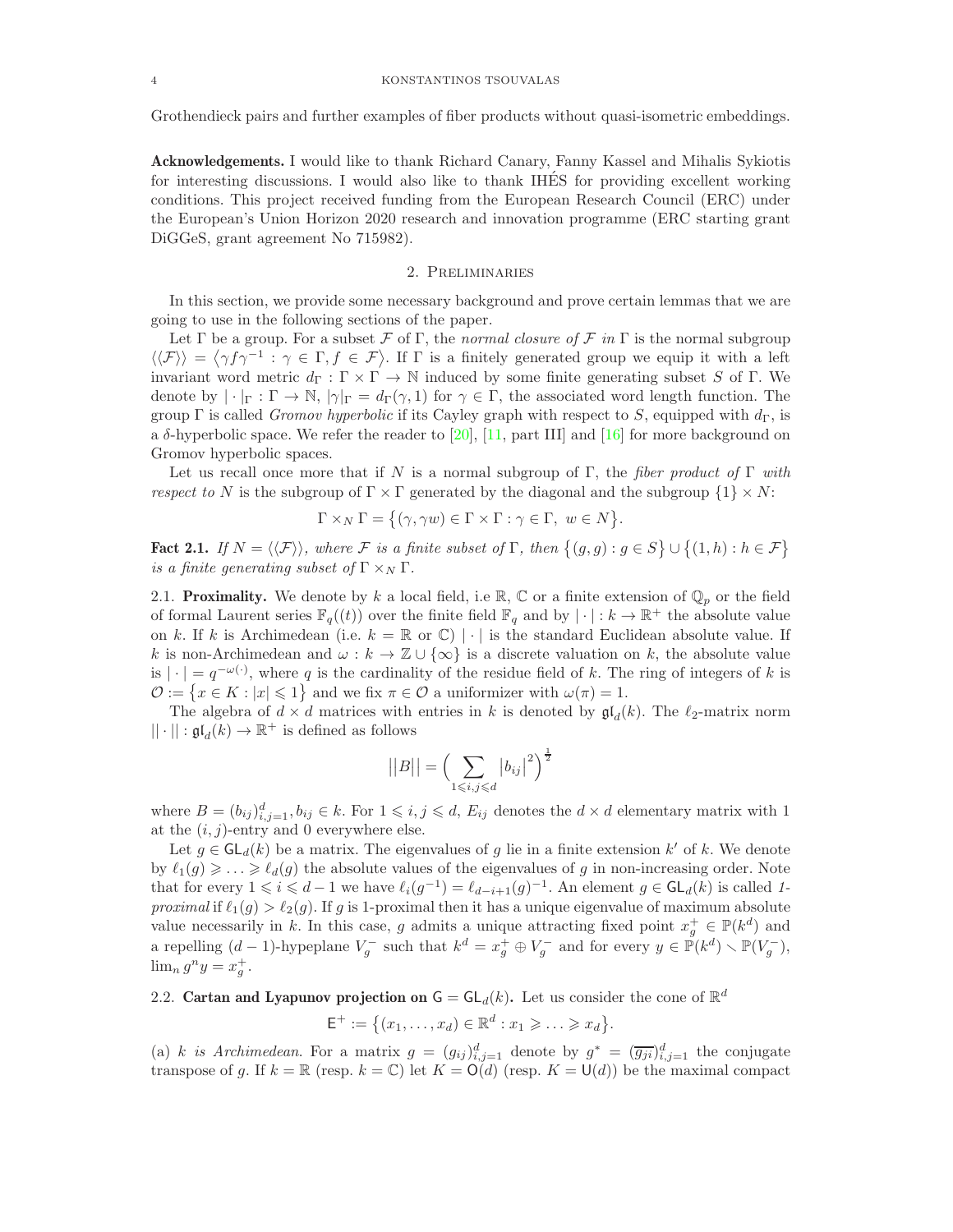subgroup of G. A maximal k-split torus of G is the set of diagonal matrices with entries in  $k$ with dominant Weyl chamber

$$
A^+=\{\mathrm{diag}(a_1,\ldots,a_d):a_1\geqslant\ldots\geqslant a_d,\ a_i\in\mathbb{R}^+\}.
$$

The corresponding Cartan decomposition is  $G = KA^+K$ , i.e. every  $g \in G$  is written in the form  $g = w_g a_g w'_g$ , where  $w_g, w'_g \in K$  and  $a_g \in A^+$ . The *Cartan projection* is the map  $\mu : G \to E^+$ defined as follows

$$
\mu(g) = \big(\log \sigma_1(g), \ldots, \log \sigma_d(g)\big)
$$

where  $\sigma_i(g) = \sqrt{\ell_i(gg^*)}$  is the *i-th singular value of g*. The map  $\mu$  is a continuous, proper and surjective map.

(b) k is non-Archimedean. Let p be the cardinality of the residue field of k. The group  $K = GL_d(\mathcal{O})$ is the unique up to conjugation maximal compact subgroup of G. A maximal k-split torus of G is the set of diagonal matrices with entries in  $k$  with dominant Weyl chamber

$$
A^{+} = \{ \text{diag}(a_1, ..., a_d) : |a_1| \geqslant ... \geqslant |a_d|, a_i \in k^* \}
$$

and the corresponding Cartan decomposition is  $\mathsf{G} = KA^+K$ . Every matrix  $g \in \mathsf{G}$  can be written in the form  $g = w_g a_g^+ w'_g$ , where  $w_g, w'_g \in K$  and

$$
a_g^+ = \text{diag}\big(\pi^{n_1(g)}, \dots, \pi^{n_d(g)}\big)
$$

where  $n_1(g), \ldots, n_d(g) \in \mathbb{Z}$  and  $n_d(g) \geq \ldots \geq n_1(g)$ . For  $1 \leq i \leq d$ , the *i*-th *singular value of* g is  $\sigma_i(g) = |\pi^{n_i(g)}| = p^{-n_i(g)}.$ 

The Cartan projection  $\mu: \mathsf{G} \to \mathsf{E}^+$  is the vector valued map

$$
\mu(g) = (\log \sigma_1(g), \dots \log \sigma_d(g)), \ g \in \mathsf{G}.
$$

In this case,  $\mu$  is proper and continuous map but not surjective onto  $E^+$ .

In both cases where k is Archimedean or not, the *Lyapunov projection* is the map  $\lambda: \mathsf{G} \to \mathsf{E}^+$ defined as follows

$$
\lambda(g)=\lim_{r\to\infty}\frac{1}{r}\mu(g^r)=\big(\log\ell_1(g),\ldots\log\ell_d(g)\big),\ g\in\mathsf{G}.
$$

Let us also recall the definition of quasi-isometric embedding of a group into a general linear group.

**Definition 2.2.** Let H be a finitely generated group and fix  $|\cdot|_H : H \to \mathbb{N}$  a word length function *on* H. A representation  $\rho : H \to GL_d(k)$  *is called a quasi-isometric embedding if there exists*  $C > 1$  *such that for every*  $\gamma \in H$  *we have* 

$$
C^{-1}\big|\gamma\big|_{\mathsf{H}} - C \leqslant \Big|\Big|\mu\big(\rho(\gamma)\big)\Big|\Big|_{\mathbb{E}} \leqslant C\big|\gamma\big|_{\mathsf{H}} + C.
$$

**Remark:** If  $k = \mathbb{R}$  or  $\mathbb{C}$ , let  $(X, d)$  be the Riemannian symmetric space  $\mathsf{G}/K$  equipped with the Killing metric d. If k is non-Archimedean,  $(X, d)$  denotes the Bruhat–Tits building on which G acts properly by isometries, see [\[14\]](#page-29-13) for more details. A representation  $\rho : H \to GL_d(k)$  is a quasiisometric embedding if and only if the orbit map  $\tau_{\rho} : (\mathsf{H}, d_{\mathsf{H}}) \to (X, \mathsf{d}), \tau_{\rho}(\gamma) = \rho(\gamma)x_0, \gamma \in \mathsf{H},$ is a quasi-isometric embedding between metric spaces.

2.3. Semisimple representations. Let Γ be a group. A representation  $\rho : \Gamma \to GL_d(k)$  is called *semisimple* if ρ decomposes as a direct sum of irreducible representations.

<span id="page-4-1"></span>**Fact 2.3.** Let  $\Gamma$  be a group and  $\Gamma' \subset \Gamma$  be a normal subgroup. Suppose that  $\rho : \Gamma \to GL_d(k)$  is a *semisimple representation. Then the restriction*  $\rho|_{\Gamma'} : \Gamma' \to GL_d(k)$  *is semisimple.*<sup>[2](#page-4-0)</sup>

<span id="page-4-0"></span><sup>&</sup>lt;sup>2</sup>If  $\rho$  is irreducible and  $V' \subset k^d$  is a  $\rho(\Gamma')$ -invariant k-subspace of minimum positive dimension, then, by using induction, there exist  $\gamma_1, \ldots, \gamma_r \in \Gamma$  such that  $k^d = \bigoplus_{i=1}^r \rho(\gamma_i)V'.$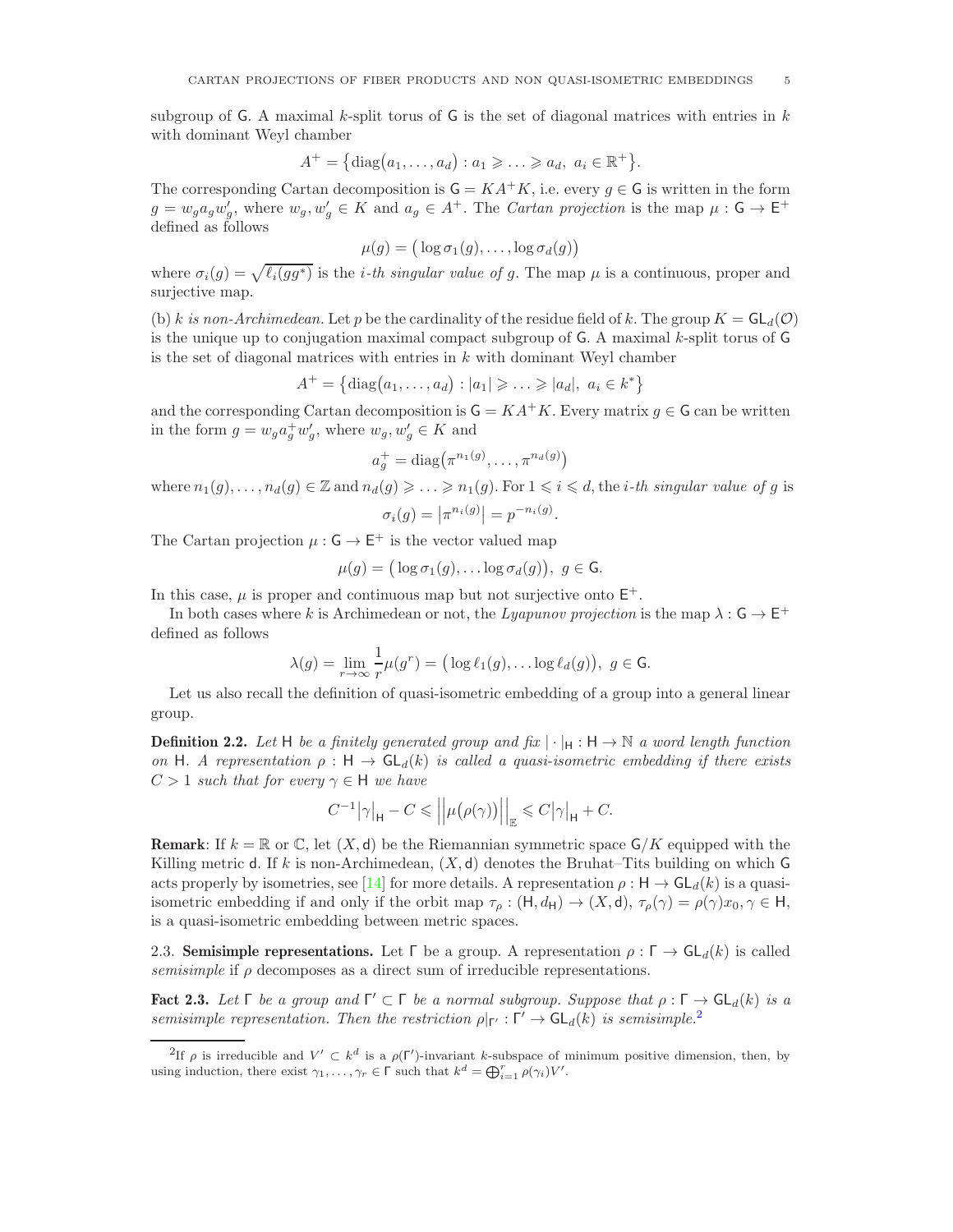The following result, established by Benoist in [\[9\]](#page-28-6) using a result of Abels–Margulis–Soifer [\[1\]](#page-28-7), offers a connection between eigenvalues and singular values of elements in the image of a semisimple linear representation over a local field. For a proof of the following result, in the case where k is Archimedean, we refer the reader to  $[23, Thm. 4.12]$ .

<span id="page-5-2"></span>Theorem 2.4. Abels-Margulis-Soifer [\[1\]](#page-28-7), Benoist [\[9\]](#page-28-6) *Let* k *be a local field. Suppose that* Γ *is a group and*  $\rho : \Gamma \to \mathsf{GL}_d(k)$  *is a semisimple representation. Then there exists a finite subset* F of Γ *and* C<sup>ρ</sup> > 0 *with the property: for every* g ∈ Γ *there exists* f ∈ F *such that*

$$
\left|\left|\mu(\rho(g)) - \lambda(\rho(gf))\right|\right|_{\mathbb{E}} \leq C_{\rho}.
$$

We will also need the following lemma.

<span id="page-5-1"></span>**Lemma 2.5.** Let k be a local field and H be a group. Suppose that  $\psi : \mathsf{H} \times \mathsf{H} \to \mathsf{GL}_m(k)$  is a *semisimple representation such that* ψ({1}×H) *contains a* 1*-proximal element. Then there exist finitely many group homomorphisms*  $\varepsilon_1, \ldots, \varepsilon_p : \mathsf{H} \to k^*$  *with the property: if*  $g \in \mathsf{H}$ ,  $\psi(1, g)$  *is* 1-proximal and  $v_g^+ \in k^d$  is an eigenvector of  $\psi(1,g)$  with respect to its eigenvalue of maximum *modulus, then there exists*  $1 \leq r \leq p$  *such that* 

$$
\psi(h,1)v_g^+ = \varepsilon_r(h)v_g^+
$$

*for every*  $h \in H$ *.* 

*Proof.* Observe that  $\{1\} \times H$  is a normal subgroup of  $H \times H$  and hence Fact [2.3](#page-4-1) implies that  $\psi|_{\{1\}\times\mathsf{H}}$  is a semisimple representation since  $\psi$  is. Let V be the vector k-subspace of  $k^m$  spanned by the attracting eigenlines of 1-proximal elements of  $\psi({1} \times H)$ . Since  $\psi|_{{1} \times H}$  is semisimple, there exists a decomposition

$$
V = V_1 \oplus \cdots \oplus V_q
$$

into  $\psi({1} \times H)$ -invariant subspaces such that the restriction of  $\psi|_{V_i} : {1} \times H \to GL(V_i)$  is irreducible and its image contains a 1-proximal element. Note that for each  $i$ , the subspace  $V_i$  contains a basis  $B_i$  consisting entirely of attracting eigenvectors of 1-proximal elements of  $\psi({1} \times H)|_{V_i}$ . Since  $\psi(H \times {1})$  centralizes  $\psi({1} \times H)$ ,  $\psi(H \times {1})$  fixes every vector in  $\mathcal{B}_i^3$  $\mathcal{B}_i^3$  for every  $1 \leq i \leq q$ .

Now let us fix  $h \in H$ . Up to conjugation by an element of  $GL(V_i)$ , the restriction  $\psi(h, 1)|_{V_i}$ on  $V_i$  is a diagonal matrix of the form

$$
diag(q_{i1}I_{d_1},\ldots,q_{is}I_{d_s})
$$

where  $q_{ij} \in k^*$  and  $\sum_{j=1}^s d_j = \dim_k(V_i)$ , commuting with the irreducible subgroup  $\psi({1} \times \mathsf{H})|_{V_i}$ of  $GL(V_i)$ . Now suppose that there exists j such that  $q_{ij} \neq q_{i\ell}$  for every  $\ell \neq j$ . Up to conjugation by an element of  $GL(V_i)$  we may assume that  $j = 1$ . Since  $\psi(h, 1)$  centralizes  $\psi({1} \times H)|_{V_i}$ , we may check that for every  $w \in H$ , the first row of  $\psi(1, w)$  consists entirely of zeros except in the (1, 1) entry. It follows that  $\psi({1} \times H)|_{V_i}$  preserves a proper subspace of  $V_i$  which is a contradiction. Therefore,  $q_{i1} = \cdots = q_{is}$  and  $s = 1$ . In conclusion,  $\psi(h, 1)$  acts as scalar multiple of the identity on  $V_i$  for every  $h \in H$  and  $1 \leq i \leq q$ .

Let  $\Delta$  be a group and  $\psi : \Delta \to \mathsf{GL}_d(k)$  be a representation. The representation  $\psi$  is called *spanning* if the vector subspace of  $\mathfrak{gl}_d(k)$  spanned by  $\psi(\Delta)$  is  $\mathfrak{gl}_d(k)$ . We close this section with the following analogue of Goursat's lemma describing the subspace generated by a product of two spanning representations.

<span id="page-5-0"></span><sup>3</sup>Note that if  $g, h \in GL_d(k)$  are commuting and g is 1-proximal, then  $hx_g^+, x_g^+ \in \mathbb{P}(k^d)$  are attracting eigenvectors for g and hence  $hx_g^+ = x_g^+$ .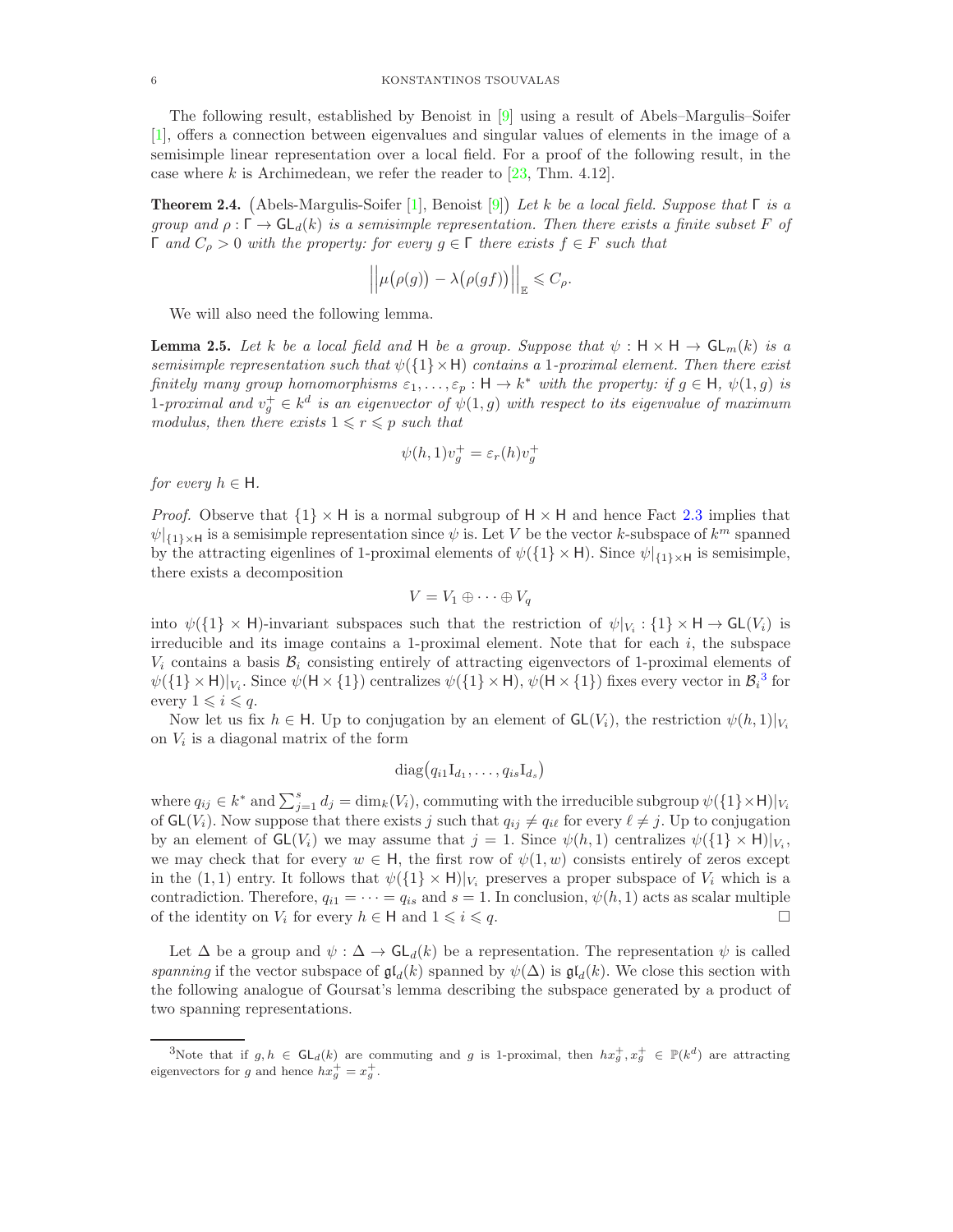<span id="page-6-3"></span>**Lemma 2.6.** Let k be a local field and  $\Delta$  be a group. Suppose that  $\rho_1 : \Delta \to \mathsf{GL}_m(k)$  and  $\rho_2 : \Delta \to \mathsf{GL}_n(k)$  are two spanning representations. Let  $\mathfrak{g}$  be the k-vector subspace of  $\mathfrak{gl}_n(k) \times \mathfrak{gl}_n(k)$ *spanned by*  $(\rho_1 \times \rho_2)(\Delta) := \{(\rho_1(\gamma), \rho_2(\gamma)) : \gamma \in \Delta\}$ . Then one of the following holds:

(i)  $\mathfrak{g} = \mathfrak{gl}_m(k) \times \mathfrak{gl}_n(k)$ .

(ii)  $n = m$  *and there exists*  $h \in GL_n(k)$  *such that*  $\rho_2(\gamma) = h\rho_1(\gamma)h^{-1}$  for every  $\gamma \in \Delta$ *.* 

*Proof.* We first observe that since  $\Delta$  is a group, **g** is a sub-algebra of  $\mathfrak{gl}_m(k) \times \mathfrak{gl}_n(k)$ . Let  $pr_1: \mathfrak{g} \to \mathfrak{gl}_m(k)$  and  $pr_2: \mathfrak{g} \to \mathfrak{gl}_n(k)$  be the projections on the first and second coordinate respectively. Let us assume that  $\mathfrak g$  is a proper sub-algebra of  $\mathfrak{gl}_m(k) \times \mathfrak{gl}_n(k)$ . We are going to prove that  $n = m$  and  $\rho_1$ ,  $\rho_2$  are conjugate.

By assumption we have  $pr_1(\mathfrak{g}) = \mathfrak{gl}_m(k)$  and  $pr_2(\mathfrak{g}) = \mathfrak{gl}_n(k)$ . Now we claim that the projection  $\text{pr}_1$  is injective. Suppose not. Then there exists  $w \in \mathfrak{gl}_n(k) \setminus \{0\}$  such that  $(0, w) \in \mathfrak{g}$ . Note that since  $\mathfrak g$  is  $(\rho_1 \times \rho_2)(\Delta)$  invariant,  $(0, \rho_2(\delta)w\rho_2(\gamma)) \in \mathfrak g$  for every  $\gamma, \delta \in \Delta$ . Since  $\rho_2(\Delta)$  spans  $\mathfrak{gl}_n(k)$ , g also contains the set  $\{(0, w_1ww_2) : g_1, g_2 \in \mathfrak{gl}_n(k)\}\.$  Moreover, note that there is no proper subspace of  $\mathfrak{gl}_n(k)$  which contains the set  $\{w_1ww_2:w_1, w_2\in \mathfrak{gl}_n(k)\}\$ , since the latter contains the elementary matrices  ${E_{ij}}_{i,j=1}^n$ . It follows that  ${0} \times \mathfrak{gl}_n(k)$  is a subalgebra of  $\mathfrak{g}$ . In particular,  $(\mathfrak{gl}_n(k) \times \{0\}) \cap \mathfrak{g}$  contains  $\rho_1(\Delta) \times \{0\}$ . Since  $\rho_1$  is spanning, we similarly conclude that  $\mathfrak{gl}_m(k) \times \{0\}$  is contained in g. Finally, we have  $\mathfrak{g} = \mathfrak{gl}_m(k) \times \mathfrak{gl}_n(k)$  contradicting our assumption that  $\mathfrak g$  is proper. Therefore,  $\text{pr}_1 : \mathfrak g \to \mathfrak{gl}_m(k)$  is an algebra isomorphism. Similarly, we check that  $pr_2: \mathfrak{g} \to \mathfrak{gl}_n(k)$  is an algebra isomorphism.

It follows that  $n = m$ . By the Skolem–Noether theorem (e.g. see [\[30,](#page-29-15) p. 174]) the automorphism  $\text{pr}_2 \circ \text{pr}_1^{-1}$ :  $\mathfrak{gl}_n(k) \to \mathfrak{gl}_n(k)$  is inner, i.e. there exists  $h \in \mathsf{GL}_n(k)$  such that  $(\text{pr}_2 \circ \text{pr}_1^{-1})(g) = hgh^{-1}$  for every  $g \in \mathfrak{gl}_n(k)$ . In particular, since  $\text{pr}_1^{-1}(\rho_1(\gamma)) = (\rho_1(\gamma), \rho_2(\gamma))$ for  $\gamma \in \Delta$ , we conclude that  $\rho_2(\gamma) = h\rho_1(\gamma)h^{-1}$  for every  $\gamma \in \Delta$ .

## 3. Proof of Theorem [1.1](#page-1-0)

<span id="page-6-0"></span>In this section we prove Theorem [1.1.](#page-1-0) In order to simplify our notation we introduce the following definition.

**Definition 3.1.** Let k be a local field and H be a group. We call a representation  $\rho : H \times H \rightarrow$  $GL_d(k)$  *r-normal if there exist*  $C, a > 0$  *such that* 

(3) 
$$
\left| \left| \rho(1, [w_1, w_2, \dots, w_r]^{\pm 1}) \right| \right| \leq Ce^{a \sum_{i=1}^r ||\mu(\rho(w_i, w_i))||_{\mathbb{E}}}
$$

*for every*  $w_1, \ldots, w_r \in \mathsf{H}$ .

We will need the following lemma which provides a sharper estimate from the estimate of Theorem [1.1](#page-1-0) in the case where the representation  $\rho$  is semisimple.

<span id="page-6-4"></span>**Lemma 3.2.** Let H be a group and suppose that  $\rho : H \times H \rightarrow GL_d(k)$  is a semisimple represen*tation. There exist*  $C, c > 0$  *such that for every*  $w \in [H, H]$  *we have* 

<span id="page-6-2"></span>(4) 
$$
\left\| \mu(\rho(1,w)) \right\|_{\mathbb{E}} \leq C \left\| \mu(\rho(w,w)) \right\|_{\mathbb{E}} + c.
$$

*Proof.* Let  $\rho^*(w, w') = \rho(w, w')^{-t}$ ,  $(w, w') \in H \times H$ , be the dual representation of  $\rho$ . We may assume that the representation  $\rho$  is conjugate to  $\rho^*$  and  $d \in \mathbb{N}$  is even, otherwise we may replace  $\rho$  with the representation  $\rho \times \rho^*$  and prove the statement for this representation. In particular,

<span id="page-6-1"></span>(5) 
$$
\ell_i(\rho(w, w')) = \ell_i(\rho(w, w')^{-1}) = \ell_{d-i+1}(\rho(w, w'))^{-1}
$$

for every  $(w, w') \in H \times H$  and  $1 \leqslant i \leqslant \frac{d}{2}$ . Since  $\{1\} \times H$  is a normal subgroup of  $H \times H$ and  $\rho$  is semisimple, Fact [2.3](#page-4-1) implies that  $(\wedge^s \rho)|_{\{1\} \times H}$  is also a semisimple representation for every  $1 \leq s \leq \frac{d}{2}$ . Lemma [2.5](#page-5-1) shows that there exist finitely many group homomorphisms  $\varepsilon_1,\ldots,\varepsilon_\ell$ :  $\mathsf{H} \to k^*$  with the following property: if  $g \in \mathsf{H}$  and  $\wedge^i \rho(1,g)$  is 1-proximal and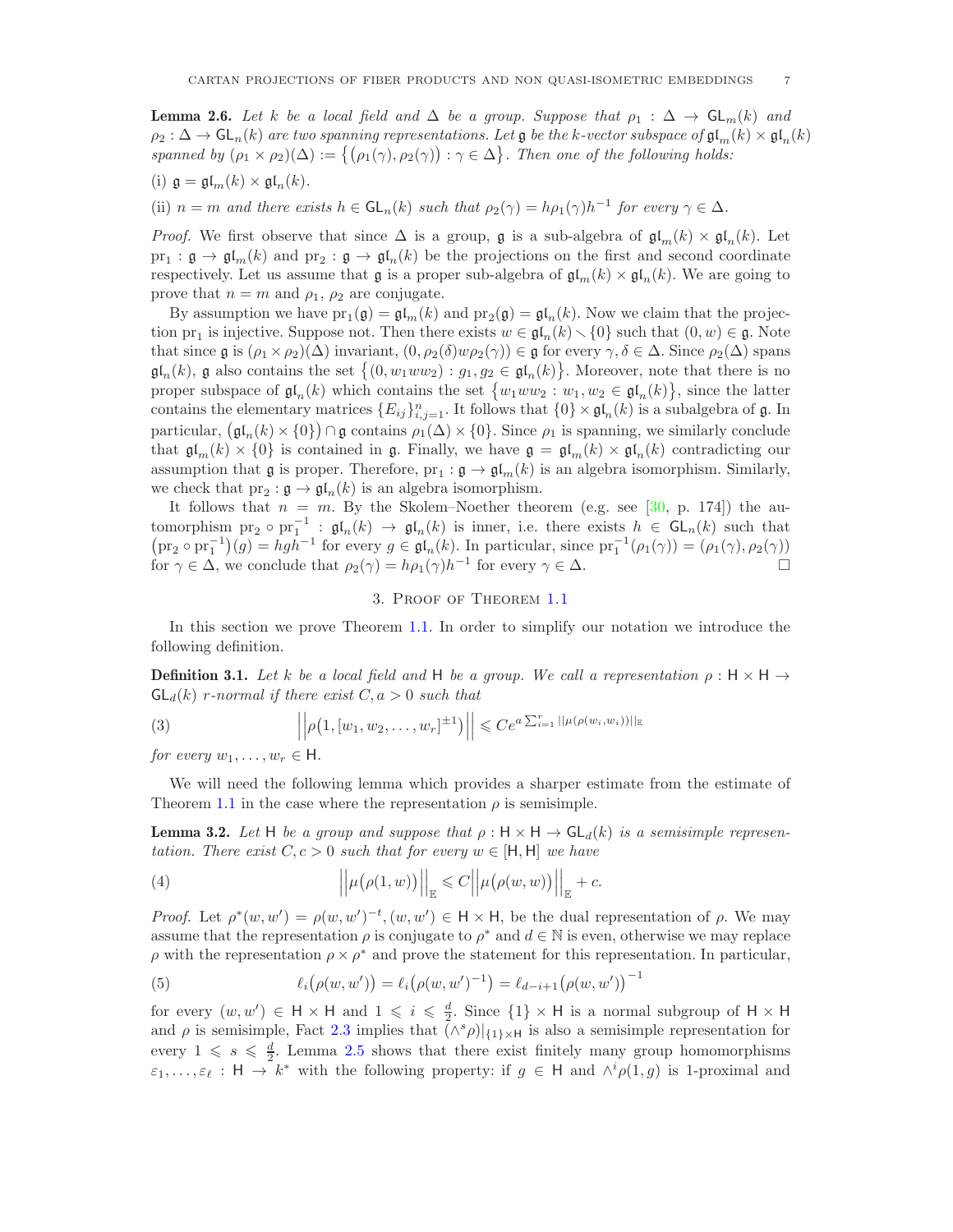$v_g^+ \in \wedge^i k^d$  is an eigenvector of  $\wedge^i \rho(1,g)$  with respect to the eigenvalue of maximum modulus, then there exists  $1 \leq r \leq \ell$  such that

<span id="page-7-2"></span>(6) 
$$
\wedge^i \rho(h,1)v_g^+ = \varepsilon_r(h)v_g^+
$$

for every  $h \in H$ . By Theorem [2.4](#page-5-2) there exists a finite subset F of  $\{1\} \times H$  and  $C_{\rho} > 0$  with the property: for every  $w \in H$  there exists  $(1, f) \in F$  such that

<span id="page-7-0"></span>(7) 
$$
\max_{1 \leq \ell \leq d} \left| \log \ell_i(\rho(1, wf)) - \log \sigma_i(\rho(1,w)) \right| \leq C_\rho.
$$

Let us set  $R := C_\rho + \max_{g \in F} |\det(\rho(1,g))|$ . Let  $w \in [\mathsf{H},\mathsf{H}]$  and observe that  $|\det(\rho(1,w))| = 1$ . We choose  $f \in H$  so that  $f, w \in H$  satisfy [\(7\)](#page-7-0) and we may assume that  $\sum_{i=1}^{d} |\log \sigma_i(\rho(1, w))| \geq 10Rd$ .<sup>[4](#page-7-1)</sup> Then [\(7\)](#page-7-0) implies that  $\sum_{i=1}^d |\log \ell_i(\rho(1, wf))| \geq 9Rd$ . By the choice of  $R > 0$  and the fact that  $\sum_{i=1}^d \log \ell_i(\rho(1, wf)) = \log |\det(\rho(1, f)|)$ , we may choose  $1 \leq i \leq d-1$  such that  $\ell_i(\rho(1, wf)) >$  $\ell_{i+1}(\rho(1, wf))$  (otherwise  $\log \ell_i(\rho(1, wf)) = \frac{1}{d} \log |\det(\rho(1, f))|$  for every i). Therefore,  $\wedge^i \rho(1, wf)$ is 1-proximal and we may also assume by [\(5\)](#page-6-1) that  $1 \leq i \leq \frac{d}{2}$ . Let  $v_{wf}^+ \in \wedge^i k^d$  be a unit eigenvector of  $\wedge^i \rho(1, wf)$  corresponding to its eigenvalue of maximum modulus. By [\(6\)](#page-7-2) we may choose  $1 \leqslant r \leqslant \ell$  and write

$$
\wedge^i \rho(wf,1)v_{wf}^+ = \varepsilon_r(wf)v_{wf}^+ = \varepsilon_r(f)v_{wf}^+,
$$

since  $f \in N$ ,  $w \in [H, H]$  and  $[H, H] \subset \text{ker} \varepsilon_r$ . We deduce that

$$
\left| \begin{array}{l} \left| \begin{array}{l} \wedge^{i} \rho(wf, wf) \end{array} \right| \right| \geq \left| \left| \begin{array}{l} \wedge^{i} \rho(wf, wf)v_{wf}^{+} \end{array} \right| \right|
$$
  
\n
$$
= \left| \left| \begin{array}{l} \wedge^{i} \rho(wf,1) \land^{i} \rho(1, wf)v_{wf}^{+} \end{array} \right| \right|
$$
  
\n
$$
= \left| \varepsilon_{r}(f) \right| \ell_{1} \left( \begin{array}{l} \wedge^{i} \rho(1, wf) \end{array} \right)
$$
  
\n
$$
= \left| \varepsilon_{r}(f) \right| \left( \ell_{1} \left( \begin{array}{l} \wedge^{i} \rho(1, wf) \end{array} \right) \ell_{1} \left( \begin{array}{l} \wedge^{i} \rho(1,(wf)^{-1}) \end{array} \right) \right)^{\frac{1}{2}}
$$
  
\n
$$
= \left| \varepsilon_{r}(f) \right| \left( \prod_{j=1}^{i} \frac{\ell_{j}(\rho(1, wf))}{\ell_{d-j+1}(\rho(1, wf))} \right)^{\frac{1}{2}}
$$
  
\n
$$
\geq \left( \min_{1 \leq q \leq \ell} \min_{(1,g) \in F} \left| \varepsilon_{q}(g) \right| \right) \left( \frac{\ell_{1}(\rho(1, wf))}{\ell_{d}(\rho(1, wf))} \right)^{\frac{1}{2}}
$$
  
\n
$$
\geq e^{-C} \left( \min_{1 \leq q \leq \ell} \min_{(1,g) \in F} \left| \varepsilon_{q}(g) \right| \right) \left( \frac{\sigma_{1}(\rho(1,w))}{\sigma_{d}(\rho(1,w))} \right)^{\frac{1}{2}}.
$$

We conclude that there exist constants  $M_1, M_2, M_3 > 100Rd$ , depending only on  $\rho, d \in \mathbb{N}$ , the finite set  $F \subset \{1\} \times H$  and the the quantity  $\min_{1 \leq q \leq \ell} \min_{(1,q) \in F} |\varepsilon_q(g)|$ , such that:

$$
\log \frac{\sigma_1(\rho(1,w))}{\sigma_d(\rho(1,w))} \leq 2 \max_{1 \leq i \leq \frac{d}{2}} \log \left| \left| \wedge^i \rho(wf, wf) \right| \right| + M_1 \leq M_3 \log \frac{\sigma_1(\rho(w,w))}{\sigma_d(\rho(w,w))} + M_2
$$

for every  $w \in [H, H]$ . The proof of the lemma is complete.

3.1. **Proof of Theorem [1.1.](#page-1-0)** Let us now recall Theorem [1.1](#page-1-0) which states that every linear representation of a direct product of the form  $H \times H$  is q-normal for some  $q \in \mathbb{N}$ :

<span id="page-7-3"></span>Theorem 3.3. (*Theorem [1.1](#page-1-0)*) *Let* k *be a local field and* H *be a group. For every representation*  $\rho : \mathsf{H} \times \mathsf{H} \to \mathsf{GL}_d(k)$  *there exists*  $C > 1$ *, depending only on*  $\rho$ *, with the property: for every* 

$$
\lnot
$$

<span id="page-7-1"></span><sup>&</sup>lt;sup>4</sup>If  $\sum_{i=1}^{d} |\log \sigma_i(\rho(1, w))| < 10Rd$  then [\(4\)](#page-6-2) holds true for  $c = 10Rd$ .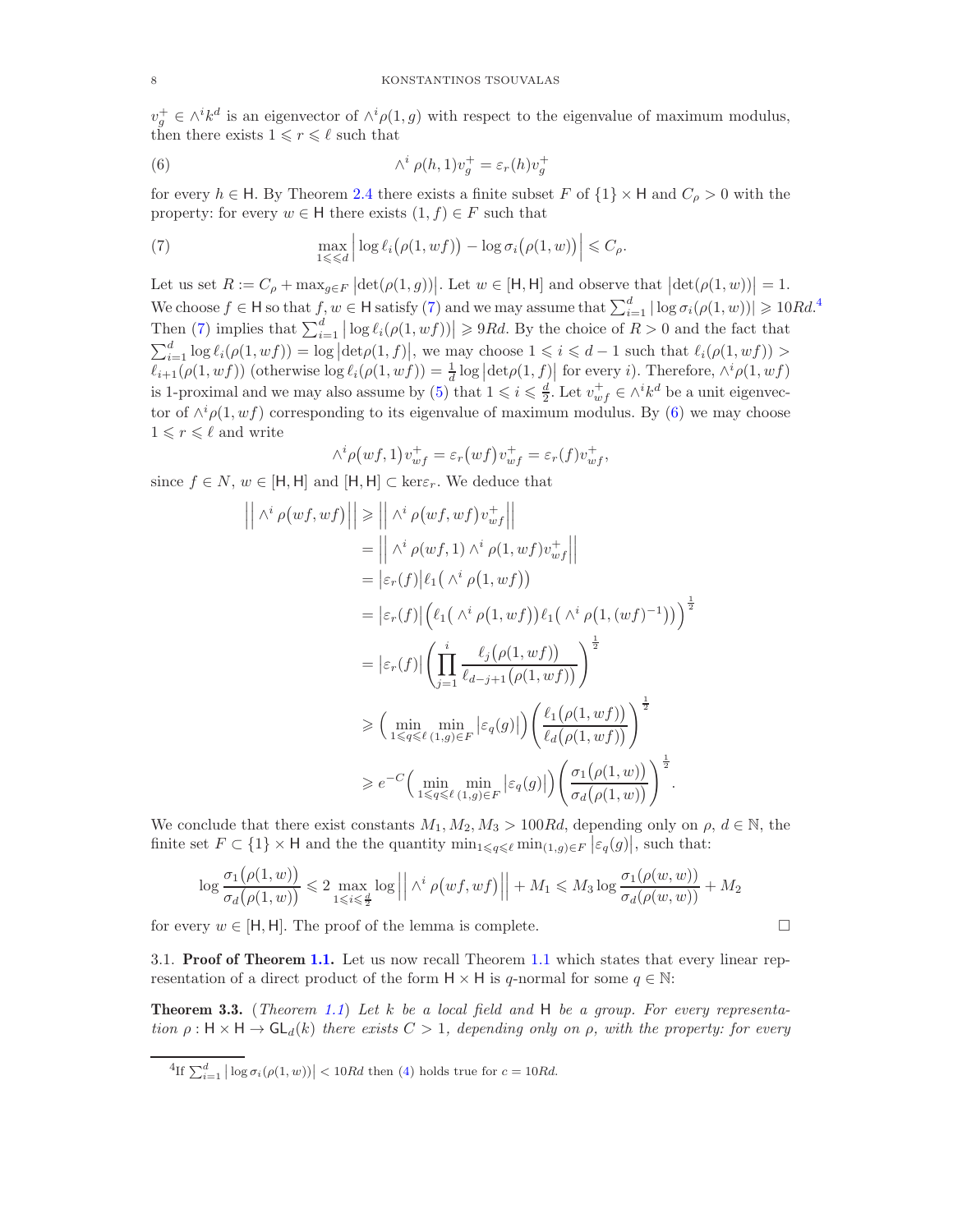$w_1, w_2, \ldots, w_r \in \mathsf{H} \setminus \{1\}$  and  $r \geq d+1$  we have that

$$
\left|\left|\mu\big(\rho\big(1,[w_1,w_2,\ldots,w_r]\big)\big)\right|\right|_{\mathbb{E}}\leqslant 2^rC\Big(1+\sum_{i=1}^r\left|\left|\mu\big(\rho(w_i,w_i)\big)\right|\right|_{\mathbb{E}}\Big).
$$

For the proof we need the following elementary fact.

<span id="page-8-3"></span>**Lemma 3.4.** Let H be a group and suppose that  $\rho : \mathsf{H} \times \mathsf{H} \to \mathsf{GL}_d(k)$  is a representation which is *r*-normal. Then  $\rho$  is m-normal for every  $m \geq r$ . In particular, there exists  $K, a > 1$ , depending *only on* ρ*, such that*

$$
\left| \left| \rho \left( 1, [w_1, \ldots, w_m]^{+1} \right) \right| \right| \leqslant \mathcal{K}^{2^{m-r}} e^{2^{m-r} a \sum_{i=1}^r ||\mu(\rho(w_i, w_i))||_{\mathbb{E}}}
$$

*for every*  $w_1, \ldots, w_m \in \mathsf{H}$ .

*Proof.* Let us observe that there exist constants  $C, a > 1$ , depending only on  $d \in \mathbb{N}$ , such that

$$
\left|\left|\rho\big(g,g\big)\right|\right|\leqslant Ce^{a||\mu\left(\rho\big(g,g\big)\right||_{\mathbb{E}}}
$$

for every  $q \in \Gamma$ . Since  $\rho$  is m-normal, by enlarging  $C, a > 1$  if necessary, we may assume that

<span id="page-8-0"></span>
$$
\left| \left| \rho \left( 1, [w_1, \ldots, w_r]^{1} \right) \right| \right| \leq Ce^{a \sum_{i=1}^r ||\mu(\rho(w_i, w_i))||_{\mathbb{E}}},
$$

for every  $w_1, \ldots, w_r \in \mathsf{H}$ . Now we may use induction to prove

(8) 
$$
\left\| \rho(1, [w_1, \ldots, w_m]^{\pm 1}) \right\| \leq C^{-2 + 6 \cdot 2^{m-r}} e^{2^{m-r} a \sum_{i=1}^r ||\mu(\rho(w_i, w_i))||_{\mathbb{E}}}
$$

for every  $w_1, \ldots, w_m \in \mathsf{H}, m \geq r$ . Obviously [\(8\)](#page-8-0) holds for  $m = r$ . Assume now that (8) holds for  $m \geq r$  and let  $w_1, \ldots, w_m, w_{m+1} \in \mathsf{H}$ . We set  $z_m := [w_1, \ldots, w_m]$  and observe that

$$
\left| \left| \rho(1, [z_m, w_{m+1}]) \right| \right| = \left| \left| \rho(1, z_m^{-1}) \rho(w_{m+1}^{-1}, w_{m+1}^{-1}) \rho(1, z_m) \rho(w_{m+1}, w_{m+1}) \right| \right|
$$
  
\n
$$
\leq \left| \left| \rho(1, z_m^{-1}) \right| \right| \cdot \left| \left| \rho(w_{m+1}^{-1}, w_{m+1}^{-1}) \right| \right| \cdot \left| \left| \rho(1, z_m) \right| \right| \cdot \left| \left| \rho(w_{m+1}, w_{m+1}) \right| \right|
$$
  
\n
$$
\leq C^{-4+12 \cdot 2^{m-r}} e^{2^{m-r+1} a \sum_{i=1}^m ||\mu(\rho(w_i, w_i))||_{\mathbb{E}} \cdot C^2 e^{2a ||\mu(\rho(w_{m+1}, w_{m+1}))||_{\mathbb{E}}}
$$
  
\n
$$
\leq C^{-2+6 \cdot 2^{m+1-r}} e^{2^{m+1-r} a \sum_{i=1}^{m+1} ||\mu(\rho(w_i, w_i))||_{\mathbb{E}}}.
$$

We similarly check the same bound holds for  $||\rho(1,[w_{m+1}, z_m])||$ . This completes the proof of the induction and the conclusion follows.  $\Box$ 

The proof Theorem [3.3](#page-7-3) is based on the following key lemma.

<span id="page-8-1"></span>**Lemma 3.5.** Let H be a group and  $\rho : H \times H \rightarrow GL_d(k)$  be a representation of the form:

$$
\rho(g,g') = \begin{pmatrix} \rho_1(g,g') & \dots & * \\ 0 & \ddots & \vdots \\ 0 & 0 & \rho_r(g,g') \end{pmatrix}, \quad (g,g') \in \mathsf{H} \times \mathsf{H},
$$

where  $\{\rho_i : \mathsf{H} \times \mathsf{H} \to \mathsf{GL}_{d_i}(k)\}_{i=1}^r$  are spanning representations and  $d = \sum_{i=1}^r d_i$ . Suppose that  $\rho_i$  *is* 2*-normal for every*  $1 \leq i \leq r$ *. Then*  $\rho$  *is*  $(r + 1)$ *-normal.* 

Before we give the proof of Lemma [3.5,](#page-8-1) we will also need the following observation.

<span id="page-8-2"></span>**Observation 3.6.** Let  $\psi$ :  $H \times H \rightarrow GL_d(k)$  *be a representation and*  $\{(x_1, y_1), \ldots, (x_m, y_m)\}\$  *be a finite subset of*  $H \times H$ *. There exist*  $C, a > 0$ *, depending only on*  $\psi$ *, such that* 

$$
\max_{1 \leqslant i \leqslant m} \left| \left| \psi \big( w x_i, y_i w \big)^{\pm 1} \right| \right| \leqslant C e^{a ||\mu(\psi(w, w))||_{\mathbb{E}}}
$$

*for every*  $w \in H$ *.*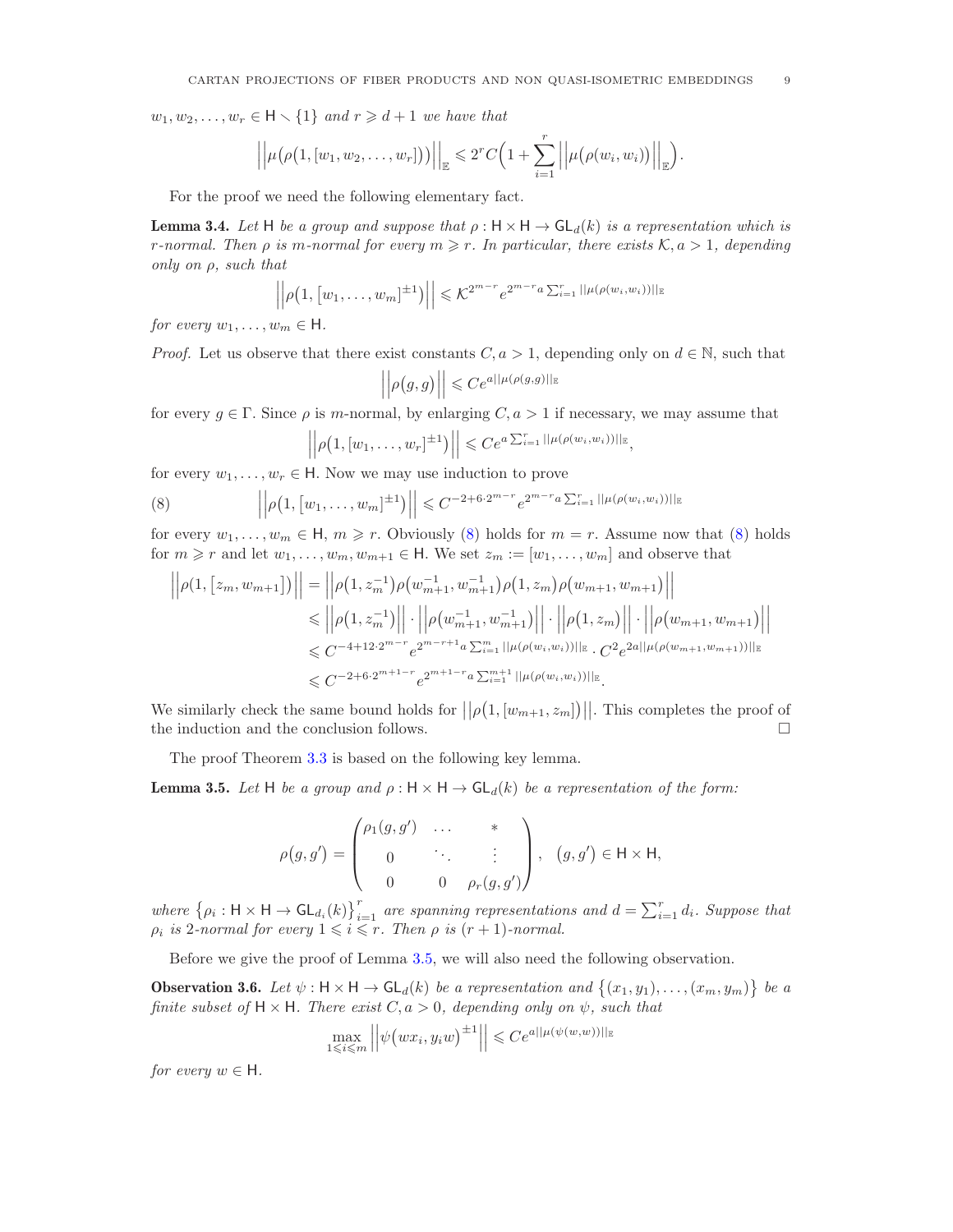*Proof.* Observe that for every  $w \in H$  and  $1 \leq i \leq m$  we can write

$$
(wx_i, y_iw) = (w, w) (x_i, x_i) (1, x_i)^{-1} (w, w)^{-1} (1, y_i) (w, w).
$$

The observation now follows directly from the sub-multiplicativity of the  $\ell_2$ -norm  $||\cdot||$ .

*Proof of Lemma [3.5.](#page-8-1)* We shall use induction on the number  $r \in \mathbb{N}$  of the spanning representations  $\rho_1, \rho_2, \ldots, \rho_r$ . First we are going to prove the statement for  $r = 2$ .

**Case 1:** *Suppose that*  $r = 2$ . The representation  $\rho$  is of the form

$$
\rho(g,g') = \begin{pmatrix} \rho_1(g,g') & u(g,g') \\ 0 & \rho_2(g,g') \end{pmatrix}, \quad (g,g') \in \mathsf{H} \times \mathsf{H},
$$

for some matrix valued function  $u : H \times H \to Mat_{d_1 \times d_2}(k)$ . Observe that there exist  $R, c > 0$  such that

(9) 
$$
\max_{i=1,2} ||\rho_i(g,g)|| \leq ||\rho(g,g)|| \leq Re^{c||\mu(\rho(g,g))||g}
$$

for every  $g \in H$ . It is enough to prove that there exist  $J, a > 0$  such that

<span id="page-9-0"></span>
$$
||u(1,[w_1,w_2])|| \leq Je^{a\sum_{i=1}^{2}||\mu(\rho(w_i,w_i))||_{\mathbb{E}}}
$$

for every  $w_1, w_2 \in \mathsf{H}$ . By assumption,  $\rho_1, \rho_2$  are spanning representations, hence by Lemma [2.6](#page-6-3) there are two cases to consider:

*Case 1a.*  $\langle (\rho_1 \times \rho_2)(\mathsf{H} \times \mathsf{H}) \rangle = \mathfrak{gl}_{d_1}(k) \times \mathfrak{gl}_{d_2}(k)$ . In particular, we may choose  $\{(a_i, b_i)\}_{i=1}^q \subset H \times H$  and  $\{c_i\}_{i=1}^q \subset k$  such that

$$
\sum_{i=1}^{q} c_i \rho_1(a_i, b_i) = I_{d_1} \text{ and } \sum_{i=1}^{q} c_i \rho_2(a_i, b_i) = 0_{d_1}.
$$

Let  $w_1, w_2 \in H$  be arbitrary elements and set  $w := [w_1, w_2]$ . We may directly check that

$$
\sum_{i=1}^{q} c_i \rho(wa_i, b_i w) = \begin{pmatrix} \rho_1(w, w) & \mathcal{Y}(w) \\ 0 & 0_{d_2} \end{pmatrix},
$$
  

$$
\mathcal{Y}(w) := \rho_1(w, 1) \left( \sum_{i=1}^{q} c_i u(a_i, b_i) \right) \rho_2(1, w) + \rho_1(w, 1) u(1, w)
$$

and note that

$$
\left|\left|\mathcal{Y}(w)\right|\right| \leq \left|\left|\sum_{i=1}^q c_i \rho(wa_i, b_i w)\right|\right| \leq \sum_{i=1}^q |c_i| \left|\left|\rho(wa_i, b_i w)\right|\right|.
$$

Therefore, by Observation [3.6,](#page-8-2) the fact that  $\rho_1$  and  $\rho_2$  are 2-normal and [\(9\)](#page-9-0), there exist  $R_1, r_1 > 0$ , depending only on  $\rho$  and  $c_1, \ldots, c_q \in k$ , such that

$$
\left| |u(1, w)| \right| = \left| \left| \rho_1(w, 1)^{-1} \mathcal{Y}(w) - \sum_{i=1}^q c_i u(a_i, b_i) \rho_2(1, w) \right| \right|
$$
  
\n
$$
\leq \left| \left| \rho_1(1, w)^{-1} \right| \right| \cdot \left| \left| \sum_{i=1}^q c_i \rho(wa_i, b_i w) \right| \right| + \sum_{i=1}^q |c_i| \left| |u(a_i, b_i) \right| \right| \cdot \left| \left| \rho_2(1, w) \right| \right|
$$
  
\n
$$
\leq R_1 e^{r_1 \sum_{i=1}^2 ||\mu(\rho(w_i, w_i))||_{\mathbb{E}}}. \right|
$$

We deduce that there exist  $R_2, r_2 > 0$ , depending only on  $\rho$ , such that

$$
\left| \left| \rho \big( 1, \big[ w_1, w_2 \big] \big) \right| \right| \leq R_2 e^{r_2 \sum_{i=1}^2 ||\mu(\rho(w_i, w_i))||_{\mathbb{E}}}
$$

for every  $w_1, w_2 \in \mathsf{H}$ . It follows that  $\rho$  is 2-normal and in particular 3-normal by Lemma [3.4.](#page-8-3)  $\Box$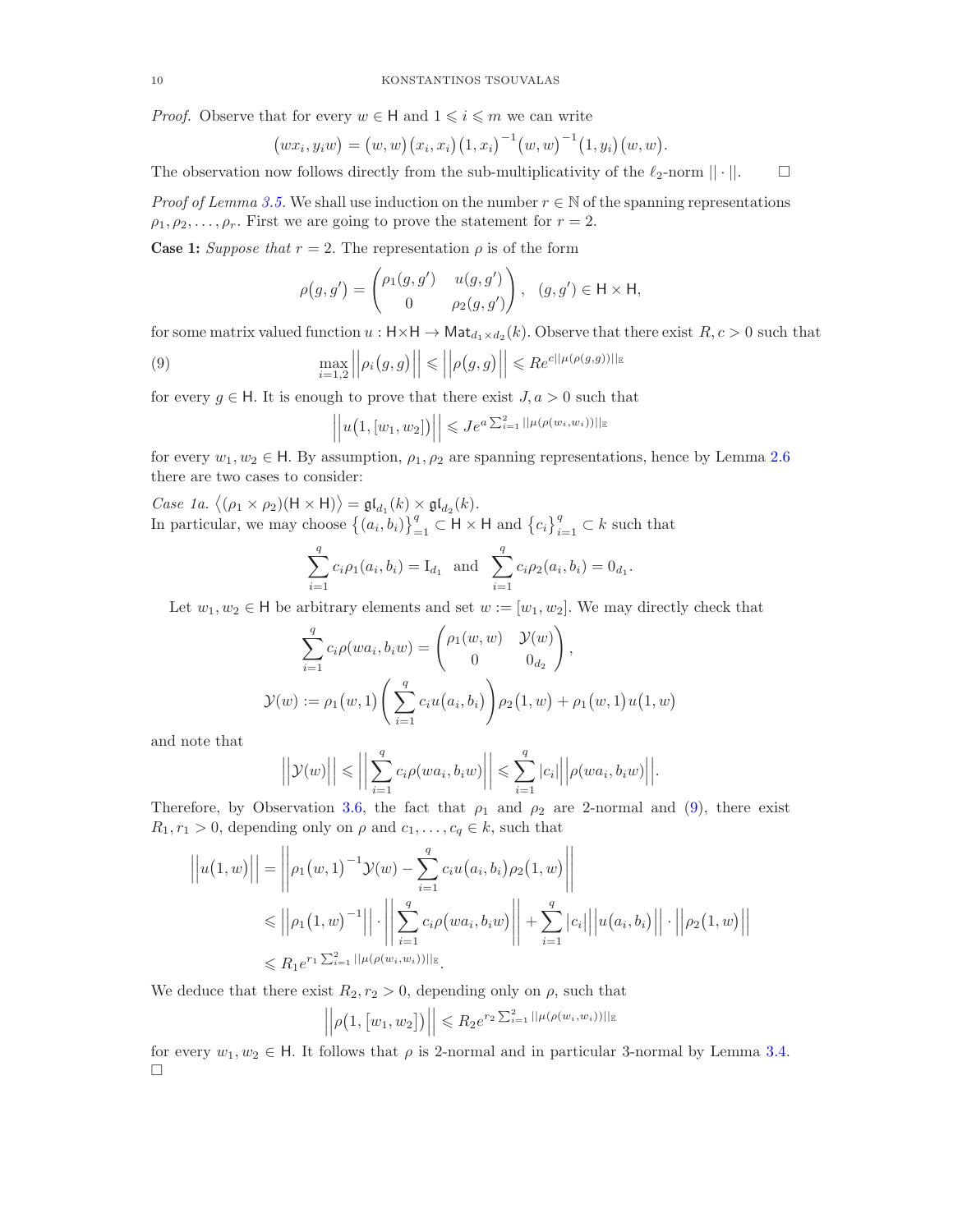*Case 1b.*  $d_1 = d_2$  *and*  $\rho_1$  *and*  $\rho_2$  *are conjugate.* Up to conjugating  $\rho$  by an element of  $GL_{d_1}(k) \times$  $GL_{d_1}(k)$  we may assume that  $\rho_1 = \rho_2$ . By assumption,  $\rho_1(H \times H)$  spans  $\mathfrak{gl}_{d_1}(k)$ , hence for every  $1 \leq i,j \leq d_1$  there exist  $m_{ij} \in \mathbb{N}$ ,  $\{c_{ij\ell}\}_{\ell=1}^{m_{ij}} \subset k$  and  $\{(a_{ij\ell}, b_{ij\ell})\}_{\ell=1}^{m_{ij}} \subset \mathsf{H} \times \mathsf{H}$  such that  $\sum_{\ell=1}^{m_{ij}} c_{ij\ell} \rho_1(a_{ij\ell}, b_{ij\ell}) = E_{ij}.$ 

Now let  $w_1, w_2 \in \mathsf{H}$  and set  $w := [w_1, w_2]$ . For every  $1 \leq i, j \leq d_1$  we have:

$$
\sum_{\ell=1}^{m_{ij}} c_{ij\ell} \rho(wa_{ij\ell}, b_{ij\ell}w) = \begin{pmatrix} \rho_1(w, 1) & u(w, 1) \\ 0 & \rho_1(w, 1) \end{pmatrix} \begin{pmatrix} E_{ij} & \mathcal{U}_{ij} \\ 0 & E_{ij} \end{pmatrix} \begin{pmatrix} \rho_1(1, w) & u(1, w) \\ 0 & \rho_1(1, w) \end{pmatrix}
$$

$$
= \begin{pmatrix} \rho_1(w, 1) E_{ij} \rho_1(1, w) & \mathcal{V}_{ij}(w) \\ 0 & \rho_1(w, 1) E_{ij} \rho_1(1, w) \end{pmatrix},
$$

$$
\mathcal{U}_{ij} := \sum_{\ell=1}^{m_{ij}} c_{ij\ell} u(a_{ij\ell}, b_{ij\ell})
$$

$$
\mathcal{V}_{ij}(w) := \rho_1(w, 1) \mathcal{U}_{ij} \rho_1(1, w) + u(w, 1) E_{ij} \rho_1(1, w) + \rho_1(w, 1) E_{ij} u(1, w).
$$

By Observation [3.6,](#page-8-2) the fact that  $\rho_1$  is 2-normal and [\(9\)](#page-9-0), we obtain  $B_0, b_0 > 0$ , depending only on  $\rho$ , such that

$$
\left| \left| u(w,1) E_{ij} \rho_1(1,w) + \rho_1(w,1) E_{ij} u(1,w) \right| \right| = \left| \left| \mathcal{V}_{ij}(w) - \rho_1(w,1) \mathcal{U}_{ij} \rho_1(1,w) \right| \right|
$$
  
\n
$$
\leq \left| \left| \sum_{\ell=1}^{m_{ij}} c_{ij\ell} \rho(w a_{ij\ell}, b_{ij\ell} w) \right| \right| + \left| \left| \rho_1(1,w) \right| \right| \cdot \left| \left| \rho_1(w,1) \right| \right| \cdot \left| \left| \mathcal{U}_{ij} \right| \right|
$$
  
\n
$$
\leq B_0 e^{b_0 \sum_{i=1}^2 ||\mu(\rho(w_i, w_i))||_{\mathbb{E}}}
$$

for every  $1 \leq i, j \leq d_1$ . Let us also observe that for every  $g \in H$  we have

(10) 
$$
u(g, g) = \rho_1(g, 1)u(1, g) + u(g, 1)\rho_1(1, g)
$$

$$
u(g, 1) = u(g, g)\rho_1(1, g)^{-1} - \rho_1(g, 1)u(1, g)\rho_1(1, g)^{-1}.
$$

Therefore, since  $\rho_1$  is 2-normal and by [\(9\)](#page-9-0) we have  $||u(w,w)|| \leqslant Re^{c||\mu(\rho(w,w))||_{\mathbb{E}}}$ , there exist  $B_1, b_1 > 0$ , depending only on  $\rho$ , such that

$$
\left| \left| \rho_1(w,1) u(1,w) \rho_1(1,w)^{-1} E_{ij} \rho_1(1,w) - \rho_1(w,1) E_{ij} u(1,w) \right| \right| \leq B_1 e^{b_1 \sum_{i=1}^2 ||\mu(\rho(w_i,w_i))||_{\mathbb{E}}}.
$$

In addition, by the sub-multiplicativity of the  $\ell_2$ -norm, note that

<span id="page-10-0"></span>(11) 
$$
\left| \left| u(1,w)\rho_1(1,w)^{-1}E_{ij} - E_{ij}u(1,w)\rho_1(1,w)^{-1} \right| \right| \leq \left| \left| \rho_1(w,1)^{-1} \right| \right| \cdot \left| \left| \rho_1(1,w)^{-1} \right| \right| \cdot \left| \left| \rho_1(1,w)^{-1} \right| \right| \cdot \left| \left| \rho_1(w,1)u(1,w)\rho_1(1,w)^{-1}E_{ij}\rho_1(1,w) - \rho_1(w,1)E_{ij}u(1,w) \right| \right|.
$$

Since  $\rho_1$  is 2-normal, by using [\(11\)](#page-10-0), we deduce that there exist  $B_2, b_2 > 0$ , depending only on  $\rho$ , such that for every  $w_1, w_2 \in \mathsf{H}$  we have

<span id="page-10-1"></span>
$$
(12) \quad \max_{1 \leq i,j \leq d_1} ||(u(1,w)\rho_1(1,w)^{-1})E_{ij} - E_{ij}(u(1,w)\rho_1(1,w)^{-1})|| \leq B_2 e^{b_2 \sum_{i=1}^2 ||\mu(\rho(w_i,w_i))||_{\mathbb{E}}},
$$

where  $w = [w_1, w_2]$ . By using  $(12)^5$  $(12)^5$  and we may find  $B_3, b_3 > 0$ , depending only on  $\rho$ , and write  $u(1, w)\rho_1(1, w)^{-1} = \lambda(w)I_{d_1} + \mathcal{D}_w,$ 

for some  $\lambda(w) \in k$  and  $\mathcal{D}_w \in \mathfrak{gl}_{d_1}(k)$  with  $||\mathcal{D}_w|| \leqslant B_3 e^{b_3 \sum_{i=1}^2 ||\mu(\rho(w_i, w_i))||_{\mathbb{E}}}$ . Equivalently, since  $\rho_1$  is 2-normal, there exist  $B_4, b_4 > 0$ , depending only on  $\rho$ , such that

(13) 
$$
u(1, w) = \lambda(w)\rho_1(1, w) + \mathcal{D}'_w,
$$

<span id="page-10-3"></span><span id="page-10-2"></span> ${}^{5}\text{We also use the fact that }||A-a_{11}\text{I}_d|| \leq d \max_{1 \leq i,j \leq d} ||AE_{ij} - E_{ij}A|| \text{ for } A = (a_{ij})_{i,j=1}^d \in \mathfrak{gl}_d(k).$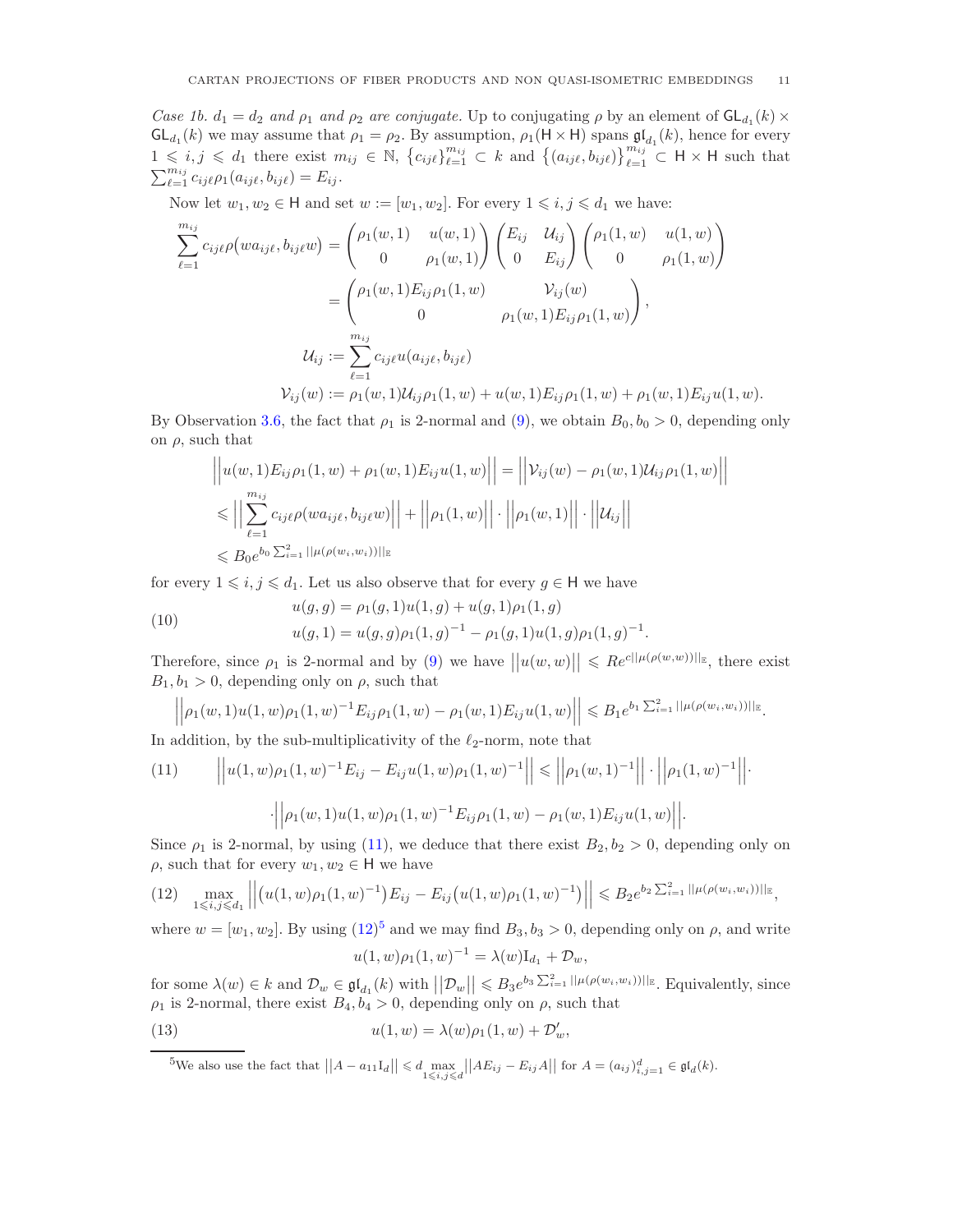where  $\mathcal{D}'_w \in \mathfrak{gl}_{d_1}(k)$  and  $||\mathcal{D}'_w|| \leq B_4 e^{b_4 \sum_{i=1}^2 ||\mu(\rho(w_i, w_i))||_{\mathbb{E}}}$ . By using the fact that

$$
u(1, w^{-1}) = -\rho_1(1, w)^{-1}u(1, w)\rho_1(1, w)^{-1},
$$

 $\rho_1$  is 2-normal and [\(13\)](#page-10-3), we may choose  $B_5, b_5 > 0$ , depending only on  $\rho$ , and write

(14) 
$$
u(1, w^{-1}) = -\lambda(w)\rho_1(1, w)^{-1} + \mathcal{D}'_{w^{-1}}
$$

 $\text{for some } \mathcal{D}'_{w^{-1}} \in \mathfrak{gl}_{d_1}(k) \text{ with } \left| \left| \mathcal{D}'_{w^{-1}} \right| \right| \leqslant \left| \left| \rho_1(1,w^{-1}) \right| \right|^2 \left| \left| \mathcal{D}'_{w} \right| \right| \leqslant B_5 e^{b_5 \sum_{i=1}^2 ||\mu(\rho(w_i,w_i))||_{\mathbb{E}}}.$ 

Let us now fix  $w_3 \in H$ . Then we have the following straightforward calculation: (15)

$$
\rho(1,[w,w_3]) = \rho(1,w^{-1})\rho(w_3^{-1},w_3^{-1})\rho(1,w)\rho(w_3,w_3)
$$
  
\n
$$
= \begin{pmatrix} \rho_1(w_3^{-1},w^{-1}w_3^{-1}) & -\lambda(w)\rho_1(w_3^{-1},w^{-1}w_3^{-1}) + \mathcal{D}_{w^{-1}}'\rho_1(w_3^{-1},w_3^{-1}) + \rho_1(1,w^{-1})u(w_3^{-1},w_3^{-1}) \\ 0 & \rho_1(w_3^{-1},w^{-1}w_3^{-1}) \end{pmatrix}.
$$
  
\n
$$
\cdot \begin{pmatrix} \rho_1(w_3,ww_3) & \lambda(w)\rho_1(w_3,ww_3) + \mathcal{D}_{w}'\rho_1(w_3,w_3) + \rho_1(1,w)u(w_3,w_3) \\ 0 & \rho_1(w_3,ww_3) \end{pmatrix}
$$
  
\n
$$
= \begin{pmatrix} \rho_1(1,[w,w_3]) & u(1,[w,w_3]) \\ 0 & \rho_1(1,[w,w_3]) \end{pmatrix},
$$

<span id="page-11-0"></span>
$$
u(1,[w,w_3]):=\underline{\rho_1(w_3^{-1},w^{-1}w_3^{-1})\lambda(w)\rho_1(w_3,ww_3)}+\left(\mathcal{D}'_{w^{-1}}\rho_1(w_3^{-1},w_3^{-1})+\rho_1(1,w^{-1})u(w_3^{-1},w_3^{-1})\right)\rho_1(w_3,ww_3)+\rho_1(w_3^{-1},w^{-1}w_3^{-1})\left(\mathcal{D}'_{w}\rho_1(w_3,w_3)+\rho_1(1,w)u(w_3,w_3)\right)-\lambda(w)\rho_1(w_3^{-1},w^{-1}w_3^{-1})\rho_1(w_3,ww_3).
$$

The underlined terms cancel, so  $u(1,[w,w_3])$  does not depend on  $\lambda(w) \in k$ . We recall that  $\rho_1$ is 2-normal and there exist  $B_6$ ,  $b_6 > 0$ , depending only on  $\rho$ , such that

$$
\left\| \mathcal{D}_{w^{\pm 1}}' \right\| \leq B_6 e^{b_6 \sum_{i=1}^2 ||\mu(\rho(w_i, w_i))||_{\mathbb{E}}}.
$$

We immediately check that all the remaining terms of  $u(1,[w,w_3])$  are bounded by  $B_7e^{b_7\sum_{i=1}^3||\mu(\rho(w_i,w_i))||_{\mathbb{E}}},$ where  $B_7$ ,  $b_7 > 0$  are constants depending only on  $\rho$ . Finally, by working similarly with the commutator  $[w_3, [w_1, w_2]]$ , we deduce that there exist  $B_8, b_8 > 0$ , depending only on  $\rho$ , such that

$$
\left| \left| \rho \left( 1, \left[ [w_1, w_2], w_3 \right]^{\pm 1} \right) \right| \right| \leq B_8 e^{b_8 \sum_{i=1}^3 ||\mu(\rho(w_i, w_i))||_{\mathbb{E}}}
$$

for every  $w_1, w_2, w_3 \in \mathsf{H}$ . We conclude that  $\rho$  is 3-normal. This completes the proof of the lemma when  $r = 2$ .  $\Box$ 

**Case 2:** *Suppose that*  $r \geq 3$ . The representation  $\rho$  has the form

$$
\rho(g,g') = \begin{pmatrix} \rho_1(g,g') & v_r(g,g') & a_{1r}(g,g') \\ 0 & U_r(g,g') & V_r(g,g') \\ 0 & 0 & \rho_r(g,g') \end{pmatrix}, (g,g') \in \mathsf{H} \times \mathsf{H},
$$

where  $v_r(g, g')$  is the collection of matrix blocks of  $\rho$  different from  $(1, 1)$  in the first row,  $a_{1r}: \mathsf{H} \times \mathsf{H} \to \mathsf{Mat}_{d_1 \times d_r}(k)$  is the  $(1,r)$ -block of  $\rho$ ,  $V_r(g, g')$  is the collection of the blocks in the last column (except from  $a_{1r}(g, g')$ ). The representation of  $H \times H$  defined by  $U_r$  is written in upper block form and has at most  $r - 2$  diagonal irreducible block representations.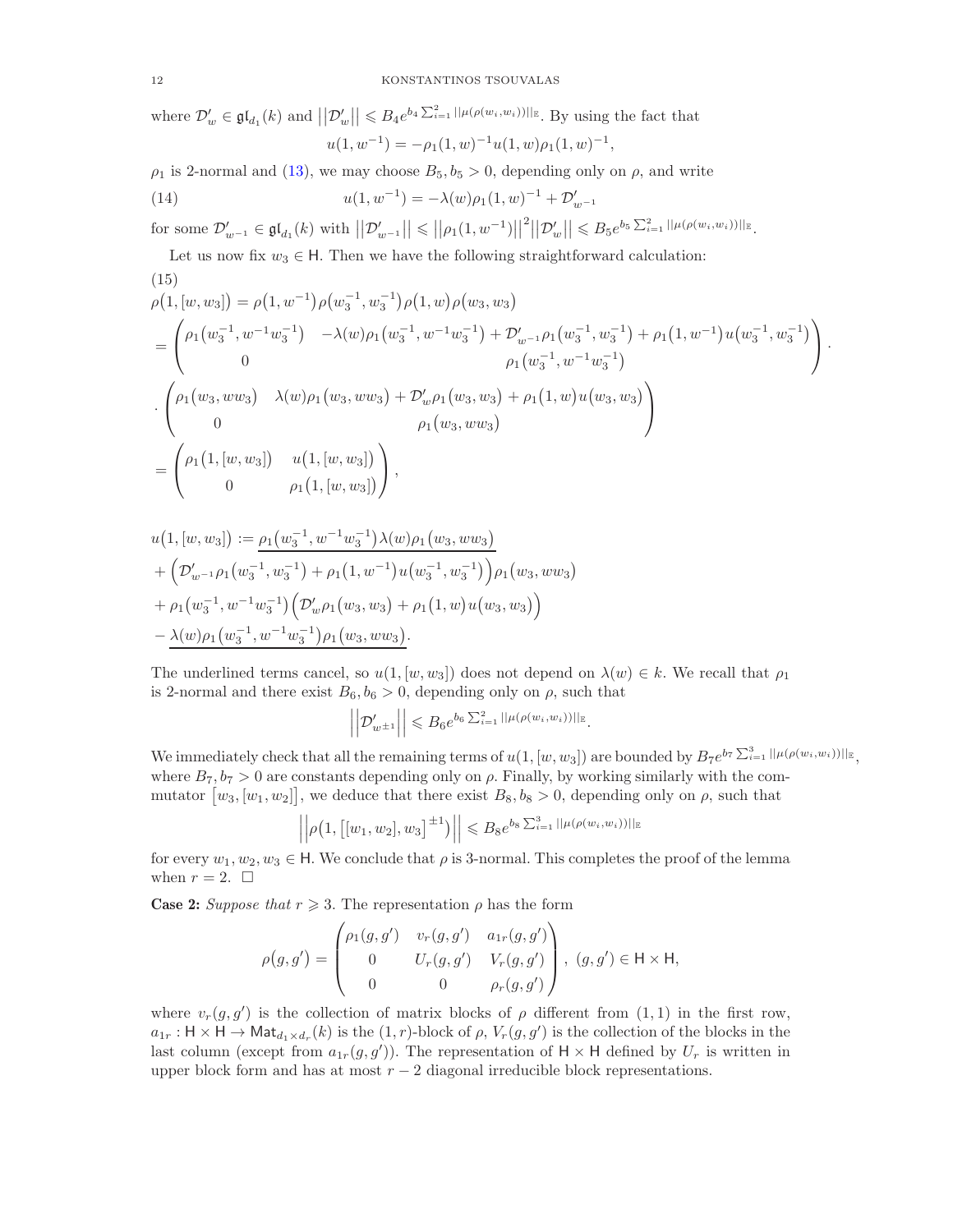By the induction hypothesis and Lemma [3.4](#page-8-3) there exist  $C_0$ ,  $c_0 > 0$  such that (16)  $\max\{\big|\big|v_r(1,w)\big|\big|,\big|\big|U_r(1,w)\big|\big|,\big|\big|V_r(1,w)\big|\big|,\big|\big|V_r(w,1)\big|\big|,\big|\big|U_r(w,1)\big|\big|,\big|\big|V_r(w,1)\big|\big|,\big|\big|V_r(w,1)\big|\big|\big|,\big|\big|V_r(w,1)\big|\big|\big|,\big|\big|V_r(w,1)\big|\big|\big|,\big|\big|V_r(w,1)\big|\big|\big|,\big|\big|V_r(w,1)\big|\big|\big|,\big|\big|V_r(w,1)\big|\big|\big|,\big|\big|V_r(w,1)\big|\big|\big|,\big|\big|V_r(w$ 

<span id="page-12-0"></span>for every  $w_1, \ldots, w_r \in H$  and  $w = [w_1, \ldots, w_r]$ . It remains to show that there exists  $J, a > 0$ such that

<span id="page-12-1"></span>(17) 
$$
\left| \left| a_{1r}(1,[w_1,\ldots,w_{r+1}]) \right| \right| \leqslant Je^{a\sum_{i=1}^{r+1} ||\mu(\rho(w_i,w_i))||_{\mathbb{E}}}
$$

for every  $w_1, \ldots, w_r, w_{r+1} \in \mathsf{H}$ .

Similarly as before, by using Lemma [2.6,](#page-6-3) it is enough to consider two sub-cases for the spanning representations  $\rho_1$  and  $\rho_r$ :

*Case 2a.*  $\langle (\rho_1 \times \rho_r)(\mathsf{H} \times \mathsf{H}) \rangle = \mathfrak{gl}_{d_1}(k) \times \mathfrak{gl}_{d_r}(k)$ . Let  $w_1, \ldots, w_r \in \mathsf{H}$  be arbitrary elements and set  $w := [w_1, \ldots, w_r]$ . We may choose  $\{c_i\}_{i=1}^q \subset k$ and  $\{(\gamma_i, \delta_i)\}_{i=1}^q \subset \mathsf{H} \times \mathsf{H}$  such that

$$
\sum_{i=1}^{q} c_i \rho_1(\gamma_i, \delta_i) = I_{d_1} \text{ and } \sum_{i=1}^{q} c_i \rho_r(\gamma_i, \delta_i) = 0_{d_r}.
$$

Similarly as in Case 1a a direct computation shows that the  $(1, r)$ -block of the matrix  $\mathcal{Q}(w) :=$  $\sum_{i=1}^q c_i \rho(w\gamma_i, \delta_i w) = \rho(w, 1) \left(\sum_{i=1}^q c_i \rho(\gamma_i, \delta_i)\right) \rho(1, w)$  has the form

$$
\rho_1(w,1)a_{1r}(1,w) + (\rho_1(w,1)A + v_r(w,1)B)V_r(1,w) + (\rho_1(w,1)C + v_r(w,1)D)\rho_r(1,w)
$$

where  $A, B, C, D$  are sub-blocks of the matrix  $\sum_{i=1}^{q} c_i \rho(\gamma_i, \delta_i) \in \mathfrak{gl}_d(k)$ . On the other hand, by using Observation [3.6,](#page-8-2) we may find  $C_1, c_1 > 0$ , depending only on  $\rho$ , such that

$$
\left|\left|\mathcal{Q}(w)\right|\right| \leqslant C_1 e^{c_1||\mu(\rho(w,w))||_{\mathbb{E}}}
$$

for every  $w_1, \ldots, w_r \in \mathsf{H}$  and  $w = [w_1, \ldots, w_r]$ . By using the fact that  $\rho_1$  is 2-normal and [\(16\)](#page-12-0) we deduce that  $a_{1r}$  satisfies [\(17\)](#page-12-1) and hence  $\rho$  is r-normal.  $\square$ 

*Case 2b. The representations*  $\rho_1$  *and*  $\rho_r$  *are conjugate.* 

Up to conjugation by an element of  $GL_d(k)$  we may assume that  $\rho_1 = \rho_r$ . For every  $1 \leq i, j \leq d_1$ , we choose  $\{c_{ij\ell}\}_{\ell=1}^{q_{ij}} \subset k$  and  $\{(\gamma_{ij\ell}, \delta_{ij\ell})\}_{\ell=1}^{q_{ij}} \subset H \times H$  such that

$$
E_{ij} = \sum_{\ell=1}^{q_{ij}} c_{ij\ell} \rho_1(\gamma_{ij\ell}, \delta_{ij\ell}).
$$

Let us fix again arbitrary elements  $w_1, \ldots, w_r \in \mathsf{H}$  and  $w := [w_1, \ldots, w_r]$ . Then if we let  $\mathcal{Q}_{ij}(w) := \sum_{\ell=1}^{q_{ij}} c_{ij\ell} \rho(w_{\gamma_{ij\ell}}, \delta_{ij\ell}w)$ , by Observation [3.6,](#page-8-2) there exist  $C_2, c_2 > 0$ , depending only on  $\rho$ , such that

$$
\left| \left| \mathcal{Q}_{ij}(w) \right| \right| \leqslant C_2 e^{c_2 ||\mu(\rho(w,w))||_{\mathbb{E}}}.
$$

By looking the  $(1, r)$ -block of  $\mathcal{Q}_{ij}(w)$  and using  $(16)$ , there exist  $C_3$ ,  $c_3 > 0$ , depending only on  $\rho$ , such that

(18) 
$$
\left\| \rho_1(w,1) E_{ij} a_{1r}(1,w) + a_{1r}(w,1) E_{ij} \rho_1(1,w) \right\| \leq C_3 e^{c_3 \sum_{i=1}^r ||\mu(\rho(w_i,w_i))||_{\mathbb{E}}}.
$$

Let us observe that

<span id="page-12-3"></span><span id="page-12-2"></span>
$$
a_{1r}(w, w) = \rho_1(w, 1)a_{1r}(1, w) + a_{1r}(w, 1)\rho_1(1, w) + v_r(w, 1)V_r(1, w),
$$

hence, by using [\(16\)](#page-12-0), there exist  $C_4$ ,  $c_4 > 0$ , depending only on  $\rho$ , such that

(19) 
$$
\left\|\rho_1(w,1)a_{1r}(1,w)+a_{1r}(w,1)\rho_1(1,w)\right\|\leqslant C_4e^{c_4\sum_{i=1}^r||\mu(\rho(w_i,w_i))||_{\mathbb{E}}}.
$$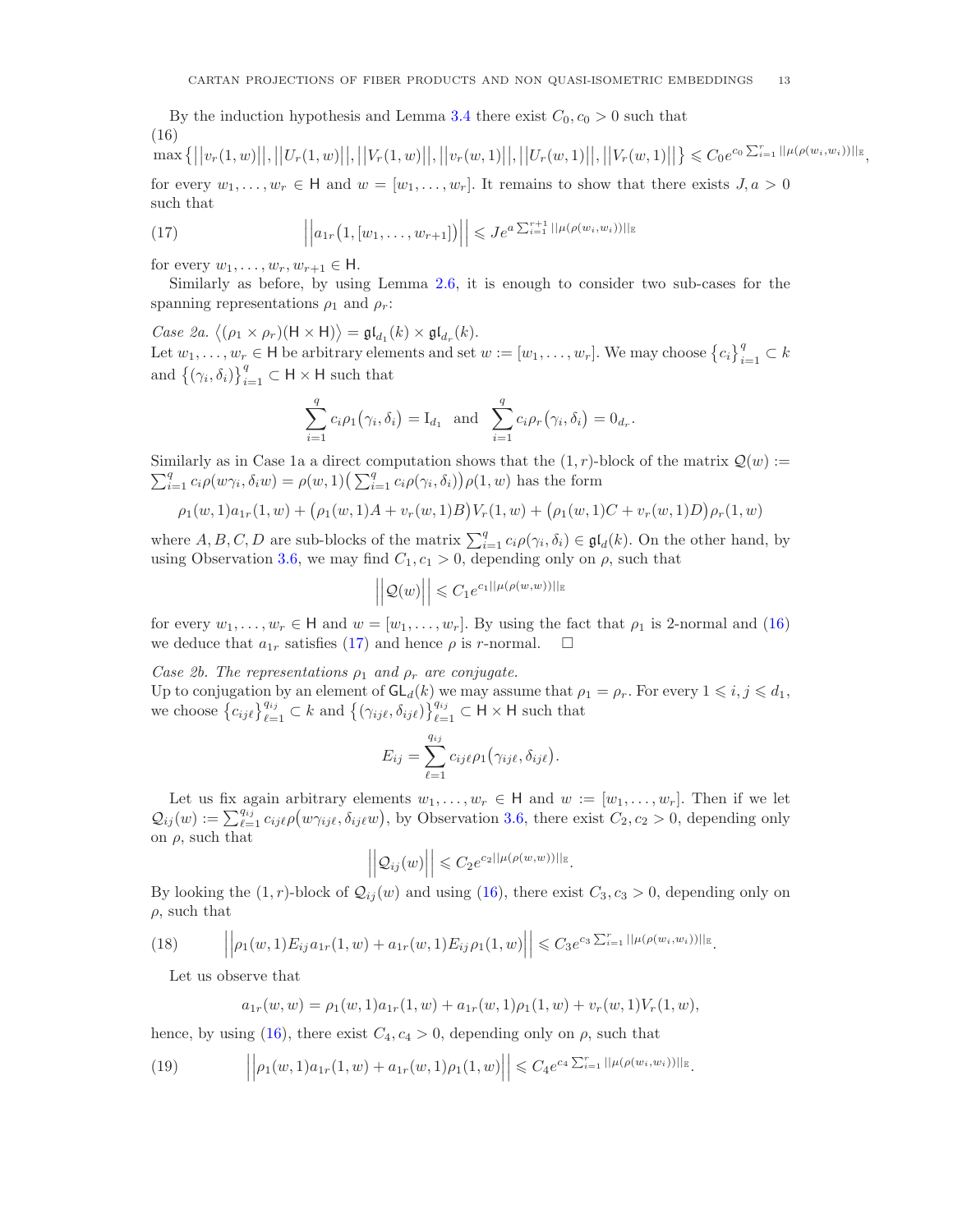Then, by using [\(18\)](#page-12-2) and [\(19\)](#page-12-3) and the fact that  $\rho_1$  is 2-normal, we may find constants  $C_5, c_5 > 0$ , depending only on  $\rho$ , with the property (20)

$$
\left|\max_{1\leq i,j\leq d_1}\left|\left|\left(a_{1r}(1,w)\rho_1(1,w)^{-1}\right)E_{ij}-E_{ij}\left(a_{1r}(1,w)\rho_1(1,w)^{-1}\right)\right|\right|\leq C_5e^{c_5\sum_{i=1}^r||\mu(\rho(w_i,w_i))||_{\mathbb{E}}}.
$$

for every  $w_1, \ldots, w_r \in \mathsf{H}$  and  $w = [w_1, w_2, \ldots, w_r]$ . Then we may find constants  $C_6, c_6 > 0$ depending only on  $\rho$  and write

(21) 
$$
a_{1r}(1, w) = \lambda(w)\rho_1(1, w) + \Omega_w, \quad ||\Omega_w|| \leq C_6 e^{c_6 \sum_{i=1}^r ||\mu(\rho(w_i, w_i))||_{\mathbb{E}}}
$$

for some  $\lambda(w) \in k$ . In addition, let us observe that

<span id="page-13-0"></span>
$$
\rho_1(1,w)a_{1r}(1,w^{-1}) + v_r(1,w)V_r(1,w^{-1}) + a_{1r}(1,w)\rho_1(1,w^{-1}) = 0_{d_1},
$$

hence by using the fact that  $\rho_1$  is 2-normal and [\(16\)](#page-12-0), there exist  $C_7$ ,  $c_7 > 0$  depending only on  $\rho$  such that

<span id="page-13-1"></span>(22) 
$$
\left\|a_{1r}(1,w^{-1})+\rho_1(1,w)^{-1}a_{1r}(w,1)\rho_1(1,w)^{-1}\right\|\leqslant C_7e^{c_7\sum_{i=1}^r||\mu(\rho(w_i,w_i))||_{\mathbb{E}}}.
$$

By using  $(21)$  and  $(22)$  we may write

(23) 
$$
a_{1r}(1, w^{-1}) = -\lambda(w)\rho_1(1, w^{-1}) + \Omega'_w, \quad ||\Omega'_w|| \leq C_8 e^{c_8 \sum_{i=1}^r ||\mu(\rho(w_i, w_i))||_{\mathbb{E}}}
$$

for some  $C_8$ ,  $c_8 > 0$  depending only on  $\rho$ . By writing

<span id="page-13-2"></span>
$$
\rho(1,[w,w_{r+1}]) = \rho(1,w^{-1})\rho(w_{r+1}^{-1},w_{r+1}^{-1})\rho(1,w)\rho(w_{r+1},w_{r+1}),
$$

making a similar calculation as in  $(15)$  and using  $(21)$  and  $(23)$ , we may check that for every  $w_{r+1} \in H$  the entries  $a_{1r}(1,[w,w_{r+1}])$  and  $a_{1r}(1,[w_{r+1},w])$  of  $\rho(1,[w,w_{r+1}])$  do not depend on  $\lambda(w) \in k$  and there exist constants  $C_9, c_9 > 0$  such that

$$
\left| \left| a_{1r}\left(1, [w_1, w_2, \dots, w_{r+1}]^{\pm 1}\right) \right| \right| \leq C_9 e^{c_9 \sum_{i=1}^{r+1} ||\mu(\rho(w_i, w_i))||_{\mathbb{E}}}
$$

for every  $w_1, w_2, \ldots, w_r \in N$ . Therefore, we conclude that  $a_{1r}: \mathsf{H} \times \mathsf{H} \to \mathsf{Mat}_{d_1 \times d_r}(k)$  satisfies [\(17\)](#page-12-1) for some  $J, a > 0$  depending only on  $\rho$ . In particular, Lemma [3.4](#page-8-3) shows that  $\rho$  is also s-normal for every  $s \geq r + 1$ .

The proof of the lemma is complete.  $\square$ 

Before we give the proof of Theorem [3.3](#page-7-3) we will also need the following observation.

<span id="page-13-4"></span>**Lemma 3.7.** Let k be a local field,  $\Gamma$  be a group and suppose that  $\rho : \Gamma \to \text{GL}_d(k)$  is a represen*tation. There exists a finite extension* k<sup>1</sup> *of* k *such that* ρ *has the form*

<span id="page-13-3"></span>(24) 
$$
\rho(\gamma) = h \begin{pmatrix} \rho_1(\gamma) & \cdots & * \\ 0 & \ddots & \vdots \\ 0 & 0 & \rho_r(\gamma) \end{pmatrix} h^{-1}, \ \gamma \in \Gamma
$$

where  $\{\rho_i : \Gamma \to \mathsf{GL}_{d_i}(k_1)\}_{i=1}^r$  are spanning representations,  $h \in \mathsf{GL}_d(k_1)$  and  $d = \sum_{i=1}^r d_i$ .

*Proof.* Let  $\overline{k}$  be the algebraic closure of k. There exists  $h \in GL_d(\overline{k})$  and irreducible representations  $\{\rho_i : \Gamma \to \text{GL}_{d_i}(\overline{k})\}_{i=1}^r$ , where  $d = \sum_{i=1}^r d_i$ , such that  $\rho$  has the form [\(24\)](#page-13-3). Let  $\{b_{ij}: \Gamma \to \overline{k}\}_{(i,j)\in\mathcal{F}}\}$  be the finite set of matrix entries off the diagonal and  $a_{ij}(h^{\pm 1})\in \overline{k}$  be the  $(i, j)$ -entry of  $h^{\pm 1} \in GL_d(\overline{k})$ . We set  $k_0 := k(\lbrace a_{ij}(h^{\pm 1}) : i, j = 1, ..., d \rbrace)$ . Observe that the extension  $k \subset k_0$  is finite (since  $k \subset k$  is algebraic),  $\rho_i(\gamma) \in \mathsf{GL}_{d_i}(k_0)$  and  $b_{ij}(\gamma) \in k_0$  for every  $\gamma \in \Gamma$ . Moreover, since  $\rho_1, \ldots, \rho_r$  are irreducible representations over the algebraically closed field k, by Burnside's theorem (e.g. see [\[29\]](#page-29-16)), the representation  $\rho_i$  is spanning for every i. In particular, for every  $1 \leq i \leq r$ ,  $1 \leq p_i \leq d_i$  and  $1 \leq q_i \leq d_i$ , there exist  $\gamma_{p_i q_i 1}, \ldots, \gamma_{p_i q_i r_i} \in \Gamma$ such that  $E_{p_i q_i} = \sum_{j=1}^{r_i} \epsilon_{p_i q_i j} \rho_i(\gamma_{p_i q_i j})$  and  $\epsilon_{p_i q_i 1}, \ldots, \epsilon_{p_i q_i d_i} \in \overline{k}$ . Now we consider the field

$$
k_1 := k_0\big(\{\epsilon_{p_i q_i j} : 1 \leqslant p_i, q_i \leqslant d_i, 1 \leqslant i \leqslant r\}\big)
$$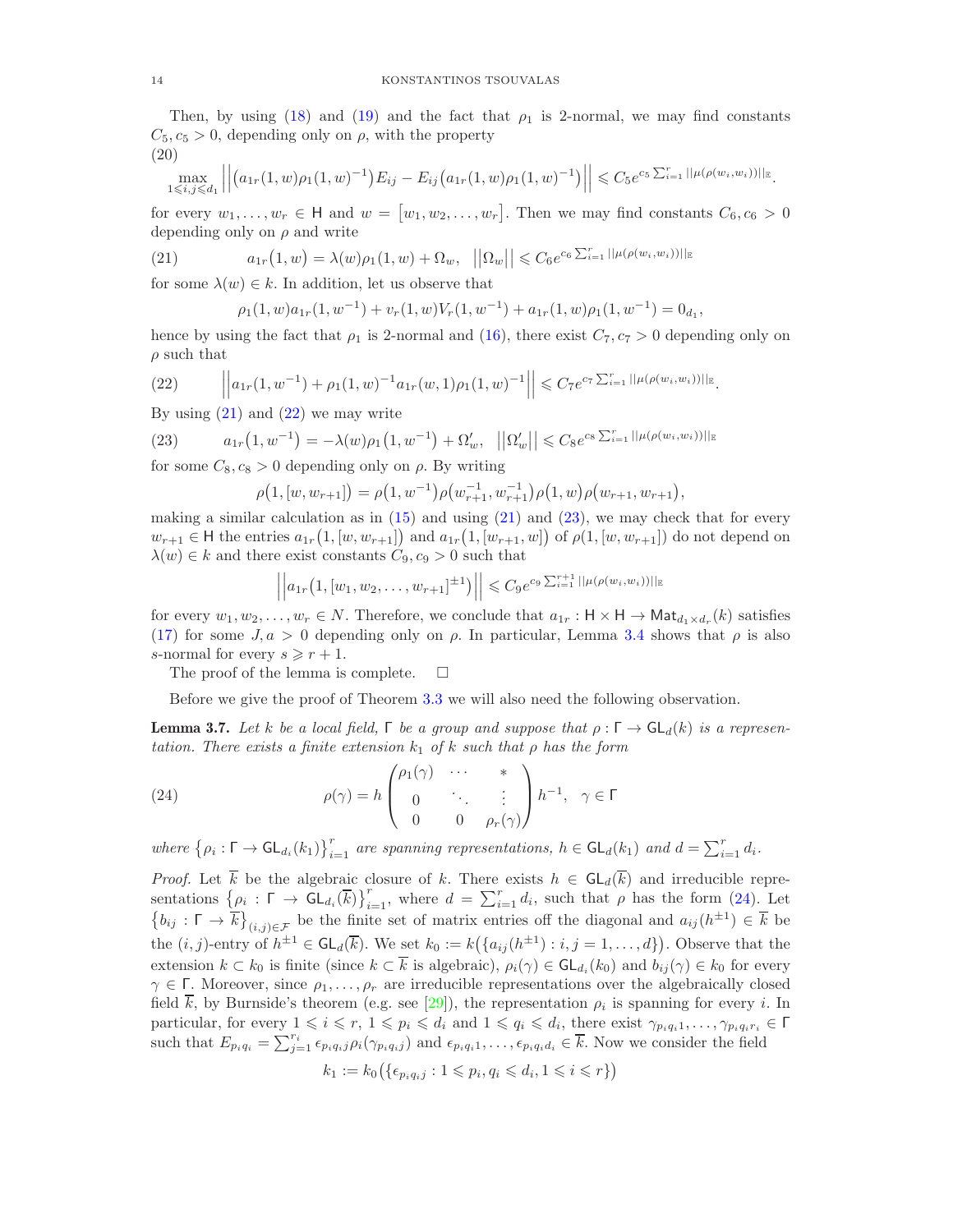and note that  $k \subset k_1$  is a finite field extension. By the definition of  $k_1, \rho_i : \Gamma \to \mathsf{GL}_{d_i}(k_1)$  is a spanning representation for every i. Moreover, since  $k_0 \subset k_1$ ,  $b_{ij}(\gamma) \in k_1$  for every  $\gamma \in \Gamma$  and every  $i, j$ . It follows that  $k_1$  satisfies the conclusion of the lemma.

*Proof of Theorem [3.3.](#page-7-3)* By Lemma [3.7,](#page-13-4) we may replace k with a finite extension and conjugate with an element of  $GL_d(k)$  so that  $\rho$  has the form:

$$
\rho(g,g') = \begin{pmatrix} \rho_1(g,g') & \dots & * \\ 0 & \ddots & \vdots \\ 0 & 0 & \rho_s(g,g') \end{pmatrix}, \quad (g,g') \in \mathsf{H} \times \mathsf{H},
$$

where  $d = \sum_{i=1}^{s} d_i$  and  $\{\rho_i : \mathsf{H} \times \mathsf{H} \to \mathsf{GL}_{d_i}(k)\}_{i=1}^{s}$  are spanning representations. In particular, for every *i*,  $\rho_i$  is irreducible and hence 2-normal by Lemma [3.2.](#page-6-4) Therefore, Lemma [3.5](#page-8-1) shows that  $\rho$  is  $(s + 1)$ -normal. In particular, by Lemma [3.4,](#page-8-3)  $\rho$  is m-normal for every  $m \geq s + 1$ . In other words there exists  $C > 1$ , depending only on  $\rho$ , such that

$$
\left|\left|\mu\big(\rho\big(1,[w_1,w_2,\ldots,w_r]\big)\big)\right|\right|_{\mathbb{E}}\leqslant 2^rC\Big(1+\sum_{i=1}^r\left|\left|\mu\big(\rho(w_i,w_i)\big)\right|\right|_{\mathbb{E}}\Big)
$$

for every  $w_1, w_2, \ldots, w_r \in \mathsf{H}$ , where  $r \geq d+1 \geq s+1$ .  $\Box$ 

*Proof of Corollary [1.2](#page-1-1).* Let  $\rho : \Gamma \times_N \Gamma \to GL_d(k)$  be a representation. Note that since  $\Gamma$  is finitely generated there exists a constant  $C_0 > 0$  such that  $||\mu(\rho(\gamma, \gamma))||_{\mathbb{E}} \leq C_0 |\gamma|_{\Gamma}$  for every  $\gamma \in \Gamma$ . By Theorem [1.1](#page-1-0) there exists  $C > 0$  depending only on  $\rho$  such that for every  $\gamma \in \Gamma$  and  $w_1, \ldots, w_r \in N \setminus \{1\}, r \geq d+1$ , we have:

$$
\left| \left| \mu(\rho(\gamma, \gamma[w_1, \dots, w_r])) \right| \right|_{\mathbb{E}} \leq \left| \left| \mu(\rho(\gamma, \gamma)) \right| \right|_{\mathbb{E}} + \left| \left| \mu(\rho(1, [w_1, \dots, w_r])) \right| \right|_{\mathbb{E}}
$$
  

$$
\leq C_0 |\gamma|_{\Gamma} + 2^r C + 2^r C \sum_{i=1}^r \left| \left| \mu(\rho(w_i, w_i)) \right| \right|_{\mathbb{E}}
$$
  

$$
\leq C_0 |\gamma|_{\Gamma} + 2^{r+1} C C_0 \sum_{i=1}^r |w_i|_{\Gamma}.
$$

The corollary follows.  $\square$ 

Similarly, by using Lemma [3.2,](#page-6-4) we obtain the following corollary for semisimple representations.

<span id="page-14-1"></span>Corollary 3.8. *Let* Γ *be a finitely generated group,* N *be a normal subgroup of* Γ *and fix*  $|\cdot|_{\Gamma} : \Gamma \to \mathbb{N}$  *a word length function on*  $\Gamma$ *. Suppose that*  $\rho : \Gamma \times_N \Gamma \to \mathsf{GL}_d(k)$  *is a semisimple representation. Then there exist* C, c > 0*, depending only on* ρ*, such that*

$$
\left|\left|\mu\big(\rho(\gamma,\gamma w)\big)\right|\right|_{\mathbb{E}}\leqslant C\Big(\big|\gamma\big|_{\Gamma}+\big|\gamma w\big|_{\Gamma}\Big)+c
$$

<span id="page-14-0"></span>*for every*  $\gamma \in \Gamma$  *and*  $w \in [N, N]$ *.* 

## 4. Some further lemmas

In this section we prove some more lemmas that we need to establish Theorem [1.3](#page-1-3) and Theorem [1.4.](#page-2-2) We recall that  $F_m$  denotes the free group on the set  $\mathcal{X} := \{x_1, \ldots, x_m\}$  and denote by  $|\cdot|_{F_m}$  the corresponding left invariant word metric on  $F_m$  with respect to  $\mathcal{X} \cup \mathcal{X}^{-1}$ . The lower central series of  $F_m$  is the descending series of characteristic subgroups

$$
\ldots \subset \gamma_4(F_m) \subset \gamma_3(F_m) \subset \gamma_2(F_m) \subset \gamma_1(F_m) := F_m
$$

inductively defined by  $\gamma_{r+1}(F_m) = [F_m, \gamma_r(F_m)]$  for every  $r \in \mathbb{N}$ . The terms of the lower central series have the property that  $[\gamma_r(F_m), \gamma_d(F_m)] \subset \gamma_{r+d}(F_m)$  for every  $r, d \in \mathbb{N}$ .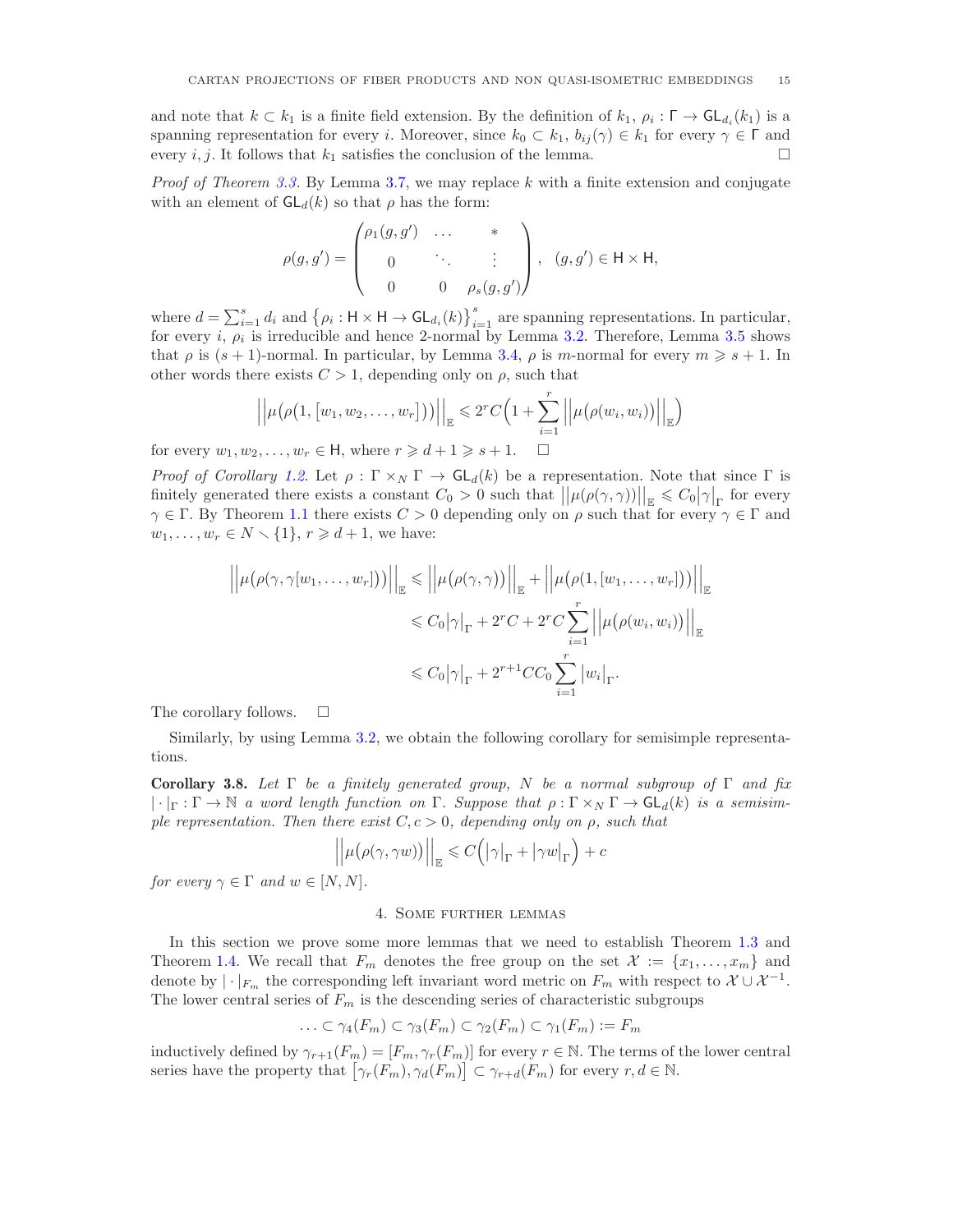**Definition 4.1.** ([\[15,](#page-29-17) Def. 3.3]) *The elements*  $x_1, \ldots, x_m$  *are the basic commutators of weight* 1 *with the order*  $x_i < x_j$  *if and only if*  $i < j$ *. Suppose that commutators of weight*  $r \geq 1$  *have been defined and ordered such that*  $y_1 < y_2$  *if the weight of*  $y_1$  *is smaller than the weight of*  $y_2$ *. The basic commutators of weight*  $r + 1$  *are of the form* [x, y], where x and y are basic commutators *of weight*  $k_1$  *and*  $k_2$  *respectively and the following conditions hold:* 

(i) 
$$
k_1 + k_2 = r + 1
$$
 and  $y < x$ .

(ii) if  $x = [u, v]$ , where  $u, v$  are basic commutators with  $v \leq u$ , then  $v \leq y$ .

The weight of a basic commutator  $v \in F_m$  is denoted by  $w(v)$ . One of the key properties of the lower central series of  $F_m$  is that the quotient group  $A_q^m := \gamma_q(F_m)/\gamma_{q+1}(F_m)$  is free abelian of finite rank. Magnus proved in [\[34\]](#page-29-18) that the cosets defined by basic commutators of weight  $q \geq 2$  in  $F_m/\gamma_{q+1}(F_m)$  form a free basis for  $A_q^m$  (see also [\[15,](#page-29-17) Thm. 3.5]). We denote by  $\mathcal{E}_q$  the set of basic commutators of weight  $q \geq 1$  and we use the notation  $\mathcal{E}_q^{\pm 1} := \{ g^{\pm 1} : g \in \mathcal{E}_q \}.$ 

We will also use the following well known commutator identities:

<span id="page-15-0"></span>(25) 
$$
[ac, b] = c^{-1} [a, b] c [c, b] = [c, [a, b]^{-1}] [a, b] [c, b]
$$

$$
[a, cb] = [a, b] b^{-1} [a, c] b = [a, b] [b, [a, c]^{-1}] [a, c].
$$

By using induction on the weight of a basic commutator and the previous identities we have the following fact.

<span id="page-15-3"></span>Fact 4.2. *If*  $v = v(x_1, \ldots, x_m) \in \gamma_r(F_m)$  *is a basic commutator of weight*  $r \geq 1$  *then* 

$$
v(x_1^n, ..., x_m^n)\gamma_{r+1}(F_m) = v(x_1, ..., x_m)^{n^r}\gamma_{r+1}(F_m)
$$

*for every*  $n \in \mathbb{N}$ *.* 

<span id="page-15-2"></span>**Lemma 4.3.** Let  $F_m$  be the free group on  $\{x_1, \ldots, x_m\}$ ,  $m \geq 2$ , and  $w_0 \in [F_m, F_m]$ . Suppose *that*  $w \in F_m$  *is an element which is a product of*  $\ell(w)$  *elements in*  $\{x_1^{\pm 1}, \ldots, x_m^{\pm 1}\}.$ (i) The commutator  $[w, w_0]$  is a product commutators of the form

<span id="page-15-1"></span>(26) 
$$
\left[x_{i_1}^{\pm 1}, \left[\ldots, \left[x_{i_{r-1}}^{\pm 1}, \left[x_{i_r}^{\pm 1}, w_0\right]^{\pm 1}\right]^{\pm 1}, \ldots\right]^{\pm 1}\right]^{\pm 1} \in \gamma_{r+2}(F_m)
$$

*where*  $1 \leq r \leq \ell(w)$  *and*  $1 \leq i_1, \ldots, i_r \leq m$ . In this product decomposition of  $[w, w_0]$  the number *of commutators of the form*  $(A.2)$  $(A.2)$  $(A.2)$ *, with* r *fixed, is equal to*  $\binom{\ell(w)}{r}$ *.* 

(ii) *Fix an integer*  $p \geq 4$ *. There exists a constant*  $C > 0$ *, depending only on*  $p \in \mathbb{N}$  and  $w_0 \in [F_m, F_m]$ , with the property: we may write

$$
[w, w_0] \gamma_p(F_m) = \widetilde{w}_1 \cdots \widetilde{w}_M \gamma_p(F_m)
$$

*where*  $\widetilde{w}_1, \ldots, \widetilde{w}_M \in \bigcup_{i=3}^{p-1} \mathcal{E}_i^{\pm 1}$  *and for every*  $3 \leq t \leq p-1$  *we have* 

$$
\operatorname{card}\left\{i\in[1,M]\cap\mathbb{Z}:\widetilde{w}_i\in\mathcal{E}_t^{\pm 1}\right\}\leqslant C\ell(w)^{t-2}.
$$

*Proof.* (i) This part follows by using induction on  $r \in \mathbb{N}$  and the commutator identities [\(25\)](#page-15-0).

(ii) For  $1 \le s \le p-2$ , let  $\mathcal{A}_p^s \subset \gamma_{s+2}(F_m)$  be the set of all commutators of the form [\(26\)](#page-15-1). By using (i) we may write

$$
[w, w_0] \gamma_p(F_m) = w_1 \cdots w_n \gamma_p(F_m),
$$

 $w_1,\ldots,w_n \in \bigcup_{r=1}^{p-2} \mathcal{A}_p^r$  such that for every  $1 \leqslant r \leqslant p-2$  the cardinality of the set  $\{i \in$  $[0,n] \cap \mathbb{Z} : w_i \in \mathcal{A}_p^r$  is at most equal to  $\binom{\ell(w)}{r}$ . Note that  $\mathcal{A}_p^s$  is a finite subset of  $F_m$ , so there exists  $C_0 = C_0(p, w_0) > 1$  with the property: if  $w_r \in \mathcal{A}_{p}^s$ , for some r, we may write  $w_r =$  $\widetilde{w}_{r1} \cdots \widetilde{w}_{rd_r} \omega_r$  for some  $\widetilde{w}_{r1}, \ldots, \widetilde{w}_{rd_r} \in \bigcup_{j=s+2}^{p-1} \mathcal{E}_j^{\pm 1}, \omega_r \in \gamma_p(F_m)$  and  $d_r \leq C_0$ . Therefore, the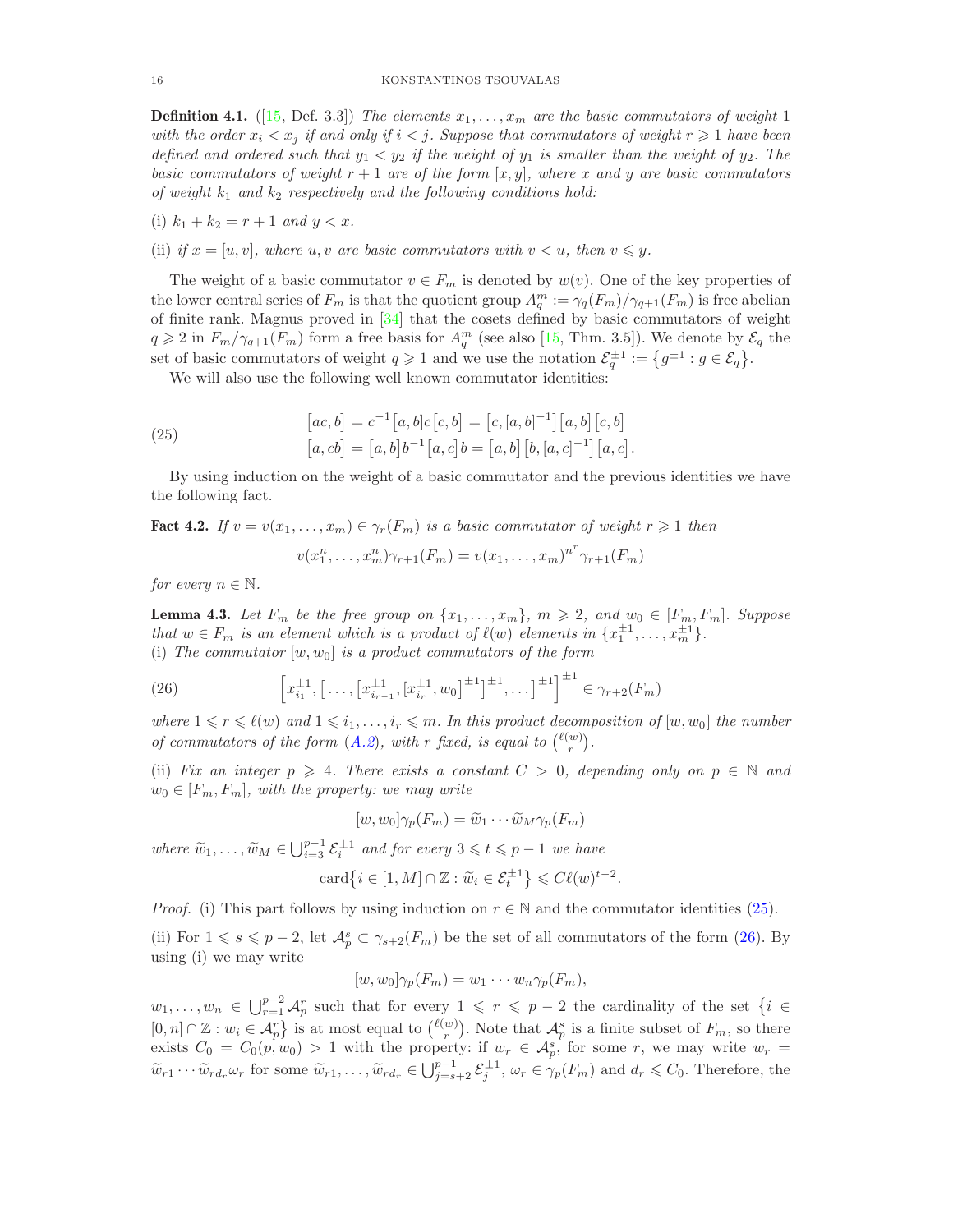total number of elements in  $\bigcup_{i=3}^t \mathcal{E}_i^{\pm 1}$  from the decompositions of  $\{\widetilde{w}_{r1} \cdots \widetilde{w}_{rd_r} \omega_r : 1 \leqslant r \leqslant n\}$ is at most equal to

$$
\sum_{i=1}^{t-2} \sum_{r:w_r \in \mathcal{A}_p^i} C_0 \leqslant \sum_{i=1}^{t-2} C_0 {\ell(w) \choose i} < tC_0 \ell(w)^{t-2}.
$$

Now the conclusion follows by observing that  $\prod_{r=1}^n (\tilde{w}_{r1} \cdots \tilde{w}_{rd_r}) \gamma_p(F_m) = [w, w_0] \gamma_p(F_m)$ .  $\Box$ 

We also need the following lemma which is the content of  $[26, \text{ Lem. } 1]$ .

<span id="page-16-0"></span>**Lemma 4.4.** (Hidber [\[26,](#page-29-19) Lem. 1]) Let  $p \geq 3$  and  $\mathcal{E}_i = \{e_{i1}, \ldots, e_{in_i}\}\)$  be the set of basic commu*tators of weight*  $1 \leq i \leq p-1$ *. Suppose that*  $w \in \gamma_i(F_m)$  *and*  $w\gamma_p(F_m) = w_1 \cdots w_n \gamma_p(F_m)$  *where*  $w_1, \ldots, w_n \in \bigcup_{j=i}^{p-1} \mathcal{E}_i^{\pm 1}$ . For every  $i \leqslant j \leqslant p-1$  set  $L_j := \text{card}\big\{r \in [0, n] \cap \mathbb{Z} : w_r \in \mathcal{E}_j^{\pm 1}\big\}$ . Then *we can write*

$$
w\gamma_p(F_m) = e_{i1}^{s_1} \cdots e_{in_i}^{s_{n_i}} w_1' w_2' \cdots w_R' \gamma_p(F_m)
$$

 $for some s_1, \ldots, s_{n_i} \in \mathbb{Z}$  and  $w'_1, \ldots, w'_R \in \bigcup_{j=i+1}^{p-1} \mathcal{E}_j^{\pm 1}$ . Moreover, there exists a constant  $D > 1$ *, depending only on*  $m, p \in \mathbb{N}$ *, such that* 

$$
\operatorname{card}\left\{r \in [1, R] \cap \mathbb{Z}: w_r \in \mathcal{E}_j^{\pm 1}\right\} \leqslant \sum_{q=0}^{\left\lfloor \frac{j-1}{i} \right\rfloor} D^q L_i^q L_{j-iq}.
$$

Now let us fix a word length function  $|\cdot|_{A_p^m}: A_p^m \to \mathbb{N}$  on the free abelian group  $A_p^m =$  $\gamma_p(F_m)/\gamma_{p+1}(F_m)$ . We shall use the previous two lemmas to prove the following lemma.

<span id="page-16-1"></span>**Lemma 4.5.** Let  $p \ge 4$  and  $m \ge 2$  be integers and B be a finite subset of  $[F_m, F_m]$ . There exists  $c > 0$ , depending only on  $p, m \in \mathbb{N}$  and  $\mathcal{B}$ , with the following property: if  $w \in \gamma_p(F_m)$  is written *as a product of the form*  $w = \prod_{i=1}^{M} z_i^{-1} w_i z_i$  *where*  $w_1, \ldots, w_M \in \mathcal{B}$ *, then* 

$$
\max\left\{M,|z_1|_{F_m},\ldots,|z_M|_{F_m}\right\}\geqslant c\big|w\gamma_{p+1}(F_m)\big|_{A_p^m}^{\frac{1}{p-1}}.
$$

*Proof.* Let us set  $R_M := \max\{M, |z_1|_{F_m}, \ldots, |z_M|_{F_m}\}.$  We may write

(27) 
$$
w\gamma_{p+1}(F_m) = [z_1, w_1^{-1}] w_1 [z_2, w_2^{-1}] w_2 \cdots [z_M, w_M^{-1}] w_M \gamma_{p+1}(F_m).
$$

By Lemma [4.3](#page-15-2) (ii) there exists a constant  $C > 0$ , depending only on the finite set  $\mathcal{B}$  and  $p \in \mathbb{N}$ , with the following properties:

(i) for each  $1 \leq j \leq M$ , we may write  $[z_j, w_j^{-1}] \gamma_{p+1}(F_m) = \widetilde{z}_j \gamma_{p+1}(F_m)$  such that  $\widetilde{z}_j$  is a product of elements in  $\bigcup_{r=3}^{p-1} \mathcal{E}_r^{\pm 1}$ . In this product decomposition of  $\tilde{z}_j$ , for  $3 \leq t \leq p-1$ , the number of elements in  $\mathcal{E}_t^{\pm 1}$  is at most equal to  $C |z_i|_{F_m}^{t-2}$ .

(ii) for each  $1 \leq j \leq M$ , we may write  $w_j \gamma_{p+1}(F_m) = \tilde{w}_j \gamma_{p+1}(F_m)$  so that  $\tilde{w}_j$  is a product of at most  $C > 0$  elements in  $\bigcup_{r=2}^{p-1} \mathcal{E}_r^{\pm 1}$ .

In particular, by using (i) and (ii), we may write  $w\gamma_{p+1}(F_m) = v_{12} \cdots v_{d_2} \gamma_{p+1}(F_m)$ , where  $v_{12}, \ldots, v_{d_2 2} \in \bigcup_{r=2}^{p-1} \mathcal{E}_r^{\pm 1}$  and the total number of elemets in  $\mathcal{E}_t^{\pm 1}$  satisfies the upper bound

(28) 
$$
L_{t,2} := \text{card}\{i \in [0, d_2] \cap \mathbb{Z} : v_{i2} \in \mathcal{E}_t^{\pm 1}\} \leq C M + \sum_{i=1}^s C |z_i|_{F_m}^{t-2}
$$

$$
\leq C M + \sum_{i=1}^M CR_M^{t-2} \leqslant 2CR_M^{t-1}.
$$

Now we repeatedly apply Lemma [4.4](#page-16-0) to the coset  $w\gamma_{p+1}(F_m)$ . By applying Lemma 4.4 to  $w\gamma_{p+1}(F_m)=v_{12}\cdots v_{d_2} \gamma_{p+1}(F_m)$  and using the fact that  $w\in \gamma_p(F_m)$ , we may write

$$
w\gamma_{p+1}(F_m)=v_{13}\cdots v_{d_3} \gamma_{p+1}(F_m)
$$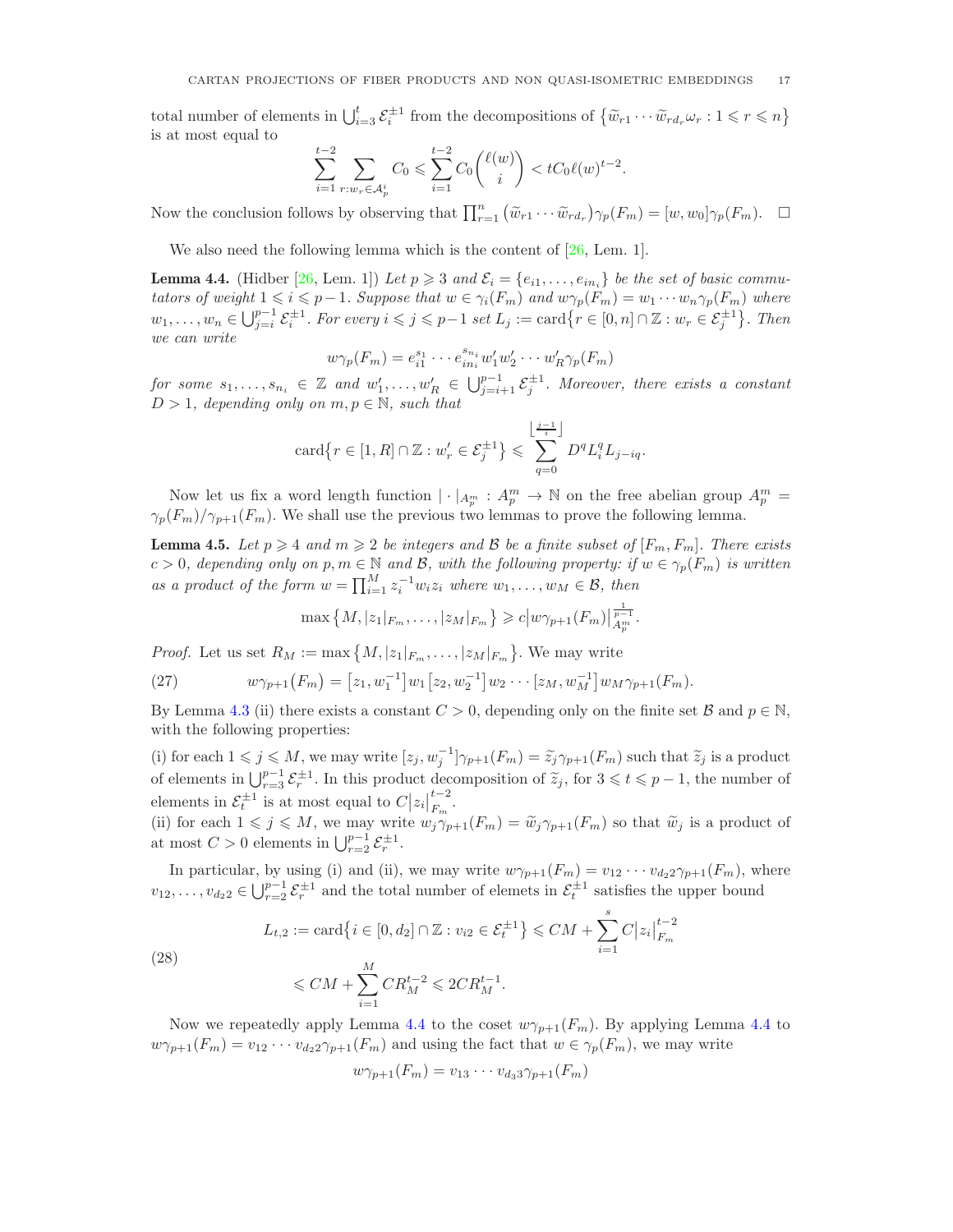where  $v_{13}, \ldots, v_{d_33} \in \bigcup_{j=3}^p \mathcal{E}_j^{\pm 1}$  and for every  $3 \leqslant t \leqslant p$ ,  $L_{t,3} := \text{card}\big\{i \in [0, d_3] \cap \mathbb{Z} : v_{i3} \in \mathcal{E}_t^{\pm 1}\big\}$ satisfies the upper bound

$$
L_{t,3} \leqslant \sum_{q=0}^{\left\lfloor \frac{t-1}{2} \right\rfloor} D^q L_{2,2}^q L_{t-2q,2} \leqslant \sum_{q=0}^{\left\lfloor \frac{t-1}{2} \right\rfloor} D^q \left( 2CR_M \right)^q 2CR_M^{t-2q-1}
$$
  

$$
\leqslant 2CR_M^{t-1} \sum_{q=0}^{\left\lfloor \frac{t-1}{2} \right\rfloor} (2CDR_M^{-1})^q \leqslant \left( 2DC \right)^{\frac{p}{2}} R_M^{t-1}.
$$

By continuing inductively and using Lemma [4.4,](#page-16-0) we deduce that for every  $3 \leq r \leq p$  we can write

$$
w\gamma_{p+1}(F_m)=v_{1r}\cdots v_{d_r} \gamma_{p+1}(F_m),
$$

where  $v_1, \ldots, v_{d_r} \in \bigcup_{j=r}^p \mathcal{E}_j^{\pm 1}$ , and for  $r \leqslant t \leqslant p$ ,  $L_{t,r} := \text{card}\big\{i \in [0, d_r] \cap \mathbb{Z} : v_{ir} \in \mathcal{E}_i^{\pm 1}\big\}$ satisfies the upper bound:

$$
L_{t,r} \leqslant \sum_{q=0}^{\left\lfloor \frac{t-1}{r-1} \right\rfloor} D^q L_{r-1,r-1}^q L_{t-q(r-1),r-1}
$$
  

$$
\leqslant \sum_{q=0}^{\left\lfloor \frac{t-1}{r-1} \right\rfloor} D^q \left( C_{r-1} R_M^{r-2} \right)^q \left( C_{r-1} R_M^{t-(r-1)q-1} \right)
$$
  

$$
\leqslant C_{r-1} R_M^{t-1} \sum_{q=0}^{\left\lfloor \frac{t-1}{r-1} \right\rfloor} \left( D C_{r-1} R_M^{-1} \right)^q \leqslant R_M^{t-1} C_r,
$$

where  $C_r := (DC_{r-1})^{\frac{p}{2}}$  and  $C_2 = 2C$ . It follows that we can write

$$
w\gamma_{p+1}(F_m)=v_{1p}\cdots v_{d_p p}\gamma_{p+1}(F_m)
$$

where  $v_{1p}, \ldots, v_{d_p p} \in \mathcal{E}_p^{\pm 1}$  and

$$
d_p \leq C_p R_M^{p-1} \leq (2C)^{\left(\frac{p}{2}\right)^{p-2}} D^{(1+\frac{p}{2})^{p-1}} R_M^{p-1}.
$$

In particular, if we set  $c_1 := \max \{|g\gamma_{p+1}(F_m)|_{A_p^m} : g \in \mathcal{E}_p^{\pm 1}\}\$ , note that  $|w\gamma_{p+1}(F_m)|_{A_p^m} \leqslant d_p c_1$ , hence

(29) 
$$
R_M \geqslant c \left| w \gamma_{p+1}(F_m) \right|_{A_p^m}^{\frac{1}{p-1}}
$$

where  $c := c_1^{-\frac{1}{p-1}} (2C)^{-\frac{1}{p-1}(\frac{p}{2})^{p-2}} D^{-\frac{1}{p-1}(1+\frac{p}{2})^{p-1}}$ . The proof of the lemma is complete.

By using Lemma [4.5](#page-16-1) we obtain the following lemma that we need for the proof of Theorem [1.3.](#page-1-3)

<span id="page-17-0"></span>**Lemma 4.6.** Let  $v = [b_1, b_2]$  be a basic commutator of weight  $r \geq 2$ , where  $b_1, b_2 \in F_m$  are basic *commutators with*  $b_2 < b_1$  *and*  $w(b_1) + w(b_2) = r$ . Suppose that A is a finite subset of  $[F_m, F_m]$ such that the normal subgroup  $\langle\langle A \rangle\rangle$  of  $F_m$  contains the element  $v(x_1^n, \ldots, x_m^n)$  for every  $n \in \mathbb{N}$ . *We consider the fiber product of*  $F_m$  *with respect to*  $\langle \langle A \rangle \rangle$ 

$$
\Delta_{\mathcal{A}} := F_m \times_{\langle \langle \mathcal{A} \rangle \rangle} F_m = \langle \{ (x_i, x_i), (1, w) : 1 \leq i \leq m, w \in \mathcal{A} \} \rangle
$$

*and fix a word length function*  $|\cdot|_A : \Delta_A \to \mathbb{N}$ . Define the element of  $\langle \langle A \rangle \rangle$ :

$$
V_q(x_1^n,\ldots,x_m^n):=\Big[\big[v(x_1^n,\ldots,x_m^n),b_2(x_1^n,\ldots,x_m^n)\big],\underbrace{v(x_1^n,\ldots,x_m^n),\ldots,v(x_1^n,\ldots,x_m^n)}_q\Big],\ \ n\in\mathbb{N}.
$$

*There exists*  $C > 0$  *such that for every*  $n \in \mathbb{N}$  *we have* 

$$
\left| \left( 1, V_q(x_1^n, \dots, x_m^n) \right) \right|_{\mathcal{A}} \geqslant C n^{1+\varepsilon}
$$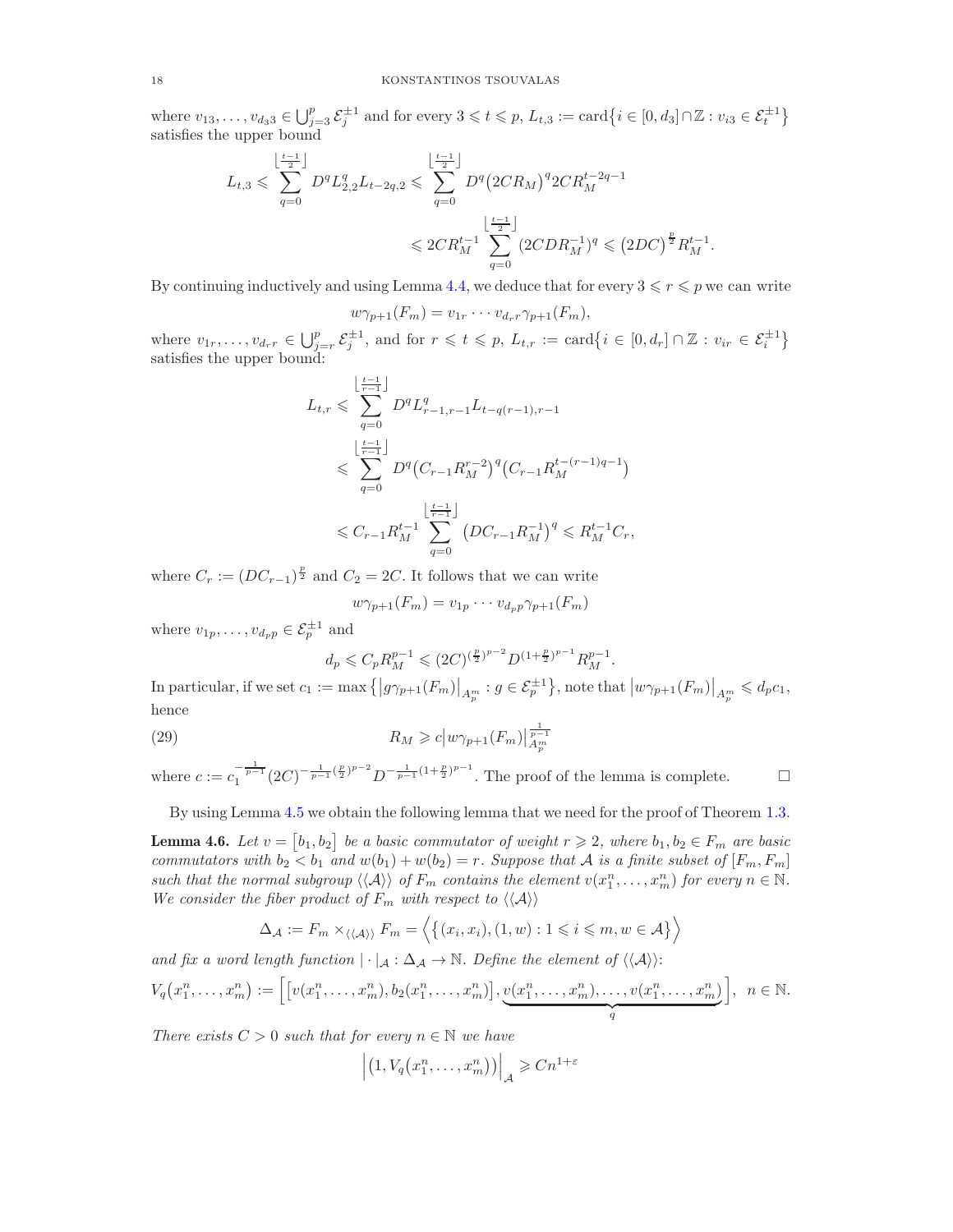*where*  $\varepsilon = \frac{1}{rq+r+w(b_2)-1}$ *.*

*Proof.* Without loss of generality we may assume that the word length function  $|\cdot|_A : \Delta_A \to \mathbb{N}$ is induced by the finite generating subset  $\{(x_i, x_i)^{\pm 1}, (1, w)^{\pm 1} : 1 \leq i \leq m, w \in A\}$  of  $\Delta_{\mathcal{A}}$ . Let us set  $R_n := \left| \left(1, V_q(x_1^n, \ldots, x_m^n)\right)\right|_{\mathcal{A}}$ . There exist  $a_1, \ldots, a_{s+1} \in F_m$  and  $w_1, \ldots, w_s \in \mathcal{A}^{\pm 1}$ .

(30) 
$$
(1, V_q(x_1^n, \ldots, x_m^n)) = (a_1, a_1) (1, w_1) \cdots (a_s, a_s) (1, w_s) (a_{s+1}, a_{s+1})
$$

and also:

(i) for 
$$
1 \leq i \leq s
$$
,  $a_i \in F_m$  is written as product of at most  $\ell(a_i)$  elements in  $\{x_1^{\pm 1}, \ldots, x_m^{\pm 1}\}$ ,

- (ii)  $a_1 \cdots a_{s+1} = 1$  and  $w_1, \ldots, w_s \in A^{\pm 1}$ ,
- (iii)  $R_n = \sum_{i=1}^{s+1} \ell(a_i) + s.$

In particular, we may write

(31) 
$$
V_q(x_1^n,\ldots,x_m^n) = \prod_{i=1}^s (a_1\cdots a_i)w_i(a_1\cdots a_i)^{-1},
$$

and we observe from (iii) that  $s+|a_1\cdots a_i|_{F_m} \leq R_n$ . Let us set  $\beta := rq + r + w(b_2)$  and observe that  $V_q(x_1^n,\ldots,x_m^n) \in \gamma_\beta(F_m)$ . By applying Lemma [4.5](#page-16-1) for  $p = \beta$ , there exists a constant  $C_1 > 0$ , depending only on the finite set A and  $q \in \mathbb{N}$ , such that for every  $n \in \mathbb{N}$ 

(32) 
$$
R_n \geqslant C_1 \left| V_q\left(x_1^n, \ldots, x_m^n\right) \gamma_{\beta+1}(F_m) \right|_{A_\beta^m}^{\frac{1}{\beta-1}}.
$$

Now we shall use a technique from  $[6]$  to bound the right hand side of  $(32)$ . First, by using the commutator identities [\(25\)](#page-15-0) and Fact [4.2](#page-15-3) for the basic commutators  $v, b_2 \in F_m$ , we may directly check that for every  $n \in \mathbb{N}$  we have

<span id="page-18-0"></span>
$$
V_q(x_1^n,\ldots,x_m^n)\gamma_{\beta+1}(F_m)=V_q(x_1,\ldots,x_m)^{n^{\beta}}\gamma_{\beta+1}(F_m).
$$

Note also that the element  $V_q(x_1, \ldots, x_m) \in \gamma_\beta(F_m)$  is a basic commutator of weight exactly  $\beta$  since  $[v, b_2]$  is a basic commutator,  $b_2 < v$  and  $v < [v, b_2]$ . In particular, the coset  $V_q(x_1,\ldots,x_m)\gamma_{\beta+1}(F_m)$  is an infinite order element of the free abelian group  $A_\beta^m = \gamma_\beta(F_m)/\gamma_{\beta+1}(F_m)$ . Therefore, there exists  $C_2 > 0$  such that

(33) 
$$
\left|V_q(x_1^n,\ldots,x_m^n)\gamma_{\beta+1}(F_m)\right|_{A_\beta^m} \geqslant C_2 n^{rq+r+w(b_2)}
$$

for every  $n \in \mathbb{N}$ . By combining [\(32\)](#page-18-0) and [\(33\)](#page-18-1) we conclude that there exists  $C_3 > 0$  such that

<span id="page-18-1"></span>
$$
R_n \geqslant C_3 n^{1 + \frac{1}{rq + r + w(b_2) - 1}}
$$

for every  $n \in \mathbb{N}$ . The lemma follows.

We will also need the following lemma for the proof of Theorem [1.4](#page-2-2) in §[6.](#page-21-1)

<span id="page-18-2"></span>**Lemma 4.7.** Let  $F_{m+p}$  (resp.  $F_m$ ) be the free group on  $\mathcal{S}_{m+p} := \{x_1, \ldots, x_m\} \cup \{y_1, \ldots, y_p\}$ (*resp.*  $S_m := \{x_1, \ldots, x_m\}$ ). We consider the following data:

(a)  $v(x_1, \ldots, x_m) = [b_1, b_2]$  is a basic commutator of weight  $r \geq 2$ , where  $b_1, b_2 \in F_m$  are basic *commutators and*  $b_2 < b_1$ *.* 

(b)  $\mathcal{B} = {\omega_1, \ldots, \omega_s}$  is a finite subset of  $[F_m, F_m]$  such that the normal subgroup  $\langle \langle \mathcal{B} \rangle \rangle$  of  $F_m$ *contains the element*  $v(x_1^n, \ldots, x_m^n)$  *for every*  $n \in \mathbb{N}$ *.* 

(c) Γ<sup>B</sup> *is a Gromov hyperbolic group with a presentation of the form*

<span id="page-18-3"></span>(34) 
$$
\Gamma_{\mathcal{B}} = \langle x_1, \ldots, x_m, y_1, \ldots, y_p \mid \omega_1 R_1, \ldots, \omega_s R_s, R_{s+1}, \ldots, R_{s+\ell} \rangle
$$

 $where R_1, \ldots, R_{s+\ell} \in \langle \langle y_1, \ldots, y_p \rangle \rangle$ . Denote by  $\overline{x}_i, \overline{y}_j$  be the *image* of  $x_i, y_j$  *in*  $\Gamma_B$  *respectively.*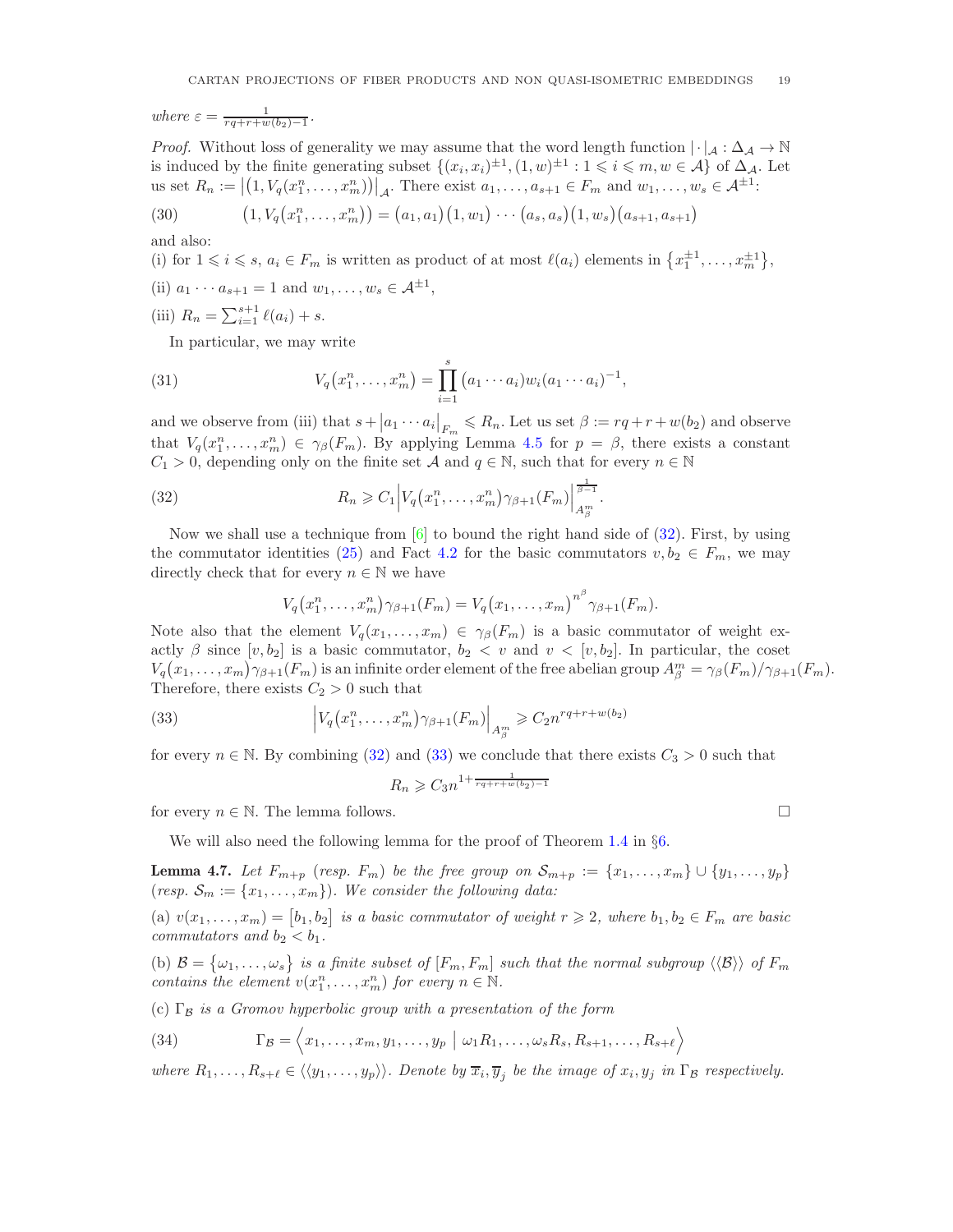Let  $P_B$  be the fiber product of  $\Gamma_B$  with respect to the normal subgroup  $N_B = \langle \langle \overline{y}_1, \ldots, \overline{y}_p \rangle \rangle$ ,

$$
P_{\mathcal{B}} = \left\langle (\overline{x}_1, \overline{x}_1), \ldots, (\overline{x}_m, \overline{x}_m), (1, \overline{y}_1), (\overline{y}_1, 1), \ldots, (1, \overline{y}_p), (\overline{y}_r, 1) \right\rangle
$$

and fix a word length function  $|\cdot|_B : P_B \to \mathbb{N}$ . Finally, consider the element of  $N_B$ :

$$
V_q(\overline{x}_1^n,\ldots,\overline{x}_m^n) := \left[ \left[ v(\overline{x}_1^n,\ldots,\overline{x}_m^n), b_2(\overline{x}_1^n,\ldots,\overline{x}_m^n) \right], \underbrace{v(\overline{x}_1^n,\ldots,\overline{x}_m^n),\ldots,v(\overline{x}_1^n,\ldots,\overline{x}_m^n)}_q \right], \ n \in \mathbb{N}.
$$

*There exists*  $C > 0$  *such that for every*  $n \in \mathbb{N}$ ,

$$
\left| \left( 1, V_q \big( \overline{x}_1^n, \dots, \overline{x}_m^n \big) \right) \right|_{\mathcal{B}} \geqslant C n^{1+\varepsilon}
$$

*where*  $\varepsilon = \frac{1}{rq+r+w(b_2)-1}$ .

*Proof.* Let R be the set of relations in the given presentation of  $\Gamma_B = \langle S_{m+p} | R \rangle$  and denote by  $\pi : F_{m+p} \to \Gamma_B$  the canonical projection. Let also  $\eta : F_{m+p} \to F_m$  be the retract onto  $F_m = F(\mathcal{S}_m)$  (i.e.  $\eta|_{F_m}$  is the identity homomorphism) and note that  $\eta(\mathcal{R}) \subset \mathcal{B}^{\pm 1} \cup \{1\}$ . Let us also observe that since  $v(x_1^n, \ldots, x_m^n) \in \langle \langle \mathcal{B} \rangle \rangle$  and  $\pi(\langle \langle \mathcal{B} \rangle \rangle) \subset N_{\mathcal{B}}$ , we verify that  $V_q(\overline{x}_1^m, \ldots, \overline{x}_m^n)$ is an element of N. We may also assume that the word metric on  $P_B$  is induced by the generating set  $\{(\overline{x}_i, \overline{x}_i)^{\pm 1}, (1, \overline{y}_j)^{\pm 1} : x_i, y_j \in \mathcal{S}_{m+p}\}$  and let us set

$$
E_n := \left| \left( 1, V_q \big( \overline{x}_1^n, \dots, \overline{x}_m^n \big) \right) \right|_{\mathcal{B}}.
$$

By the definition of the metric on  $P_{\mathcal{B}}$ , we may find  $\overline{w}_1,\ldots,\overline{w}_T\in\{\overline{y}_1^{\pm 1},\ldots,\overline{y}_p^{\pm 1}\},\overline{z}_1,\ldots,\overline{z}_{T+1}\in\Gamma_{\mathcal{B}}$ and  $z_1, \ldots, z_{T+1} \in F_{m+p}$ , with  $\pi(z_i) = \overline{z}_i$  for every *i*, such that:

(i)  $(1, V_q(\overline{x}_1^n, \ldots, \overline{x}_m^n)) = (\overline{z}_1, \overline{z}_1)(1, \overline{w}_1) \cdots (\overline{z}_T, \overline{z}_T)(1, \overline{w}_T)(\overline{z}_{T+1}, \overline{z}_{T+1}),$ (ii)  $\overline{z}_1 \cdots \overline{z}_{T+1} = 1$ ,

(iii) for each  $1 \leqslant i \leqslant T+1$ ,  $z_i$  is a product of at most  $\ell(z_i)$  elements in  $S_{m+p}^{\pm 1}$  and also  $E_n = \sum_{i=1}^{T+1} \ell(z_i) + T.$ 

Now let us choose lifts  $w_1, \ldots, w_T \in \left\{y_1^{\pm 1}, \ldots, y_p^{\pm}\right\}$  of  $\overline{w}_1, \ldots, \overline{w}_T \in N_B$  respectively. Note that the following two elements of  $F_{m+p}$ ,

$$
W_n := (z_1 w_1 \cdots z_T w_T z_{T+1})^{-1} V_q(x_1^n, \ldots, x_m^n)
$$
 and  $W'_n := z_1 \cdots z_{T+1}$ ,

represent the identity in  $\Gamma$  and observe that for every  $n \in \mathbb{N}$  we have

$$
\max\left\{ \left|W_n\right|_{F_{m+p}}, \left|W_n'\right|_{F_{m+p}} \right\} \leqslant E_n + 10^q n \left( \left|v\right|_{F_m} + \left|b_2\right|_{F_m} \right) =: E'_n.
$$

Moreover, since  $\Gamma_B = \langle \mathcal{S}_{m+p} | \mathcal{R} \rangle$  is Gromov hyperbolic, by [\[36,](#page-29-20) Thm. 2], the fiber product  $F_{m+p} \times_{\langle\langle \mathcal{R} \rangle\rangle} F_{m+p}$  is an undistorted subgroup of  $F_{m+p} \times F_{m+p}$ . In particular, we may choose  $C_1 > 1$  and sequences  $\{g_i\}_{i=1}^{s_n+1}, \{h_i\}_{i=1}^{d_n+1} \subset F_{m+p}$  and  $\{U_i\}_{i=1}^{s_n}, \{Y_i\}_{i=1}^{d_n} \subset \mathcal{R}^{\pm 1}$  such that

$$
(1, W_n) = (g_1, g_1) (1, U_1) \cdots (g_{s_n}, g_{s_n}) (1, U_{s_n}) (g_{s_n+1}, g_{s_n+1})
$$

$$
(1, W'_n) = (h_1, h_1) (1, Y_1) \cdots (h_{d_n}, h_{d_n}) (1, Y_{d_n}) (h_{d_n+1}, h_{d_n+1})
$$

where  $\sum_{i=1}^{s_n} |g_i|_{F_m} + s_n \leqslant C_1 E'_n$  and  $\sum_{i=1}^{d_n} |h_i|_{F_m} + s'_n \leqslant C_1 E'_n$  for every  $n \in \mathbb{N}$ . Therefore, we may write:

<span id="page-19-0"></span>(35) 
$$
V_q(x_1^n, \ldots, x_m^n) = z_1 w_1 \cdots z_T w_T z_{T+1} \prod_{i=1}^{s_n} u_i U_i u_i^{-1}, u_i := g_1 \cdots g_i
$$

(36) 
$$
z_1 \cdots z_{T+1} = \prod_{i=1}^{d_n} v_i Y_i v_i^{-1}, \ v_i = h_1 \cdots h_i,
$$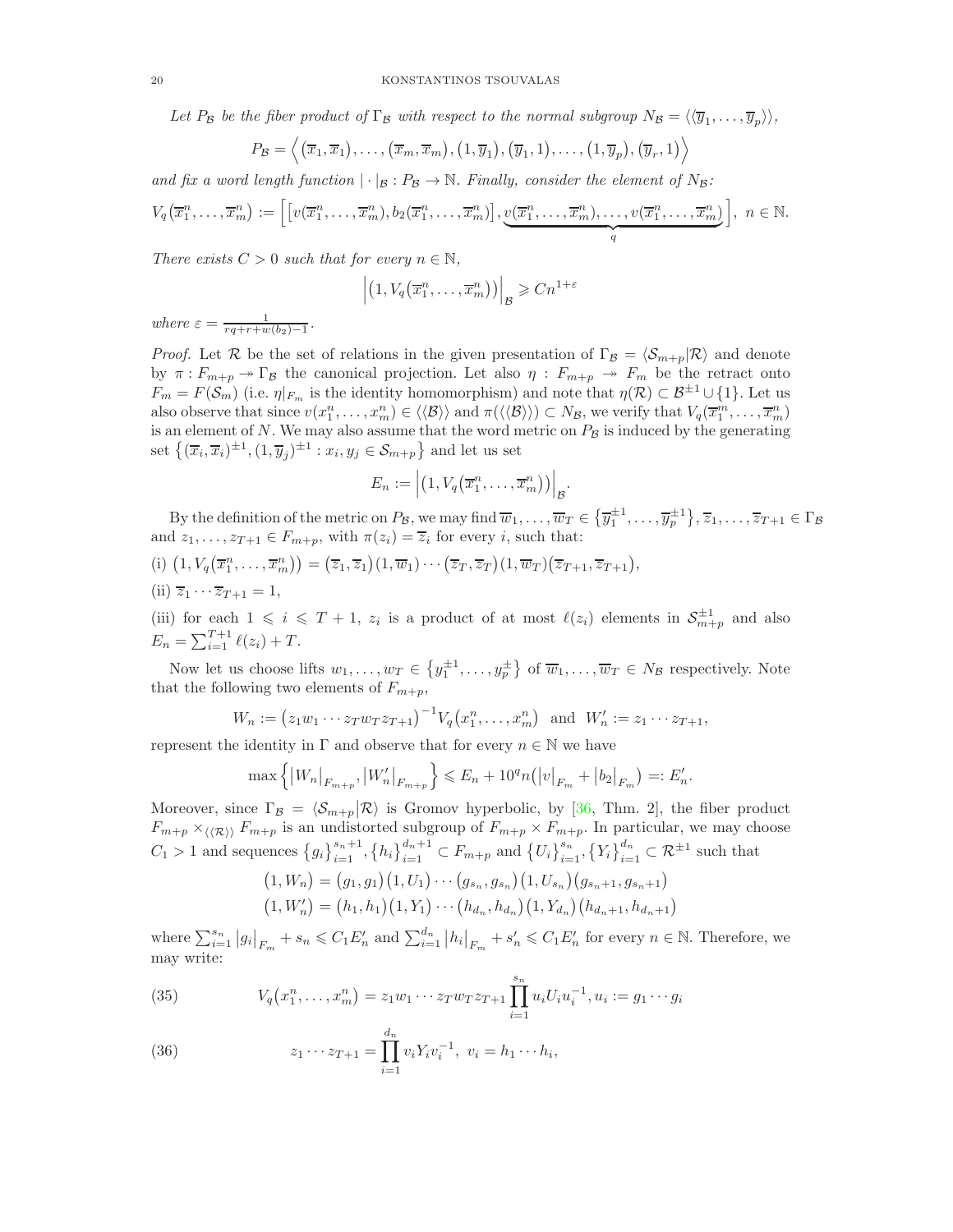where  $V_q(x_1^n, \ldots, x_m^n) \in F_m$  is defined in Lemma [4.6.](#page-17-0) Moreover, observe that

$$
|u_i|_{F_{m+p}} \leq C_1 E'_n
$$
,  $|v_j|_{F_{m+p}} \leq C_1 E'_n$ , and  $\max\{s_n, d_n\} \leq C_1 E'_n$ 

for every  $1 \leq i \leq s_n$  and  $1 \leq j \leq d_n$  and  $n \in \mathbb{N}$ . By using [\(35\)](#page-19-0) and applying the retract  $\eta: F_{m+p} \twoheadrightarrow F_m$  and since  $w_1, \ldots, w_{T+1} \in \text{ker}\eta$ , we may write

$$
V_q(x_1^n,\ldots,x_m^n)=\prod_{i=1}^{d_n}\eta(v_i)\eta(Y_i)\eta(v_i)^{-1}\prod_{i=1}^{s_n}\eta(u_i)\eta(U_i)\eta(u_i)^{-1},
$$

where  $\eta(U_i), \eta(Y_j) \in \mathcal{B}^{\pm 1} \cup \{1\}$ . Note that the word length of  $\eta(u_i)$  and  $\eta(v_j)$  in  $F_m$  is at most equal to  $C_1E'_n$ . By applying Lemma [4.5](#page-16-1) for  $V_q(x_1^n,\ldots,x_m^n) \in \gamma_\beta(F_m)$ , where  $\beta = rq + r + w(b_2)$ , we conclude that there exists a constant  $C_2 > 1$ , independent of n, such that

$$
C_1 E'_n \ge \max_{i,j} \left\{ s_n, d_n, |u_i|_{F_{m+p}}, |v_j|_{F_{m+p}} \right\}
$$
  

$$
\ge \max_{i,j} \left\{ s_n, d_n, |\eta(u_i)|_{F_m}, |\eta(v_j)|_{F_m} \right\} \ge C_2 \left| V_q(x_1^n, \dots, x_m^n) \gamma_{\beta+1}(F_m) \right|_{A^m_{\beta}}^{\frac{1}{\beta-1}}
$$

for every  $n \in \mathbb{N}$ . Now by using [\(33\)](#page-18-1) we deduce that there exists  $C_3 > 0$  such that  $E'_n \geqslant C_3 n^{1 + \frac{1}{\beta - 1}}$ for every  $n \in \mathbb{N}$ . In particular, there exists  $C_4 > 0$  such that

$$
E_n \geqslant C_4 n^{1 + \frac{1}{rq + r + w(b_2) - 1}}
$$

<span id="page-20-0"></span>for every  $n \in \mathbb{N}$ . The proof of the lemma is complete.

## 5. The Rips construction

In this section we recall Rips' construction from [\[39\]](#page-29-7). For other generalizations we refer the reader to [\[41\]](#page-29-8), [\[25,](#page-29-21) Thm. 1.6], [\[8\]](#page-28-10) and [\[3\]](#page-28-11).

For the definition of the  $C'(\lambda)$ ,  $\lambda > 0$ , small cancellation condition see [\[33,](#page-29-22) Ch. V]. Rips established the following theorem in order to provide pathological examples of finitely generated subgroups of small cancellation groups.

<span id="page-20-2"></span>Theorem 5.1. (Rips [\[39\]](#page-29-7)) *Let* Q *be a finitely presented group with presentation*

$$
Q = \langle a_1, \ldots, a_m | R_1, \ldots, R_\ell \rangle
$$

*where*  $R_1, \ldots, R_\ell$  *are* (*possibly empty*) *words of the free group on*  $\{a_1, \ldots, a_m\}$ . Then there exist *explicit choices of sequences of integers*  $\{r_i\}_{i=1}^{\ell}, \{s_i\}_{i=1}^{\ell}$  and  $\{k_{qi}\}_{i=1}^m, \{\lambda_{qi}\}_{i=1}^m, q = 1, \ldots, 4$ , *such that the finitely presented group* (37)

<span id="page-20-1"></span>
$$
\Gamma = \left\langle a_1, \ldots, a_m, x, y \mid \begin{array}{l} R_1 xy^{r_1} xy^{r_1 + 1} \cdots xy^{r_1 + s_1}, \ldots, R_\ell xy^{r_\ell} xy^{r_\ell + 1} \cdots xy^{r_\ell + s_\ell}, \\ a_i x a_i^{-1} xy^{\lambda_{1i}} xy^{j_{1i+1}} \cdots xy^{\kappa_{1i} + \lambda_{1i}}, \quad a_i^{-1} x a_i x y^{\lambda_{2i}} xy^{\lambda_{2i+1}} \cdots xy^{\kappa_{2i} + \lambda_{2i}}, \\ a_i y a_i^{-1} xy^{\lambda_{3i}} xy^{j_{3i+1}} \cdots xy^{\kappa_{3i} + \lambda_{3i}}, \quad a_i^{-1} y a_i xy^{\lambda_{4i}} xy^{\lambda_{4i+1}} \cdots xy^{\kappa_{4i+1}} \lambda_{4i} \\ i = 1, \ldots, m \end{array} \right\rangle
$$

*has the following properties:*

(i) The presentation of  $\Gamma$  *satisfies the*  $C'(\frac{1}{6})$  *small cancellation condition and hence*  $\Gamma$  *is Gromov hyperbolic.*

(ii)  $N = \langle x, y \rangle$  *is a normal subgroup of*  $\Gamma$  *and there exists a short exact sequence* 

$$
1 \to N \to \Gamma \to Q \to 1.
$$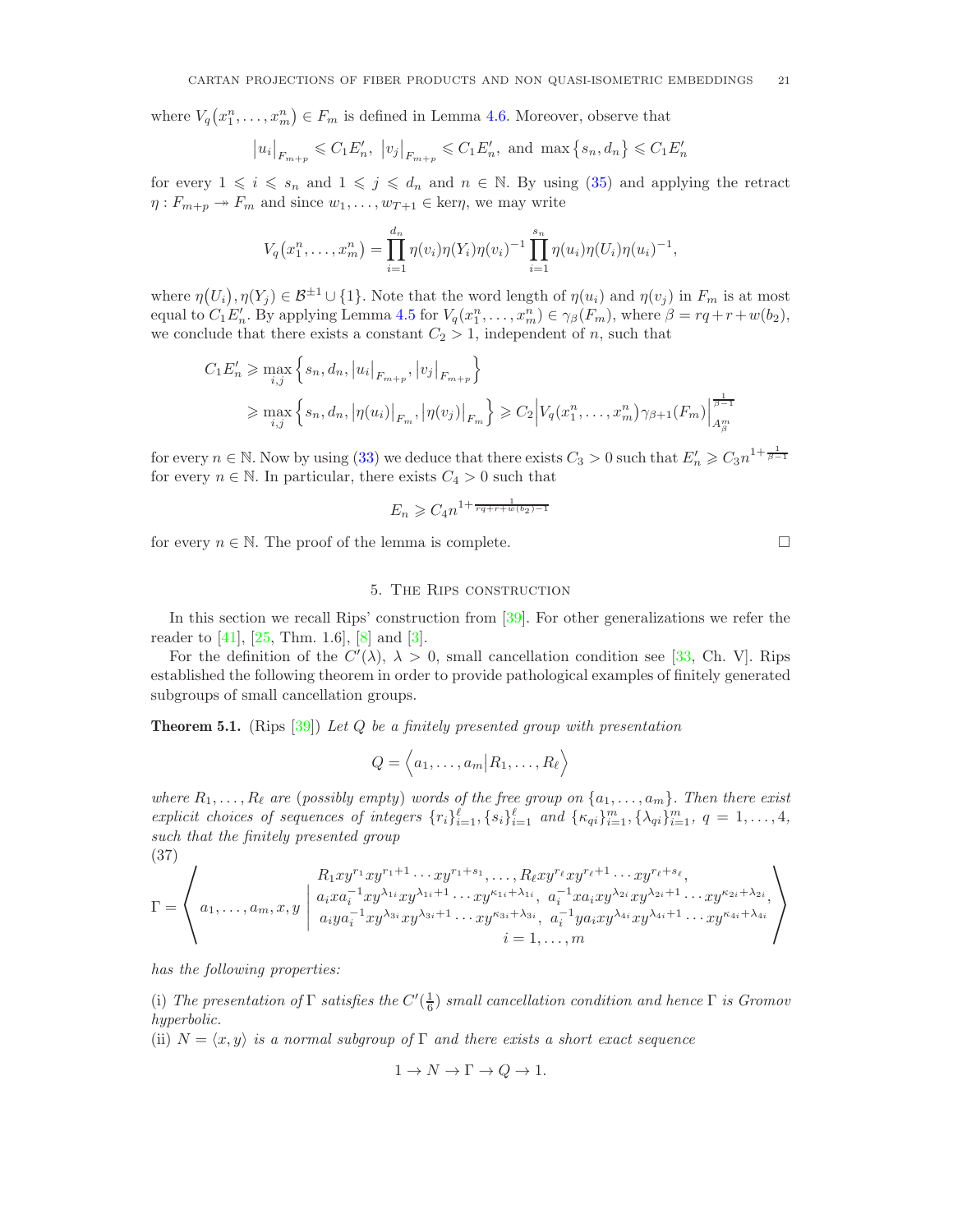**Remark:** In Rips' construction the 2-generated group N can be chosen to be *perfect*, i.e.  $N =$  $[N, N]$ . For example, it is possible to choose the first four relations in [\(37\)](#page-20-1) as follows:

$$
xyxy^{2} \cdots xy^{p_{1}} = 1
$$
  

$$
xy^{p_{2}}xy^{p_{2}+1} \cdots xy^{p_{2}+p_{1}-1} = 1
$$
  

$$
xy^{p_{4}}xy^{p_{4}+1} \cdots xy^{p_{4}+p_{3}-1} = 1
$$
  

$$
xy^{p_{5}}xy^{p_{5}+1} \cdots xy^{p_{5}+p_{3}-1} = 1
$$

where  $p_1, \ldots, p_5 \in \mathbb{N}$  are large enough,  $\gcd(p_1(p_2 - 1), p_3(p_5 - p_4)) = 1, p_2 > p_1, p_4 > p_2 + p_1$ and  $p_5 > p_4 + p_3$ . Note that the commutator  $[N, N]$  contains the words

 $x^{p_1}y^{r_{p_11}}, x^{p_1}y^{r_{p_1p_2}}, x^{p_3}y^{r_{p_3p_4}}, x^{p_3}y^{r_{p_3p_5}}$ 

where  $r_{pq} := pq + \frac{1}{2}p(p-1)$ . It follows that  $y^{p_1(p_2-1)}$ ,  $y^{p_3(p_5-p_4)} \in [N, N]$  and hence  $y \in [N, N]$ . In particular,  $x^{p_1}, x^{p_3} \in [N, N]$  and so  $x \in [N, N]$ .

Interesting examples of finitely generated subgroups of hyperbolic groups are constructed by applying the Rips construction to a finitely presented group Q with certain pathologies. By following this point of view and using Corollary [3.8](#page-14-1) we obtain the following corollary.

Corollary 5.2. *Let* Q *be a finitely presented group whose Dehn function grows faster than any fixed iterated of the exponential* (*e.g.* Q *has unsolvable word problem*). Let  $\Gamma$  *be a*  $C'(\frac{1}{6})$  *small cancellation group provided by Theorem [5.1](#page-20-2) such that there exists a short exact sequence*

$$
1 \to N \to \Gamma \to Q \to 1
$$

*where* N is 2-generated and perfect. Let  $P = \Gamma \times_N \Gamma$ , choose a word length function  $|\cdot|_P : P \to \mathbb{N}$ and fix  $m \in \mathbb{N}$ . There exists an infinite sequence  $(w_n)_{n \in \mathbb{N}}$  of elements in P with the property: *for every semisimple representation*  $\rho$  :  $P \to \mathsf{GL}_d(k)$  *we have* 

$$
\left|\left|\mu(\rho(w_n))\right|\right|_{\mathbb{E}} \leqslant \underbrace{\log \cdots \log}_{m} |w_n|_P
$$

*for all but finitely many*  $n \in \mathbb{N}$ *.* 

*Proof.* Fix a left invariant word metric on  $\Gamma$  and equip  $\Gamma \times \Gamma$  with the product metric. Since  $N = [N, N]$ , Corollary [3.8](#page-14-1) implies that there exist  $C_{\rho}, c_{\rho} > 0$ , depending only on  $\rho$ , such that

$$
\left| \left| \mu(\rho(g)) \right| \right|_{\mathbb{E}} \leqslant C_{\rho} |g|_{\Gamma \times \Gamma} + c_{\rho}
$$

for every  $g \in P$ . By using Proposition [A.1,](#page-27-0) it follows that the distortion of P in  $\Gamma \times \Gamma$  grows at least as the Dehn function of the quotient group  $Q = \Gamma/N$  and in particular faster than any iterated of the exponential. In other words, we may choose a sequence  $(w_n)_{n\in\mathbb{N}}$  such that

$$
|w_n|_{\Gamma \times \Gamma} \leq \underbrace{\log \cdots \log}_{m+1} |w_n|_P
$$

<span id="page-21-1"></span>for all but finitely many  $n \in \mathbb{N}$ . The conclusion now follows.

### 6. Proof of Theorem [1.3](#page-1-3) and Theorem [1.4](#page-2-2)

We now state and prove a more general version of Theorem [1.3](#page-1-3) which additionally provides an explicit sequence of elements satisfying [\(1\)](#page-1-2) for every linear representation. We still denote by  $F_m$  the free group on  $\{x_1, \ldots, x_m\}$  and by k a local field.

<span id="page-21-0"></span>**Theorem 6.1.** Let  $v = [b_1, b_2]$  be a basic commutator of weight  $r \ge 2$ , where  $b_1, b_2 \in F_m$  are *basic commutators with*  $b_2 < b_1$  *and*  $w(b_1) + w(b_2) = r$ . Suppose that A is a finite subset of  $[F_m, F_m]$  such that the normal subgroup  $\langle\langle A \rangle\rangle$  of  $F_m$  contains the element  $v(x_1^n, \ldots, x_m^n)$  for *every*  $n \in \mathbb{N}$ . Consider the fiber product  $\Delta_{\mathcal{A}} = F_m \times_{\langle\langle\mathcal{A}\rangle\rangle} F_m$  and fix a word length function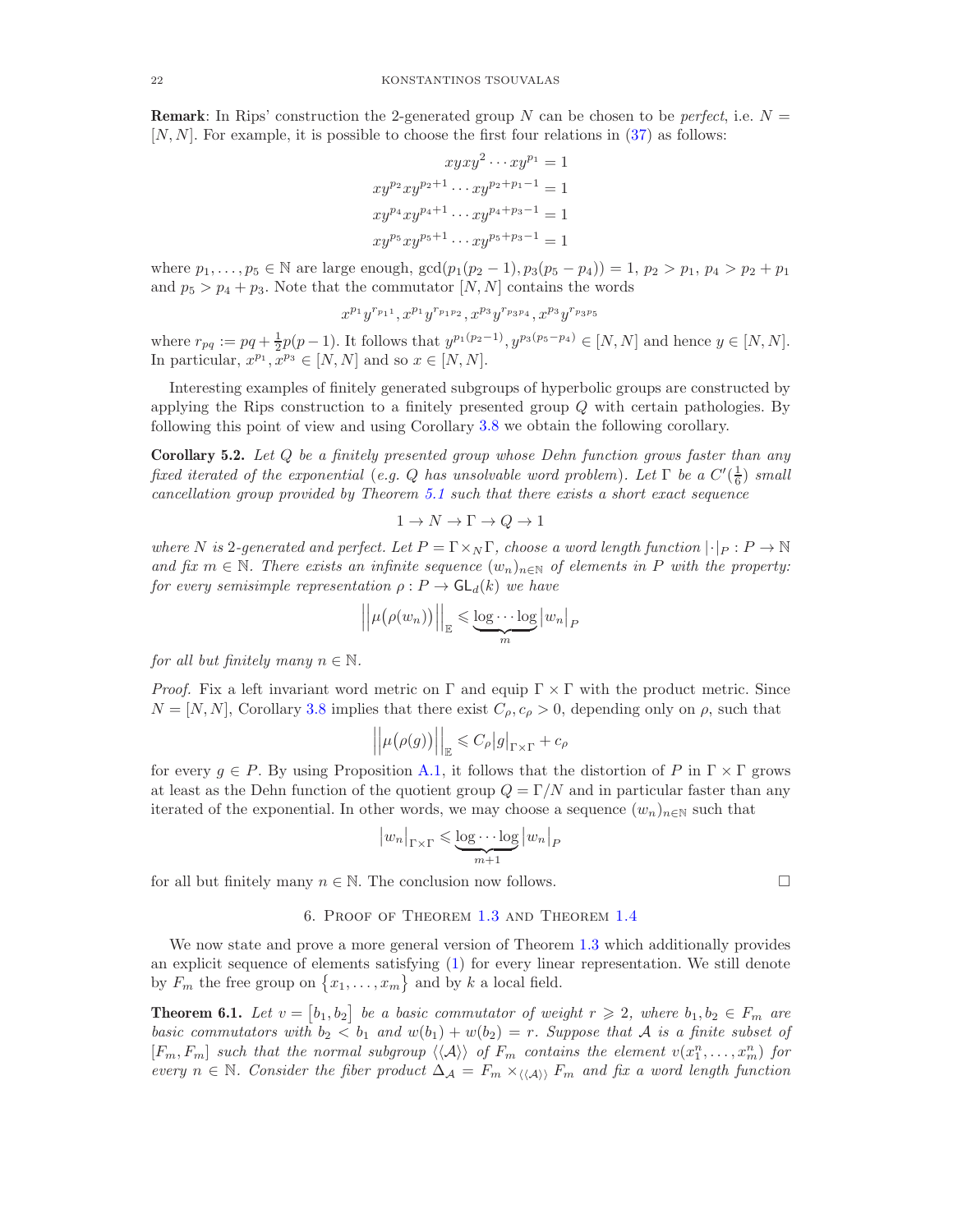$|\cdot|_A : \Delta_A \to \mathbb{N}$ *. For every representation*  $\rho : \Delta_A \to \mathsf{GL}_d(k)$  *there exists*  $C_\rho > 0$  *such that for every*  $n \in \mathbb{N}$ *:* 

(38) 
$$
\left|\left|\mu\big(\rho\big(w(d,n)\big)\big)\right|\right|_{\mathbb{E}} \leqslant C_{\rho} \left|w(d,n)\right|_{\mathcal{A}}^{1-\frac{1}{rd+r+w(b_2)}}
$$

where  $w(d, n) := (1, V_d(x_1^n, \ldots, x_m^n)) \in \langle \langle A \rangle \rangle$  *is defined as in Lemma [4.6.](#page-17-0)* 

*Proof.* By applying Lemma [4.6](#page-17-0) for  $q = d$ , there exists  $C_1 > 0$  such that

<span id="page-22-1"></span>(39) 
$$
\left| (1, V_d(x_1^n, ..., x_m^n)) \right|_{\mathcal{A}}^{1 - \frac{1}{rd + r + w(b_2)}} \geq C_1 n
$$

for every  $n \in \mathbb{N}$ . Theorem [1.1](#page-1-0) implies that the representation  $\rho$  is  $(d+1)$ -normal. By using [\(39\)](#page-22-1) there exist constants  $C_2 > 0$ , independent of  $n \in \mathbb{N}$ , such that for all but finitely many  $n \in \mathbb{N}$ we have

$$
\left| \left| \mu(\rho(1, V_d(x_1^n, \dots, x_m^n))) \right| \right|_{\mathbb{E}} \leq 2^{d+1} C_2 \left( d \left| v(x_1^n, \dots, x_m^n) \right|_{F_m} + \left| [v(x_1^n, \dots, x_m^n), b_2(x_1^n, \dots, x_m^n)] \right|_{F_m} \right)
$$
  
\n
$$
\leq 2^{d+1} C_2 C_d n
$$
  
\n
$$
\leq \frac{2^{d+1} C_2 C_d}{C_1} \left| (1, V_d(x_1^n, \dots, x_m^n)) \right|_{\mathcal{A}}^{1 - \frac{1}{rd + r + w(b_2)}}
$$
  
\nwhere  $C_d := (d+2) |v|_F + 2 |b_2|_F$ .

where  $C_d := (d+2)|v|_{F_m} + 2|b_2|_{F_m}$ 

The following corollary follows immediately from Theorem [6.1.](#page-21-0) Recall that  $\gamma_r(F_m)$  denotes the r-th term in the lower central series of  $F_m$ .

**Corollary 6.2.** Let  $m, r \geq 2$  be two integers. The fiber product  $F_m \times_{\gamma_r(F_m)} F_m$  of  $F_m$  with respect *to* γr(Fm) *does not admit a quasi-isometric embedding into any general linear group over a local field.*

In particular, by Proposition [A.2,](#page-28-8)  $F_m \times F_m$  contains infinitely many non-commensurable finitely generated subgroups satisfying the conclusion of the previous corollary.

We now state and prove a more general version of Theorem [1.4.](#page-2-2)

<span id="page-22-0"></span>**Theorem 6.3.** Let  $v = [b_1, b_2]$  be a basic commutator of weight  $r \ge 2$ , where  $b_1, b_2 \in F_m$  are *basic commutators and*  $b_2 < b_1$ . Suppose that B is a finite subset of  $[F_m, F_m]$  such that the *normal subgroup*  $\langle \langle \mathcal{B} \rangle \rangle$  *of*  $F_m$  *contains the element*  $v(x_1^n, \ldots, x_m^n)$  *for every*  $n \in \mathbb{N}$ *. Let*  $Q_B =$  $\langle x_1,\ldots,x_m | B \rangle$  and  $\Gamma_B$  be a  $C'(\frac{1}{6})$  small cancellation group provided by Theorem [5.1](#page-20-2) such that

$$
1 \to N_{\mathcal{B}} \to \Gamma_{\mathcal{B}} \to Q_{\mathcal{B}} \to 1
$$

*is a short exact sequence and*  $N_B$  *is finitely generated. Consider*  $P_B \subset \Gamma_B \times \Gamma_B$  *the fiber product of*  $\Gamma_B$  *with respect to*  $N_B$  *and fix a word length function*  $|\cdot|_B : P_B \to \mathbb{N}$ *. For every representation*  $\rho: P_{\mathcal{B}} \to \mathsf{GL}_d(k)$  *there exists*  $C_\rho > 0$  *such that for every*  $n \in \mathbb{N}$ *:* 

(40) 
$$
\left| \left| \mu(\rho(\delta(d,n))) \right| \right|_{\mathbb{E}} \leqslant C_{\rho} |\delta(d,n)|_{\mathcal{B}}^{1 - \frac{1}{rd+r+w(b_2)}}
$$

where  $\delta(d, n) := (1, V_d(\overline{x}_1^n, \ldots, \overline{x}_m^n)) \in N_B$  *is defined as in Lemma [4.7.](#page-18-2)* 

*Proof.* First, let us note that the presentation of  $\Gamma_B$  (see [\(37\)](#page-20-1)) is of the form [\(34\)](#page-18-3). Therefore, by Lemma [4.7](#page-18-2) there exists  $C_3 > 0$  such that

<span id="page-22-2"></span>(41) 
$$
\left| \left( 1, V_d\left(\overline{x}_1^n, \ldots, \overline{x}_m^n\right) \right) \right|_{\mathcal{B}}^{1 - \frac{1}{rd + r + w(b_2)}} \geqslant C_3 n
$$

for every  $n \in \mathbb{N}$ . By Theorem [1.1,](#page-1-0) the representation  $\rho$  is  $(d+1)$ -normal and by using [\(41\)](#page-22-2), there exist  $C_4 > 0$ , independent of n, such that for all but finitely many  $n \in \mathbb{N}$  we have

$$
\left|\left|\mu\big(\rho\big(1, V_d(\overline{x}_1^n, \ldots, \overline{x}_m^n)\big)\big)\right|\right|_{\mathbb{E}} \leq C_4 n \leqslant \frac{C_4}{C_3}\left|\left(1, V_d\big(\overline{x}_1^n, \ldots, \overline{x}_m^n\big)\big)\right|_{\mathcal{B}}^{1-\frac{1}{rd+r+w(b_2)}}
$$

.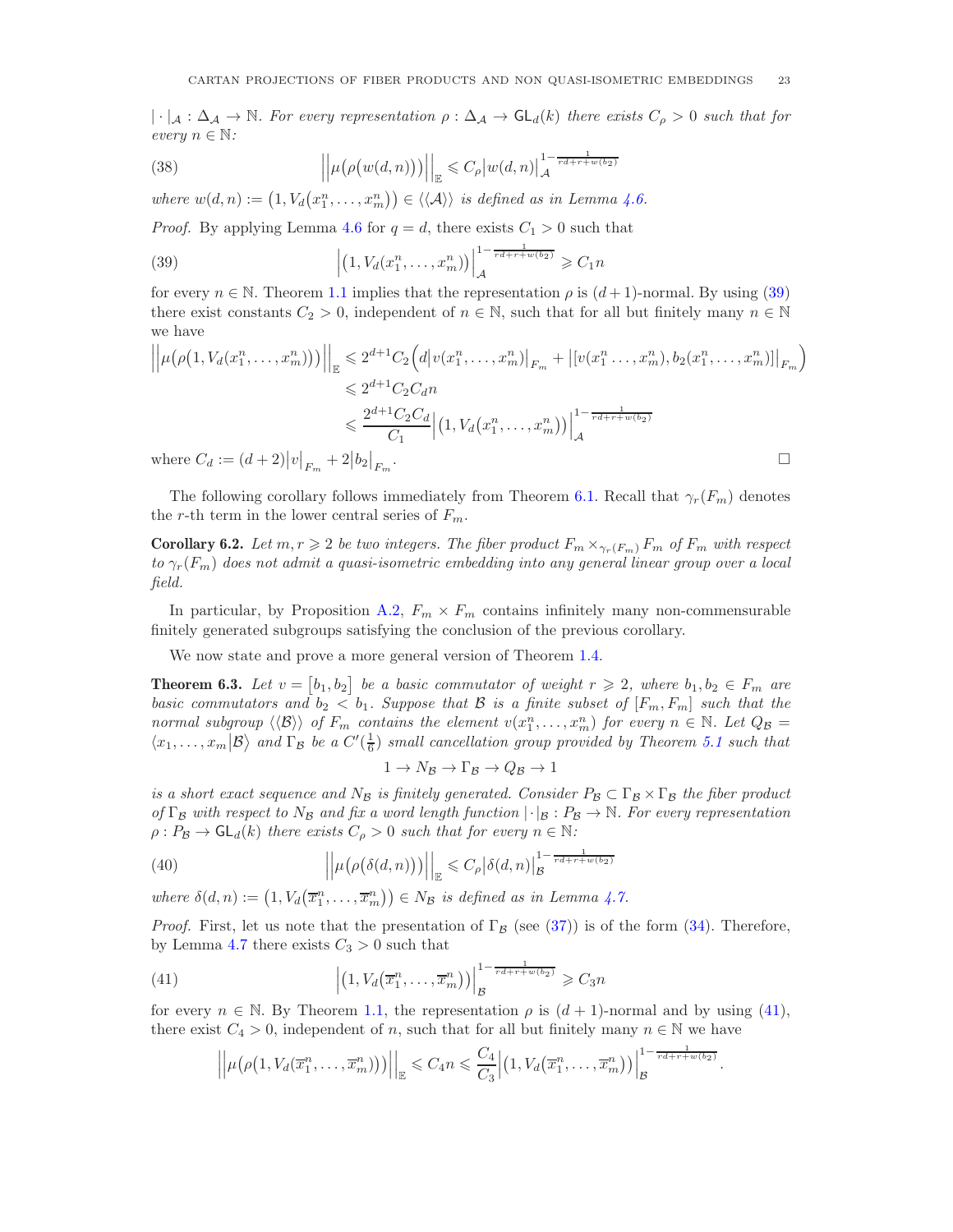The proof of the theorem is complete.  $\Box$ 

The following corollary follows directly from the previous theorem.

<span id="page-23-2"></span>**Corollary 6.4.** Let  $m, r \geq 2$  be two integers. Let  $\Gamma_{m,r}$  be a  $C'(\frac{1}{6})$  small cancellation group *provided by Theorem [5.1](#page-20-2) such that*

$$
1 \to N_{m,r} \to \Gamma_{m,r} \to F_m/\gamma_r(F_m) \to 1
$$

*is a short exact sequence and* N *is finitely generated. The fiber product*  $P_{m,r} := \Gamma_{m,r} \times_{N_{m,r}} \Gamma_{m,r}$ *does not admit a quasi-isometric embedding into any general linear group over a local field.*

Since the free nilpotent group  $F_m/\gamma_r(F_m)$  is of finite type, it follows by the the 1-2-3-Theorem in [\[5\]](#page-28-3) that  $P_{m,r}$  is a finitely presented group for every  $r, m \in \mathbb{N}$ .

We close this section with the proof of Theorems [1.3](#page-1-3) & [1.4.](#page-2-2)

*Proof of Theorems* [1.3](#page-1-3) & [1.4](#page-2-2). Note that for any group H and g,  $h \in H$ , the normal closure  $\langle \langle [g, h] \rangle \rangle$ in H contains the element  $[g^n, h^n]$  for every  $n \in \mathbb{N}$ . Now Theorem [1.3](#page-1-3) and Theorem [1.4](#page-2-2) follow immediately by applying Theorem [6.1](#page-21-0) and Theorem [6.3](#page-22-0) for  $r = 2$  and  $v(x_1, \ldots, x_m) = [x_i, x_p]$ respectively.  $\square$ 

### 7. A finitely presented example

<span id="page-23-1"></span>The fiber products provided by Theorem [1.3](#page-1-3) and Theorem [6.1](#page-21-0) are not finitely presented by a result of Grunewald [\[22\]](#page-29-23) (see also [\[12\]](#page-28-2)). However, Theorem [6.3](#page-22-0) provides several finitely presented examples. We provide here the a presentation of the simplest example  $P_{2,2}$  from Corollary [6.4.](#page-23-2) **Example 7.1.** Let  $\mathbb{Z}^2 = \langle a, b | [a, b] \rangle$  be the free abelian group of rank 2 and consider the word

$$
V_r(x,y) := xy^{100r+1}xy^{100r+2}\cdots xy^{100r+100}
$$

<span id="page-23-0"></span> $r \in \mathbb{N} \cup \{0\}$ , on the letters x, y. By applying the Rips construction for the given presentation of  $Q = \mathbb{Z}^2$  we obtain the Gromov hyperbolic group

$$
\Gamma_{2,2} = \left\langle a,b,x,y \; \left| \begin{array}{ccc} [a,b] V_0(x,y) & axa^{-1} V_1(x,y) & a^{-1} x a V_2(x,y) \\ b x b^{-1} V_3(x,y) & b^{-1} x b V_4(x,y) & a y a^{-1} V_5(x,y) \\ a^{-1} y a V_6(x,y) & b y b^{-1} V_7(x,y) & b^{-1} y b V_8(x,y) \end{array} \right\rangle
$$

where  $N_{2,2} = \langle x, y \rangle$  is normal in  $\Gamma_{2,2}$  and  $1 \to N_{2,2} \to \Gamma_{2,2} \to \mathbb{Z}^2 \to 1$  is exact. The fiber product  $P_{2,2} = \Gamma_{2,2} \times_{N_{2,2}} \Gamma_{2,2}$  is finitely presented and a finite presentation of  $P_{2,2}^6$  $P_{2,2}^6$  is obtained by  $[5, Thm. 2.2]$  as follows:

$$
P_{2,2} = \langle a, b, x_L, y_L, x_R, y_R | \mathcal{R} \rangle
$$

where the set of relations  $R$  consists of the following 21 words<sup>[7](#page-23-4)</sup>:

$$
[a, b]V_0(x_L, y_L)V_0(x_R, y_R) \t [x_L, x_R], [x_L, y_R] \t [y_L, x_R], [y_L, y_R]
$$
  
\n
$$
ax_L a^{-1}V_1(x_L, y_L) \t ax_R a^{-1}V_1(x_R, y_R) \t a^{-1}x_L aV_2(x_L, y_L) \t a^{-1}x_R aV_2(x_R, y_R)
$$
  
\n
$$
ay_L a^{-1}V_5(x_L, y_L) \t ay_R a^{-1}V_5(x_R, y_R) \t a^{-1}y_L aV_6(x_L, y_L) \t a^{-1}y_R aV_6(x_R, y_R)
$$
  
\n
$$
bx_L b^{-1}V_3(x_L, y_L) \t bx_R b^{-1}V_3(x_R, y_R) \t b^{-1}x_L bV_4(x_L, y_L) \t b^{-1}x_R bV_4(x_R, y_R)
$$
  
\n
$$
by_L b^{-1}V_7(x_L, y_L) \t by_R b^{-1}V_7(x_R, y_R) \t b^{-1}y_L bV_8(x_L, y_L) \t b^{-1}y_R bV_8(x_R, y_R).
$$

The group  $P_{2,2}$  is linear (since  $\Gamma_{2,2}$  is, see [\[2\]](#page-28-4) and [\[42\]](#page-29-9)) and it does not admit a quasi-isometric embedding into any general linear group over a local field.

<span id="page-23-3"></span><sup>&</sup>lt;sup>6</sup>The generators  $a, b, x_L, y_L, x_R, y_R$  of  $P_{2,2}$  correspond to the elements  $(a, a), (b, b), (x, 1), (y, 1), (1, x), (1, y)$ respectively.

<span id="page-23-4"></span><sup>&</sup>lt;sup>7</sup>Since second homotopy module of the given presentation of  $\mathbb{Z}^2$  is trivial, there are no relations of the form  $Z_{\sigma}$  given by part (4) of Theorem 2.2. in [\[5\]](#page-28-3).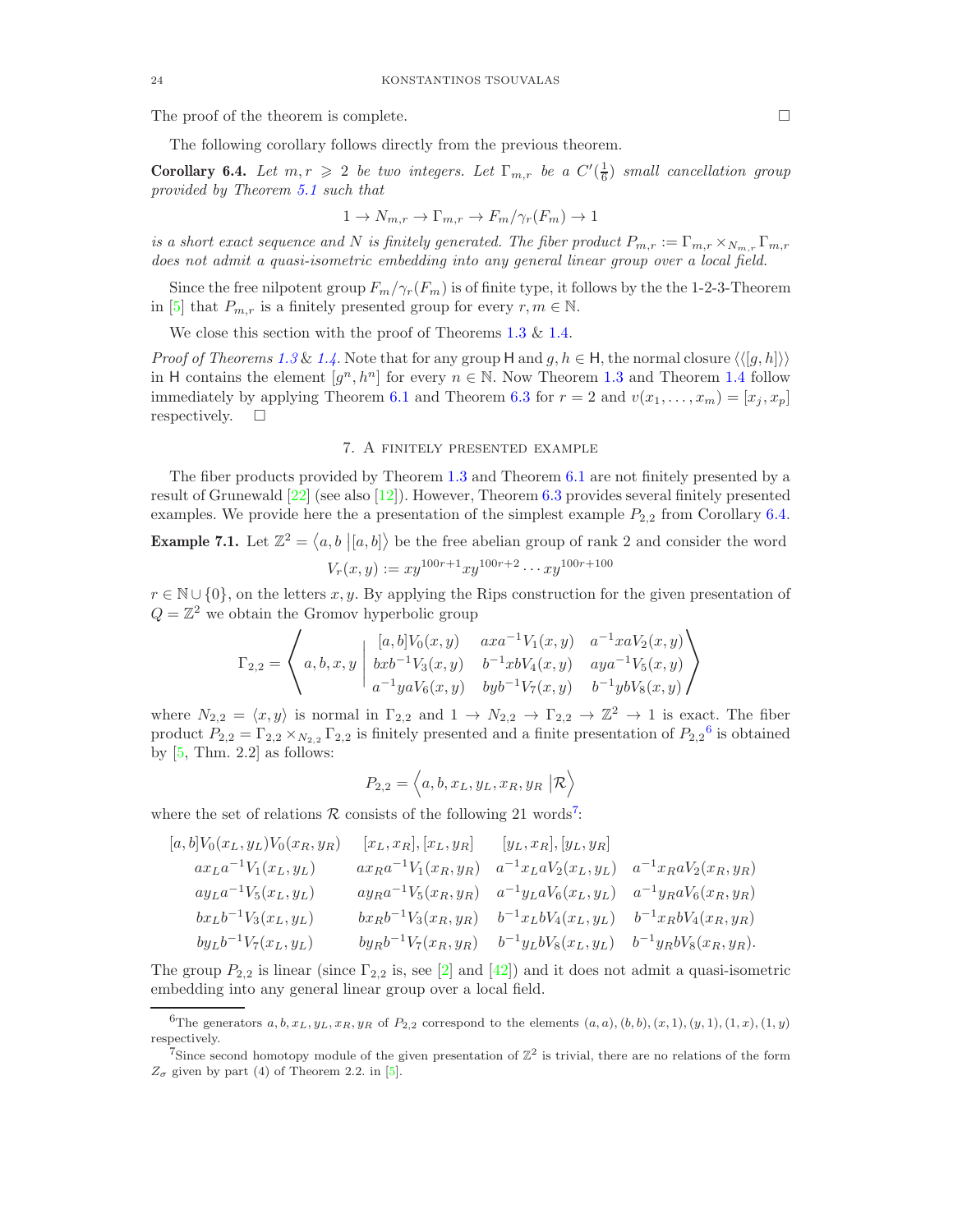### 8. Examples from Grothendieck pairs

<span id="page-24-0"></span>In this section we discuss some known constructions of fiber products which also fail to admit quasi-isometric embedding into any general linear group over a local field.

For a discrete group H denote by H its profinite completion. Suppose that H is residually finite group and K is a subgroup of H. Following [\[12\]](#page-28-2), we say that the pair (K, H) is a *Grothendieck pair* if the inclusion  $\iota : K \hookrightarrow H$  is not an isomorphism while the induced map  $\hat{\iota} : \hat{K} \to \hat{H}$  between profinite completions is.

8.1. Platonov–Tavgen criterion. Fiber products have been previously used for the construction of Grothendieck pairs. Platonov–Tavgen [\[37\]](#page-29-1) constructed the first examples of Grothendieck pairs (K, H) of finitely generated residually finite groups. More precisely, their methods provide the following criterion for the existence of Grothendieck pairs between fiber products, see also [\[4,](#page-28-0) Thm. 6.3] and [\[10,](#page-28-1) Thm. 5.1].

<span id="page-24-1"></span>**Theorem 8.1.** (Platonov–Tavgen [\[37\]](#page-29-1)) Let  $1 \rightarrow N \rightarrow \Gamma \rightarrow Q \rightarrow 1$  be a short exact sequence of *groups, where*  $\Gamma$  *is finitely generated, and set*  $P = \Gamma \times_N \Gamma$ *. Suppose that* Q *has no non-trivial finite quotient and*  $H_2(Q, \mathbb{Z}) = 0$ . Then the inclusion  $\iota : P \to \Gamma \times \Gamma$  induces an isomorphism  $\hat{\iota}: \hat{P} \to \hat{\Gamma} \times \hat{\Gamma}$  of profinite groups.

<span id="page-24-3"></span>**Example 8.2.** (Platonov–Tavgen [\[38\]](#page-29-24)) Let  $F_4$  be the free group on four generators  $\{a, b, c, d\}$ . The *Higman group* introduced by Higman in [\[27\]](#page-29-25) is the group with presentation

 $H = \langle a, b, c, d \mid a^{-1}bab^{-2}, b^{-1}cbc^{-2}, c^{-1}dcd^{-2}, d^{-1}ada^{-2} \rangle.$ 

The group H does not admit non-trivial finite quotients and  $H_2(H,\mathbb{Z}) = 0$  (e.g. see [\[10,](#page-28-1) Lem. 4.2]). Consider the associated short exact sequence  $1 \to N \to F_4 \to H \to 1$  and let  $P := F_4 \times_N$  $F_4$ . Since H is an infinite group the fiber product P is not finitely presented by  $[22]$  and hence cannot be isomorphic to  $F_4 \times F_4$ . Theorem [8.1](#page-24-1) implies that  $(P, F_4 \times F_4)$  is a Grothendieck pair.

8.2. Bass–Lubotzky examples. Bass–Lubotzky in [\[4\]](#page-28-0) constructed the first examples of Grothendieck pairs (K, H) of finitely generated linear groups which are representation superrigid and K is not commensurable to a lattice in any product  $G_1(k_1) \times \cdots \times G_m(k_m)$ , where  $G_i$  is a simple algebraic group defined over a local field  $k_i$ . Their examples are constructed as the pair  $(\Lambda \times_L \Lambda, \Lambda \times \Lambda)^8$  $(\Lambda \times_L \Lambda, \Lambda \times \Lambda)^8$ , where  $\Lambda$  is a cocompact lattice in the simple rank 1 Lie group  $F_4^{(-20)}$  and L is a normal infinite index subgroup of  $\Lambda$  such that the quotient  $\Lambda/L$  satisfies the conditions of the Platonov–Tavgen criterion.

8.3. Bridson–Grunewald examples. Bridson–Grunewald in [\[10\]](#page-28-1) used fiber products in order to construct the first examples of Grothendieck pairs of finitely presented residually finite groups. Their examples provide a negative answer to a question of Grothendieck from [\[21\]](#page-29-10) and are constructed as follows. First, they fix a finitely presented group Q with compact  $K(Q, 1)$  Eilenberg– MacLane space satisfying the conditions of the Platonov–Tavgen criterion (i.e.  $\dot{Q} = 1$  and  $H_2(Q, \mathbb{Z}) = 0$ . Then they use the construction from [\[41\]](#page-29-8) to obtain a short exact sequence

$$
1 \to N \to \Gamma \to Q \to 1
$$

where N is 3-generated and  $\Gamma$  is a residually finite hyperbolic group satisfying the  $C'(\frac{1}{6})$  small cancellation condition. The counterexample to Grothendieck's question is the pair of residually finite groups  $(\Gamma \times_N \Gamma, \Gamma \times \Gamma)$ . The fact that the fiber product  $\Gamma \times_N \Gamma$  is finitely presented follows by the  $1-2-3$ -Theorem in  $[5]$ .

Let  $R \neq 0$  be a commutative ring. For a group H, denote by  $\text{Rep}_R(H)$  the category of representations of H into  $\text{Aut}_R(M)$  where M is a finitely presented R-module. Grothendieck established a connection between the profinite completion of a finitely generated group and its

<span id="page-24-2"></span><sup>&</sup>lt;sup>8</sup>Lubotzky in [\[32\]](#page-29-26) exhibited similar examples where Λ is a cocompact lattice in  $Sp(d, 1), d \geq 2$ .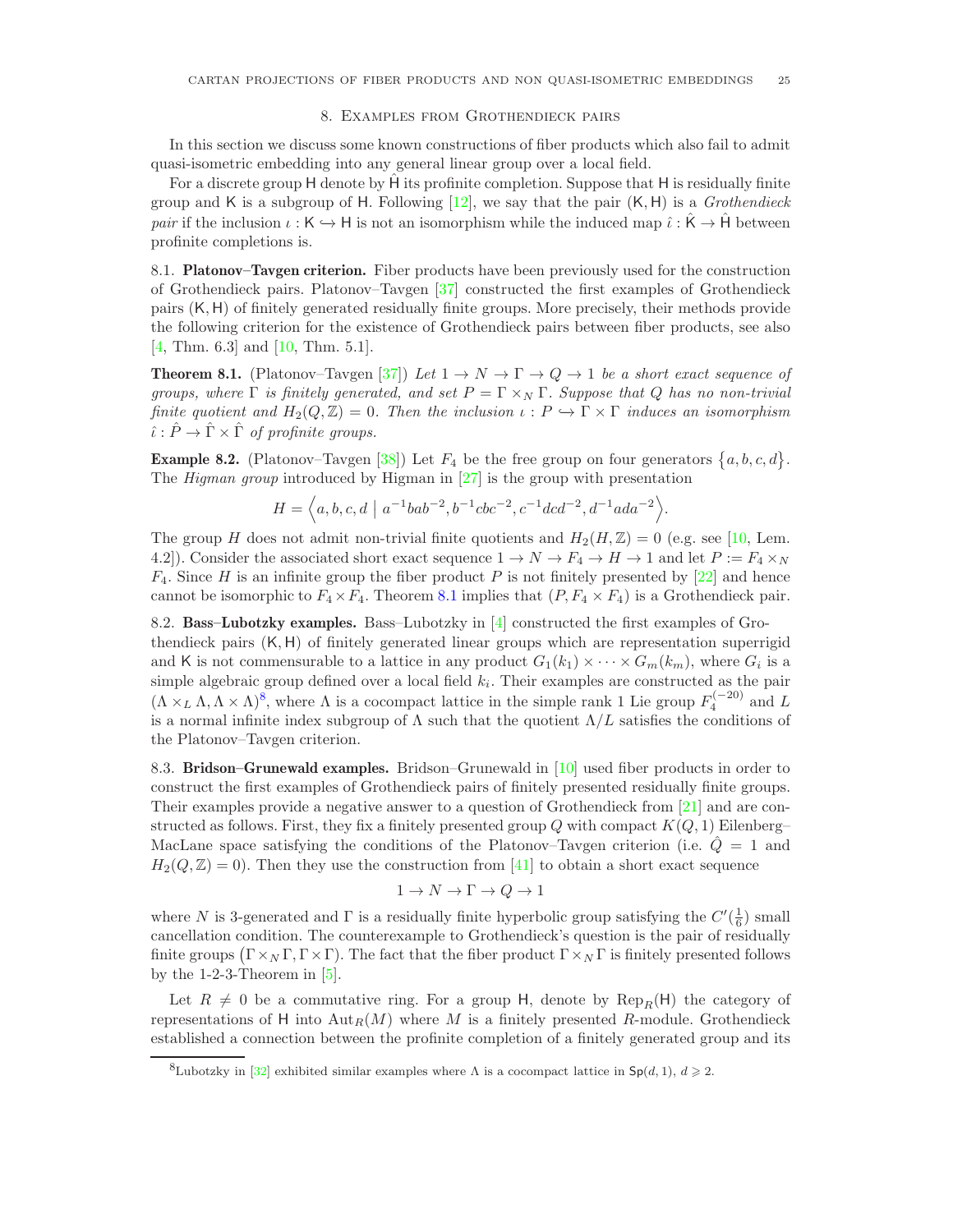category of representations. More precisely, given a group homomorphism  $u : K \to H$  of finitely generated groups which induces an isomorphism  $\hat{u}: \tilde{K} \to \tilde{H}$  of profinite groups, Grothendieck proved that the restriction functor  $u_R^* : \text{Rep}_R(\mathsf{H}) \to \text{Rep}_R(\mathsf{K})$  is an equivalence of categories (see [\[21,](#page-29-10) Thm. 1.2]). In particular, if  $(K, H)$  is a Grothendieck pair and  $R = k$  is a local field, every linear representation  $\rho : K \to GL_d(k)$  extends uniquely to a representation  $\hat{\rho} : H \to GL_d(k)$ (see the discussion in  $[21, §3]$ ).

In the view of Grothedieck's theorem and the Platonov–Tavgen criterion, one deduces the following bound on the Cartan projection of linear representations of a certain class of fiber products.

<span id="page-25-0"></span>**Theorem 8.3.** Let  $\Gamma$  be a Gromov hyperbolic group and fix a word length function  $|\cdot|_{\Gamma} : \Gamma \to \mathbb{N}$ . *Suppose that*  $1 \to N \to \Gamma \to Q \to 1$  *is a short exact sequence of groups where* Q *has no nontrivial finite quotients and*  $H_2(Q, \mathbb{Z}) = 0$ . For every representation  $\rho : \Gamma \times_N \Gamma \to \mathsf{GL}_d(k)$  there  $exist C, c > 0 such that$ 

$$
\left| \left| \mu(\rho(\gamma, \gamma w)) \right| \right|_{\mathbb{E}} \leqslant C \Big( \big| \gamma \big|_{\Gamma} + \big| \gamma w \big|_{\Gamma} \Big) + c
$$

*for every*  $\gamma \in \Gamma$  *and*  $w \in N$ *.* 

*Proof.* Let us set  $P := \Gamma \times_N \Gamma$ . Note that by Theorem [8.1](#page-24-1) the inclusion  $\iota : P \hookrightarrow \Gamma \times \Gamma$  induces an isomorphism between profinite completions. By applying Grothendieck's theorem [\[21,](#page-29-10) Thm. 1.2] we obtain a representation  $\hat{\rho}: \Gamma \times \Gamma \to \mathsf{GL}_d(k)$  extending  $\rho$ , i.e.  $\hat{\rho} \circ \iota = \rho$ . Therefore, since  $\Gamma \times \Gamma$  is finitely generated, there exist  $C, c > 0$  such that

$$
\left\| \mu(\rho(\gamma, \gamma, w)) \right\|_{\mathbb{E}} = \left\| \mu(\hat{\rho}(\gamma, \gamma w)) \right\|_{\mathbb{E}} \leq C \Big( |\gamma|_{\Gamma} + |\gamma w|_{\Gamma} \Big) + c
$$

for every  $\gamma \in \Gamma$  and  $w \in N$ . The conclusion follows.

Theorem [8.3](#page-25-0) immediately applies to the previous fiber product constructions in [\[37\]](#page-29-1), [\[4\]](#page-28-0), [\[10\]](#page-28-1). We also deduce the following corollary.

Corollary 8.4. *Let* Γ *be a Gromov hyperbolic group and* N *be a normal subgroup of* Γ*. Suppose that* Q = Γ/N *is a finitely presented group which is not Gromov hyperbolic, has no non-trivial finite quotients and*  $H_2(Q, \mathbb{Z}) = 0$ . *Then*  $P = \Gamma \times_N \Gamma$  *does not admit quasi-isometric embedding into any general linear group over a local field. Moreover, the group* P *is not commensurable to any of the fiber produts in Theorem [1.3](#page-1-3) or Theorem [1.4.](#page-2-2)*

*Proof.* Suppose that there exists a representation  $\rho$ :  $P \to \mathsf{GL}_d(k)$  which is a quasi-isometric embedding. By using Theorem [8.3,](#page-25-0) we deduce that the inclusion  $\iota : P \to \Gamma \times \Gamma$  is also a quasiisometric embedding (i.e. the distortion of P in  $\Gamma \times \Gamma$  is linear). In particular, by Proposition [A.1,](#page-27-0) the Dehn function of the quotient  $Q = \Gamma/N$  is linear and hence Q has to be Gromov hyperbolic (see [\[20\]](#page-29-11)). This is a contradiction and hence such representation  $\rho$  does not exist.

Now observe that if  $P_0 := \Gamma_0 \times_{L_0} \Gamma_0$  is a fiber product from Theorem [1.3](#page-1-3) or Theorem [1.4,](#page-2-2) then any finite extension of a finite-index subgroup of  $\Gamma_0/L_0$ , say  $K_0$ , surjects onto a non-trivial free abelian group. On the other hand, any finite extension of the group  $\Gamma/N$  has finitely many subgroups of finite index. It follows by Proposition [A.2](#page-28-8) that  $P_0$  cannot be commensurable to P.  $\Box$ 

In particular, the previous corollary shows that fiber product in Example [8.2](#page-24-3) and the Bridson– Grunewald fiber products in [\[10,](#page-28-1) §7, §8] do not admit quasi-isometric embedding into any general linear group over a local field.

**Remark**: Let  $\Lambda$  be a superrigid cocompact lattice in either  $\mathsf{Sp}(d,1), d \geqslant 2$ , or  $F_4^{(-20)}$ . In contrast with Theorems [6.1](#page-21-0) & [6.3](#page-22-0) and Corollary [8.3,](#page-25-0) by using Corlette's Archimedean superrigidity  $[17]$ , we exhibited examples of Zariski dense infinite index subgroups H of  $\Lambda \times \Lambda$  all of whose discrete faithful representations into any real semisimple Lie group are quasi-isometric embeddings. The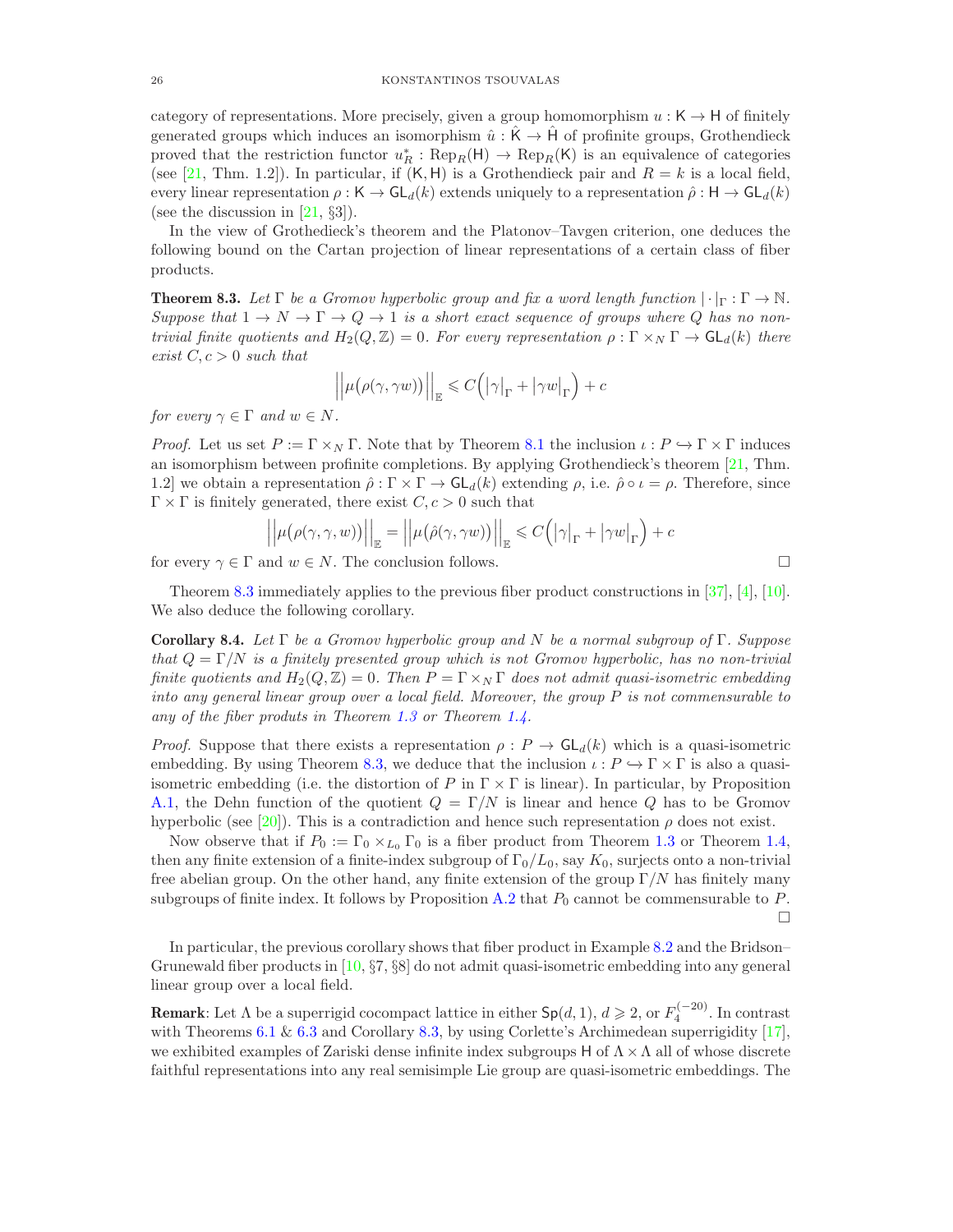group H is constructed as the fiber product  $\Lambda \times_N \Lambda$ , where  $\Lambda/N$  is Gromov hyperbolic (see [\[40,](#page-29-28) Thm 1.1 & Prop. 4.1]).

Let us remark that when  $(\Gamma \times_N \Gamma, \Gamma \times \Gamma)$  fails to be a Grothendieck pair, then, linear representations of  $\Gamma \times_N \Gamma$  might not extend to the product  $\Gamma \times \Gamma$ . We close this section with such an example where Theorem [1.4](#page-2-2) applies but Theorem [8.3](#page-25-0) does not.

**Example 8.5.** Let  $F_2$  be the free group on  $\{x_1, x_2\}$  and let  $\gamma_2(F_2) = [F_2, F_2]$  and  $\gamma_3(F_2) =$  $[F_2, \gamma_2(F_2)]$ . Observe that  $\Delta_2 = F_2 \times_{\gamma_2(F_2)} F_2$  is a normal subgroup of  $F_2 \times F_2$  and  $\Delta_3 :=$  $F_2 \times_{\gamma_3(F_2)} F_2$  is a normal subgroup of  $\overline{\Delta}_2$  with  $\Delta_2/\Delta_3 \cong \gamma_2(F_2)/\gamma_3(F_2) \cong \mathbb{Z}$ . Let  $\pi : \Delta_2 \twoheadrightarrow \mathbb{Z}$ be the surjective homomorphism

$$
\pi(\delta, \delta w) = w\gamma_3(F_2), \ \delta \in F_2, w \in \gamma_2(F_2)
$$

with kernel  $\Delta_3$ . Consider the representation  $\pi_\lambda : \Delta_2 \to SL_2(k)$  obtained by postcomposing  $\pi$  with the homomorphism  $\mathbb{Z} = \langle t \rangle \to SL_2(k), t \mapsto \text{diag}(\lambda, \lambda^{-1}), \lambda \in k^*$ . Let us set  $w_{12} :=$  $(1,[x_1,x_2])$  so that  $\pi(w_{12})=t$  and fix a representation  $\rho : \Delta_2 \to SL_d(k)$ . We claim that if  $|\lambda| > \max \left\{ \ell_1(\rho(w_{12})), \ell_1(\rho(w_{12}^{-1})) \right\}$  then the product reresentation

$$
\pi_{\lambda} \times \rho \times \rho : \Delta_2 \to \mathsf{SL}\left(k^2 \oplus k^{2d}\right), \ \gamma \mapsto \mathrm{diag}\big(\pi_{\lambda}(\gamma), \rho(\gamma), \rho(\gamma)\big)
$$

does not extend to a representation  $\psi : F_2 \times F_2 \to SL(k^2 \oplus k^{2d}).$ 

Suppose that such  $\psi$  exists. Let us observe that

$$
\frac{\ell_1(\psi(\gamma))}{\ell_2(\psi(\gamma))} = \max\left\{1, \frac{\ell_1(\pi_\lambda(\gamma))}{\ell_1(\rho(\gamma))}\right\}
$$

so if  $\psi(\gamma)$  is 1-proximal then  $\ell_1(\pi_\lambda(\gamma)) > \ell_1(\rho(\gamma))$  and its attracting fixed point is in  $\mathbb{P}(k^2 \oplus 0_{2d})$ . By the choice of  $|\lambda| > 1$  it follows that the proximal limit set of the image of  $\pi_{\lambda} \times \rho \times \rho$  in  $\mathbb{P}(k^2 \oplus k^{2d})$  contains two elements, namely the two lines [e<sub>1</sub>] and [e<sub>2</sub>] (where  $\{e_1, e_2\}$  is the canonical basis of  $k^2$ ). Since  $\Delta_2$  is normal in  $F_2 \times F_2$ ,  $\psi(F_2 \times F_2)$  has to preserve the limit set of  $\psi|_{\Delta_2} = \pi_{\lambda} \times \rho \times \rho$ . In particular, there exists a normal finite index subgroup L of  $F_2 \times F_2$  such that  $\psi(L)$  fixes the lines  $ke_1$  and  $ke_2$ . Note that there exists  $r \in \mathbb{N}$  such that  $(1, x_1^r), (1, x_2^r) \in L$ and hence  $\psi(1,[x_1^r,x_2^r])$  acts trivially on  $k^2 = ke_1 \oplus ke_2$ . On the other hand we have that

$$
\pi_{\lambda}\big((1,[x_1^r,x_2^r])\big)=\pi_{\lambda}\big((1,[x_1,x_2]^{r^2})\big)=\pi_{\lambda}(w_{12})^{r^2}
$$

since  $[x_1^r, x_2^r][x_1, x_2]^{-r^2} \in \gamma_3(F_m)$  and  $\{1\} \times \gamma_3(F_2) \subset \text{ker}\pi$ . In particular, the restriction of  $\psi(1,[x_1^r,x_2^r]) = (\pi_\lambda \times \rho \times \rho)(1,[x_1^r,x_2^r])$  on the subspace  $k^2 \oplus 0_{2d}$  is non-trivial. This is a contradiction and hence an extension  $\psi : F_2 \times F_2 \to SL(k^2 \oplus k^{2d})$  of  $\pi_\lambda \times \rho \times \rho$  cannot exist.  $\Box$ 

# Appendix A. Distortion of fiber products into direct products and commensurability

A.1. Distortion of fiber products into products. We review here a fact for the distortion of a fiber product into the ambient direct product.

Suppose that Γ is a finitely presented group, S is a finite generating subset of Γ and F is a finite subset of Γ. Let us set  $P := \Gamma \times_N \Gamma$ , where  $N = \langle \langle \mathcal{F} \rangle \rangle$ , and fix the word length function  $|\cdot|_P : P \to \mathbb{N}$  with respect to the finite generating subset  $\{(g, g) : g \in S\} \cup \{(1, w) : w \in \mathcal{F}\}\$  of P. The *distortion function*  $Dist_P^{\Gamma \times \Gamma} : \mathbb{N} \to \mathbb{N}$  of P in  $\Gamma \times \Gamma$  is defined as follows:

$$
\mathrm{Dist}^{\Gamma \times \Gamma}_P(q) := \max \Big\{\big|(\gamma, \gamma w)\big|_P : \big|\gamma\big|_{\Gamma} + \big|\gamma w\big|_{\Gamma} \leqslant q\Big\}.
$$

Observe that a different choice of left invariant word metric on P gives a different distortion function equivalent to  $\text{Dist}_{P}^{\Gamma \times \Gamma}$ .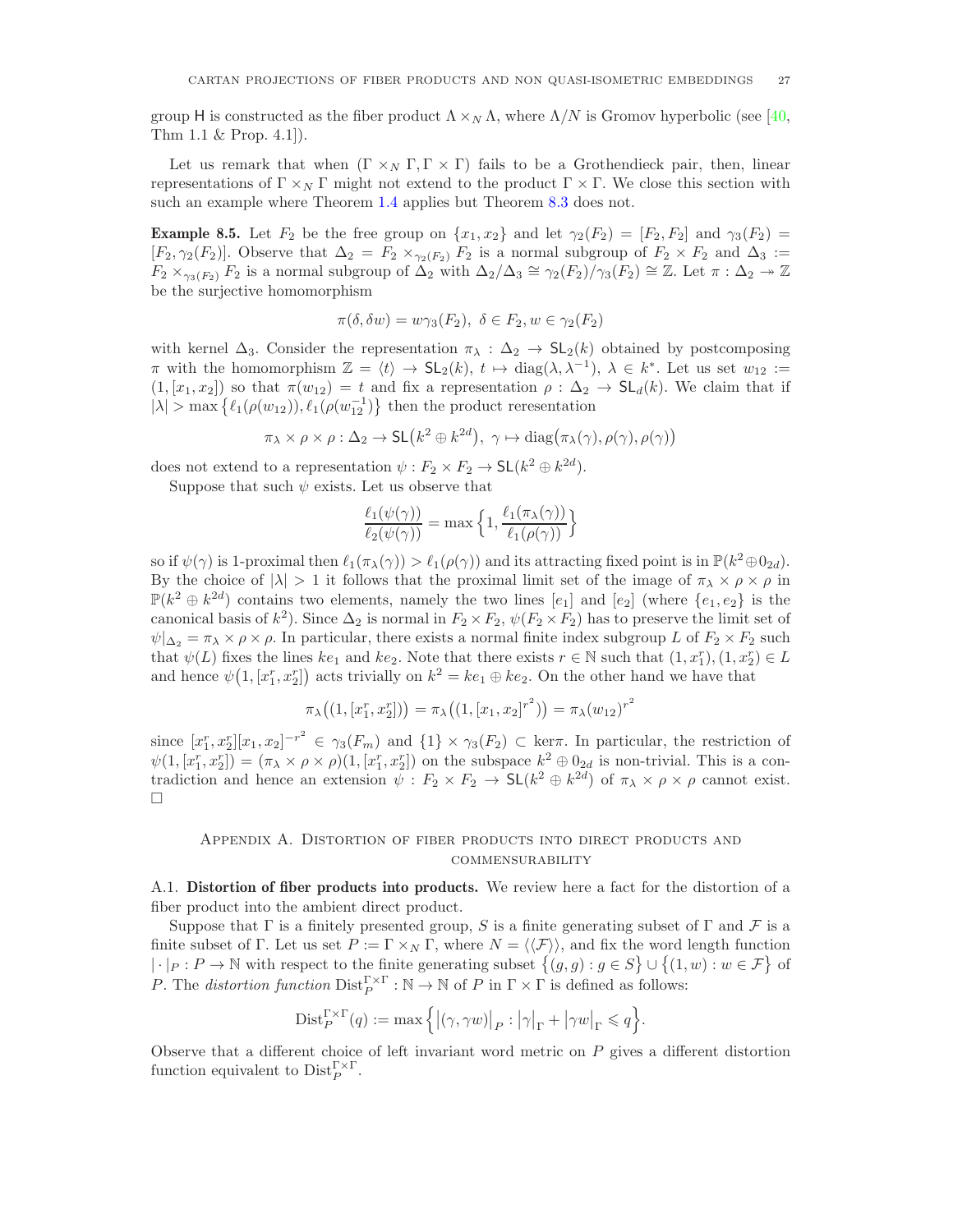Let  $F_m$  be the free group on  $\{a_1, \ldots, a_m\}, |\cdot|_{F_m}$  be the standard word metric on  $F_m$  and let us fix a presentation  $\mathcal{P}_{\Gamma} := \langle a_1, \ldots, a_m | \mathcal{R} \rangle$  of  $\Gamma$ . If  $w \in F_m$  is a word of the form  $w = x_{i_1}^{\pm 1} \cdots x_{i_s}^{\pm 1}$ ,  $x_{i_1},\ldots,x_{i_m}\in\{a_1,\ldots,a_m\}$ , we declare its length as  $\ell(w)=s$ . For  $w\in\langle\langle \mathcal{R}\rangle\rangle$  define its area

Area(w) := min 
$$
\left\{ r : w = \prod_{i=1}^r g_i R_i g_i^{-1}, g_1, \dots, g_r \in F_m, R_1, \dots, R_r \in \mathcal{R}^{\pm 1} \right\}.
$$

The Dehn function  $\delta_{\mathcal{P}_{\Gamma}} : \mathbb{N} \to \mathbb{N}$  of the presentation  $\mathcal{P}_{\Gamma}$  of  $\Gamma$  is defined as follows

$$
\delta_{\mathcal{P}_{\Gamma}}(q):=\max\Big\{\operatorname{Area}(w): w\in\langle\langle\mathcal{R}\rangle\rangle, \ell(w)\leqslant q\Big\}.
$$

For two functions  $f : \mathbb{N} \to \mathbb{R}^+$  and  $g : \mathbb{N} \to \mathbb{R}^+$  we write  $f \preceq g$  if there exist constants  $c_1, c_2, c_3 > 0$  such that  $g(n) \leq c_1 f(c_2 n) + c_3 n$  for every  $n \in \mathbb{N}$ . Given two isomorphic finite presentations  $P_1$  and  $P_2$ , then  $\delta_{P_1} \leq \delta_{P_2}$  and  $\delta_{P_2} \leq \delta_{P_1}$ . We refer the reader to [\[19\]](#page-29-29) and the references therein for more background on Dehn functions.

The following proposition provides a lower bound on the distortion of the fiber product  $P$  in  $\Gamma \times \Gamma$  in terms of the Dehn function of a presentation of the quotient group  $\Gamma/N$ . In the case where R is empty (i.e.  $\Gamma$  is a free group) the following proposition follows by [\[36,](#page-29-20) Thm. 2].

<span id="page-27-0"></span>**Proposition A.1.** Let  $\Gamma$  be a finitely presented group and  $\mathcal{P}_{\Gamma} = \langle a_1, \ldots, a_m | \mathcal{R} \rangle$  be a finite pre*sentation of* Γ*. Let also* F *be a finite subset of* Γ, *let*  $N = \langle \langle \mathcal{F} \rangle \rangle$  *and fix a presentation*  $\mathcal{P}_{\Gamma/N}$  *of the quotient group*  $\Gamma/N$ *. Then for*  $q \in \mathbb{N}$  *we have* 

$$
\delta_{\mathcal{P}_{\Gamma}}\big(\mathrm{Dist}_{P}^{\Gamma\times \Gamma}(q)\big) \succeq \delta_{\mathcal{P}_{\Gamma/N}}(q).
$$

*Proof.* Let  $\pi$  :  $F_m \to \Gamma$  be the projection of  $F_m$  onto  $\Gamma$  and  $S$  be a subset of  $F_m$  such that  $\pi(\mathcal{S}) = \mathcal{F}$ . We may assume that  $\mathcal{P}_{\Gamma/N} = \langle a_1, \ldots, a_m | \mathcal{R} \cup \mathcal{S} \rangle$  since the Dehn functions of two presentations of the same group are equivalent. We want to obtain an upper bound for the Dehn function  $\delta_{\mathcal{P}_{\Gamma/N}}$ . Let  $q \in \mathbb{N}$  and  $w \in \langle \langle \mathcal{R} \cup \mathcal{S} \rangle \rangle$  be an element with  $\ell(w) \leq q$ . We may find  $w_1, \ldots, w_{d+1} \in F_m$  and  $s_1, \ldots, s_d \in S^{\pm 1}$  such that

$$
(1, w)\big(\langle\langle \mathcal{R} \rangle\rangle \times \langle\langle \mathcal{R} \rangle\rangle\big) = (w_1, w_1)(1, s_1) \cdots (w_d, w_d)(1, s_d)(w_{d+1}, w_{d+1})\big(\langle\langle \mathcal{R} \rangle\rangle \times \langle\langle \mathcal{R} \rangle\rangle\big),
$$

 $w_1 \cdots w_{d+1} \in \langle \langle \mathcal{R} \rangle \rangle$  and  $|(1, \pi(w))|_P = \sum_{i=1}^{d+1} \ell_i + d$ , where each  $w_i \in F_m$  is a product of  $\ell_i$ elements in  $\{a_1^{\pm 1}, \ldots, a_m^{\pm 1}\}$ . Now observe that  $W_d := (w_1 s_1 \cdots w_d s_d w_{d+1})^{-1} w \in \langle\langle \mathcal{R} \rangle\rangle$  and

$$
|W_d|_{F_m} \leq \sum_{i=1}^d |s_i|_{F_m} + \sum_{i=1}^{d+1} \ell_i + q \leq \max_{s \in S^{\pm 1}} |s|_{F_m} (|(1, \pi(w))|_P + q)
$$
  

$$
\leq \max_{s \in S^{\pm 1}} |s|_{F_m} (\text{Dist}_P^{\Gamma \times \Gamma}(q) + q).
$$

By the definition of the Dehn function  $\delta_{\mathcal{P}_{\Gamma}}$ , we may write

$$
W_d = z_1 R_i z_1^{-1} \cdots z_\ell R_\ell z_\ell^{-1}
$$

where  $\ell \leq \delta_{\mathcal{P}_{\Gamma}}(|W_d|_{F_m})$  and  $R_1,\ldots,R_{\ell} \in \mathcal{R}^{\pm 1}$ . Similarly, since the element  $w_1 \cdots w_{d+1} \in \langle\langle \mathcal{R} \rangle\rangle$ is a product of at most  $|(1, \pi(w))|_P$  elements in  $\{a_1^{\pm 1}, \ldots, a_m^{\pm 1}\}\$  and  $|(1, \pi(w))|_P \leqslant \text{Dist}_P^{\Gamma \times \Gamma}(q)$ , we may write

$$
w_1 \cdots w_{d+1} = v_1 R_1 v_1^{-1} \cdots v_s R_s v_s^{-1}
$$

for some  $s \leq \delta_{\mathcal{P}_{\Gamma}}(\text{Dist}_{P}^{\Gamma \times \Gamma}(q))$ . Therefore, we can write

$$
w = \prod_{i=1}^{d} (w_1 \cdots w_i) s_i (w_1 \cdots w_i)^{-1} \cdot \prod_{i=1}^{s} v_i R_i v_i^{-1} \cdot \prod_{j=1}^{\ell} z_j R_j z_j^{-1}
$$

as product of at most  $d+s+\ell \preceq \delta_{\mathcal{P}_{\Gamma}}(\text{Dist}_{P}^{\Gamma\times\Gamma}(q))$  conjugates of elements in  $S^{\pm 1}\cup \mathcal{R}^{\pm 1}$ . It follows that the Dehn function of the presentation  $\langle a_1, \ldots, a_m | \mathcal{R} \cup \mathcal{S} \rangle$  is dominated by  $\delta_{\mathcal{P}_{\Gamma}}(\text{Dist}_{P}^{\Gamma \times \Gamma}(q)).$  $\Box$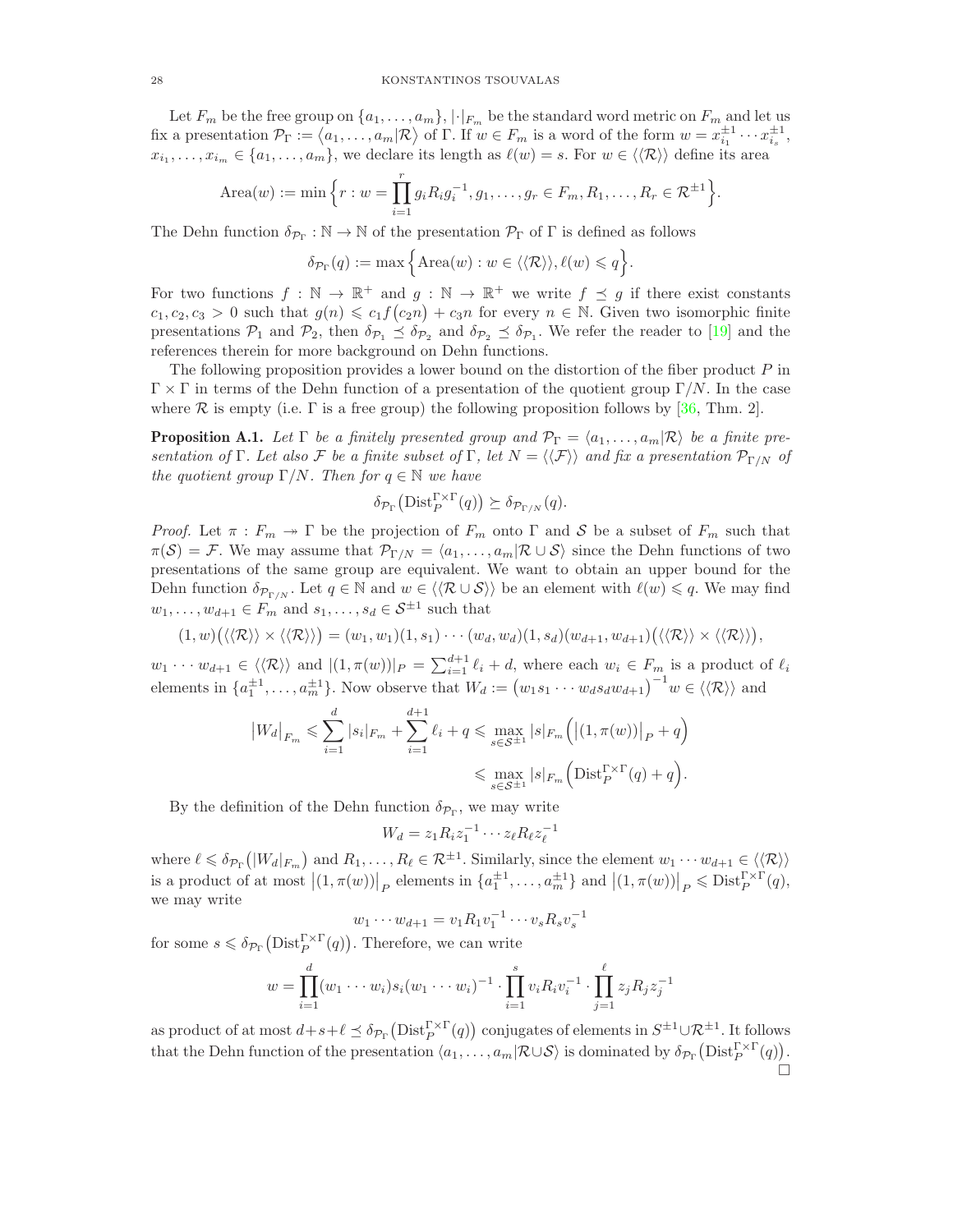A.2. Commensurable fiber products. We also prove the following standard fact concerning commensurable fiber products of hyperbolic groups.

<span id="page-28-8"></span>**Proposition A.2.** Let  $\Gamma_1$  and  $\Gamma_2$  be two non-elementary torsion-free hyperbolic groups and let N1, N<sup>2</sup> *be two normal finite-index subgroups of* Γ1, Γ<sup>2</sup> *repsectively. Suppose the fiber products*  $\Gamma_1 \times_{N_1} \Gamma_1$  *and*  $\Gamma_2 \times_{N_2} \Gamma_2$  *are commensurable. There exist groups*  $G_1$ ,  $G_2$  *and*  $G_3$  *with the following properties:*

(i)  $G_1$  *is a finite extension of a finite-index subgroup of*  $\Gamma_1/N_1$ *.* 

(ii)  $G_2$  *is a finite extension of*  $G_1$ *.* 

(iii)  $G_3$  *is a finite extension of*  $\Gamma_2/N_2$  *and*  $G_2$  *has finite index in*  $G_3$ *.* 

*Proof.* We may assume that there exists a normal finite-index subgroup  $Q_1$  of  $\Gamma_1 \times_{N_1} \Gamma_1$  which is isomorphic to a finite-index subgroup of  $\Gamma_2 \times_{N_2} \Gamma_2$ . There exist normal finite-index subgroups  $\Gamma'_1 \subset \Gamma_1$  and  $N'_1 \subset N_1$  such that  $Q_1 \cap \text{diag}(\Gamma_1 \times \Gamma_1) = \text{diag}(\Gamma'_1 \times \Gamma'_1)$  and  $Q \cap (\{1\} \times N_1) = \{1\} \times N'_1$ . Note that since  $\Gamma'_1 \cap N_1$  has finite index in  $N_1$ , we may choose a characteristic finite-index subgroup  $N''_1$  of N contained in  $\Gamma'_1 \cap N_1$ . In particular,  $N''_1$  is normal in  $\Gamma'_1$  and  $\Gamma'_1 \times_{N''_1} \Gamma'_1$ is a finite index subgroup of  $Q_1$ . We set  $G_1 := \Gamma'_1/N''_1$  and observe that  $G_1$  maps onto the finite-index subgroup  $\Gamma'_1/\Gamma'_1 \cap N_1 = \Gamma'_1 N_1/N_1$  of  $\Gamma_1/N_1$  with finite kernel, so (i) is satisfied.

By assumption, there exists a monomorphism  $\varphi : \Gamma'_1 \times_{N''_1} \Gamma'_1 \hookrightarrow \Gamma_2 \times_{N_2} \Gamma_2$  with finiteindex image, say  $Q_2$ . Observe that  $\varphi({1} \times N''_1)$  and  $\varphi(N''_1 \times {1})$  (resp.  $\varphi^{-1}(Q_1 \cap ({1} \times N_2))$ and  $\varphi^{-1}(Q_1 \cap (\{1\} \times N_2))$  commute and are non-abelian. By using the fact that centralizers of non-trivial elements in  $\Gamma_1$  and  $\Gamma_2$  are cyclic, it follows that  $\varphi(N''_1 \times N''_1) \subset N_2 \times N_2$  and  $\varphi^{-1}(Q_2 \cap (N_2 \times N_2)) \subset N_1'' \times N_1''$ . In particular,  $\varphi(N_1'' \times N_1'')$  has finite index in  $N_2 \times N_2$ . We may choose a characteristic finite-index subgroup  $R_2$  of  $N_2 \times N_2$  contained in  $\varphi(N_1'' \times N_1'')$ . The group  $R_2$  is normal in  $\Gamma_2 \times_{N_2} \Gamma_2$ , hence we set  $G_2 := Q_2/R_2$  and  $G_3 := (\Gamma_2 \times_{N_2} \Gamma_2)/R_2$ . Note that  $G_2$  maps onto  $Q_2/\varphi(N_1'' \times N_1'') = \Gamma_1'/N_1'' = G_1$  with finite kernel, so (ii) is satisfied. Moreover,  $G_2$  has finite index in  $G_3$  which in turn maps onto  $\Gamma_2 \times_{N_2} \Gamma_2/N_2 \times N_2 = \Gamma_2/N_2$  with finite kernel.

#### **REFERENCES**

- <span id="page-28-7"></span>[1] H. Abels, G. Margulis and G. Soifer, *Semigroups containing proximal linear maps*, Israel J. Math. 91 (1995), 1–30.
- <span id="page-28-4"></span>[2] I. Agol, with an appendix by I. Agol, D. Groves, and J. Manning, *The virtual Haken Conjecture*, Doc. Math. 18 (2013), 1045-1087.
- <span id="page-28-11"></span><span id="page-28-0"></span>[3] M. Arenas, *A cubical Rips construction*, preprint: [arXiv:2202.01048,](https://arxiv.org/abs/2202.01048) 2022.
- [4] H. Bass and A. Lubotzky, *Nonarithmetic superrigid groups: Counterexamples to Platonov's conjecture*, Annals of Math. 151 (2000), 1151-1173.
- <span id="page-28-3"></span>[5] G. Baumslag, M. R. Bridson, C. F. Miller III, and H. Short, *Fibre products, nonpositive curvature, and decision problems*, Comment. Math. Helv. 75 (2000), 457–477.
- <span id="page-28-9"></span>[6] G. Baumslag, C. F. Miller III, and H. Short, *Isoperimetric inequalities and the homology of groups*, Invent. Math. 113 (1993), 531–560.
- [7] G. Baumslag and J. E. Roseblade, *Subgroups of direct products of free groups*, J. London Math. Soc. 2 (1984), 44-52.
- <span id="page-28-10"></span>[8] I. Belegradek and D. Osin, *Rips construction and Kazhdan property* (T), Groups, Geom. Dyn. 2 (2008), 1-12.
- <span id="page-28-6"></span><span id="page-28-1"></span>[9] Y. Benoist, *Propriétés asymptotiques des groupes linéaires*, Geom. and Funct. Anal. 7 (1997), 1–47.
- [10] M. R. Bridson and F. J. Grunewald, *Grothendieck's problems concerning profinite completions and representations of groups*, Annals of Math. 160 (2004), 359-373.
- <span id="page-28-5"></span>[11] M. R. Bridson and A. Haefliger, Metric spaces of non-positive curvature, Grundlehren der Mathematischen Wissenschaften, 319. Springer-Verlag, Berlin, 1999.
- <span id="page-28-2"></span>[12] M. R. Bridson and A. W. Reid, *Nilpotent completions of groups, Grothendieck pairs, and four problems of Baumslag*, Int. Math. Res. Not. 8 (2015), 2111-2140.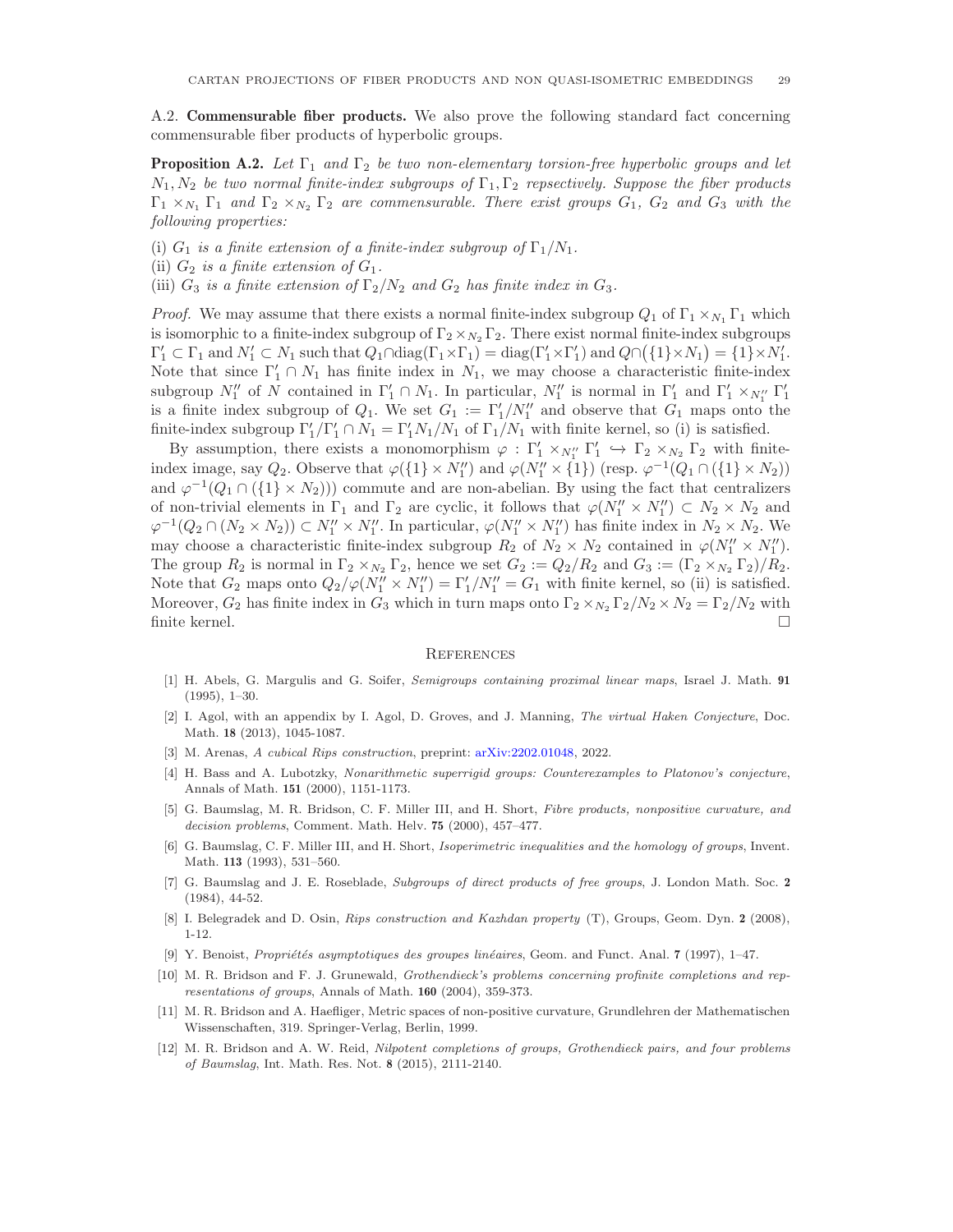#### <span id="page-29-2"></span>30 KONSTANTINOS TSOUVALAS

- [13] M. R. Bridson, *The strong profinite genus of a finitely presented group can be infinite*, J. Eur. Math. Soc. 18 (2016), 1909-1918.
- <span id="page-29-13"></span>[14] F. Bruhat and J. Tits, *Groupes réductifs sur un corps local: I. Données radicielles valuées*, Publ. Math. Inst. Hautes Études Sci. 41 (1972), 5–251.
- <span id="page-29-17"></span>[15] A. E. Clement, S. Majewicz S. and M. Zyman, The theory of nilpotent groups, Vol. 43. Springer International Publishing, 2017.
- <span id="page-29-12"></span>[16] M. Coornaert, T. Delzant, and A. Papadopoulos, Géométrie et théorie des groupes: les groupes hyperboliques de Gromov, Vol. 1441. Springer, 2006.
- <span id="page-29-27"></span><span id="page-29-5"></span>[17] K. Corlette, *Archimedean superrigidity and hyperbolic geometry*, Annals of Math. 135 (1992), 165–182.
- [18] J. Danciger, F. Gu´eritaud, and F. Kassel, *Convex cocompact actions in real projective geometry*, preprint, [arXiv:1704.08711,](https://arxiv.org/abs/1704.08711) 2017.
- <span id="page-29-29"></span>[19] S. M. Gersten, *Isoperimetric and isodiametric functions of finite presentations*, Geometric group theory 1 (1993), 79-96.
- <span id="page-29-11"></span>[20] M. Gromov, Hyperbolic groups, in *Essays in Group Theory*, Ed. M. Gersten, MSRI publications, p. 75-263 Springer Verlag, 1987.
- <span id="page-29-10"></span>[21] A. Grothendieck, *Représentations linéaires et compactification profinie des groupes discrets*, Manuscripta Math. 2 (1970), 375–396.
- <span id="page-29-23"></span>[22] F. J. Grunewald, *On some groups which cannot be finitely presented*, J. London Math. Soc. 17 (1978), 427–436.
- <span id="page-29-14"></span>[23] F. Gu´eritaud, O. Guichard, F. Kassel and A. Wienhard, *Anosov representations and proper actions*, Geom. Top. 21 (2017), 485–584.
- <span id="page-29-4"></span>[24] O. Guichard and A. Wienhard, *Anosov representations: Domains of discontinuity and applications*, Invent. Math. 190 (2012), 357–438.
- <span id="page-29-21"></span><span id="page-29-19"></span>[25] Haglund F. and D.T. Wise, *Special cube complexes,* Geom. Funct. Anal. 17 (2008), 1551-1620.
- <span id="page-29-25"></span>[26] C. Hidber, *Isoperimetric functions of finitely generated nilpotent groups*, J. Pure Appl. Algebra 144 (1999), 229–242.
- <span id="page-29-3"></span>[27] G. Higman, *A finitely generated infinite simple group*, J. London Math. Soc. 26 (1951), 61–64.
- <span id="page-29-16"></span>[28] F. Labourie, *Anosov flows, surface groups and curves in projective space*, Invent. Math. 165 (2006), 51–114.
- [29] V. Lomonosov and P. Rosenthal, *The simplest proof of Burnside's theorem on matrix algebras*, Linear algebra and its applications 383 (2004), 45-47.
- <span id="page-29-15"></span>[30] F. Lorenz, Algebra: Volume ii: Fields with structure, algebras and advanced topics. Springer Science & Business Media, 2007.
- <span id="page-29-6"></span>[31] A. Lubotzky, S. Mozes and M. S. Raghunathan, The word and Riemannian metrics on lattices of semisimple groups, *Publ. Math. Inst. Hautes Etudes Sci. ´* 91 (2000), 5–53.
- <span id="page-29-26"></span>[32] A. Lubotzky, *Some more Non-arithmetic Rigid groups*, Geometry, Graphs and Dynamics: Proceedings in Memory of Robert Brooks, Israel Mathematical Conference Proceeding (IMCP), Contemporary Mathematics 387 (2005), 237–244, AMS, Providence, RI.
- <span id="page-29-22"></span><span id="page-29-18"></span>[33] R. C. Lyndon and P. E. Schupp, *Combinatorial Group Theory*, Vol. 188. Berlin: Springer, 1977.
- [34] W. Magnus, *Beziehungen zwischen Gruppen und Idealen in einem speziellen Ring*, Math. Ann. 111 (1935), 259–280.
- <span id="page-29-20"></span><span id="page-29-0"></span>[35] K. A. Mihailova, *The occurrence problem for free products of groups*, Math. USSR Sb. 4, p.181.
- [36] A. Yu Olshanskii and M. V. Sapir, *Length and Area Functions on Groups and Quasi-Isometric Higman Embeddings*, Int. J. Alg. Comp. 11 (2001), 137–170.
- <span id="page-29-1"></span>[37] V. P. Platonov and O. I. Tavgen, *Grothendieck's problem on profinite completions of groups*, Soviet Math. Doklady 33 (1986), 822-825.
- <span id="page-29-24"></span>[38] V. P. Platonov and O. I. Tavgen, *Grothendieck's problem on profinite completions and representations of groups*, K-theory 4 (1990), 89-101.
- <span id="page-29-28"></span><span id="page-29-7"></span>[39] E. Rips, *Subgroups of small cancellation groups*, Bull. London Math Soc. 14 (1982), 45–47.
- [40] K. Tsouvalas, *Fiber products of rank* 1 *superrigid lattices and quasi-isometric embeddings*, preprint: [arXiv:2111.11586,](https://arxiv.org/abs/2111.11586) 2021.
- <span id="page-29-9"></span><span id="page-29-8"></span>[41] D. T. Wise, *A residually finite version of Rips's construction*, Bull. London Math Soc. 35 (2003), 23–29.
- [42] D. T. Wise, *Cubulating small cancellation groups*, Geom. Funct. Anal. 14 (2004), 150-214.